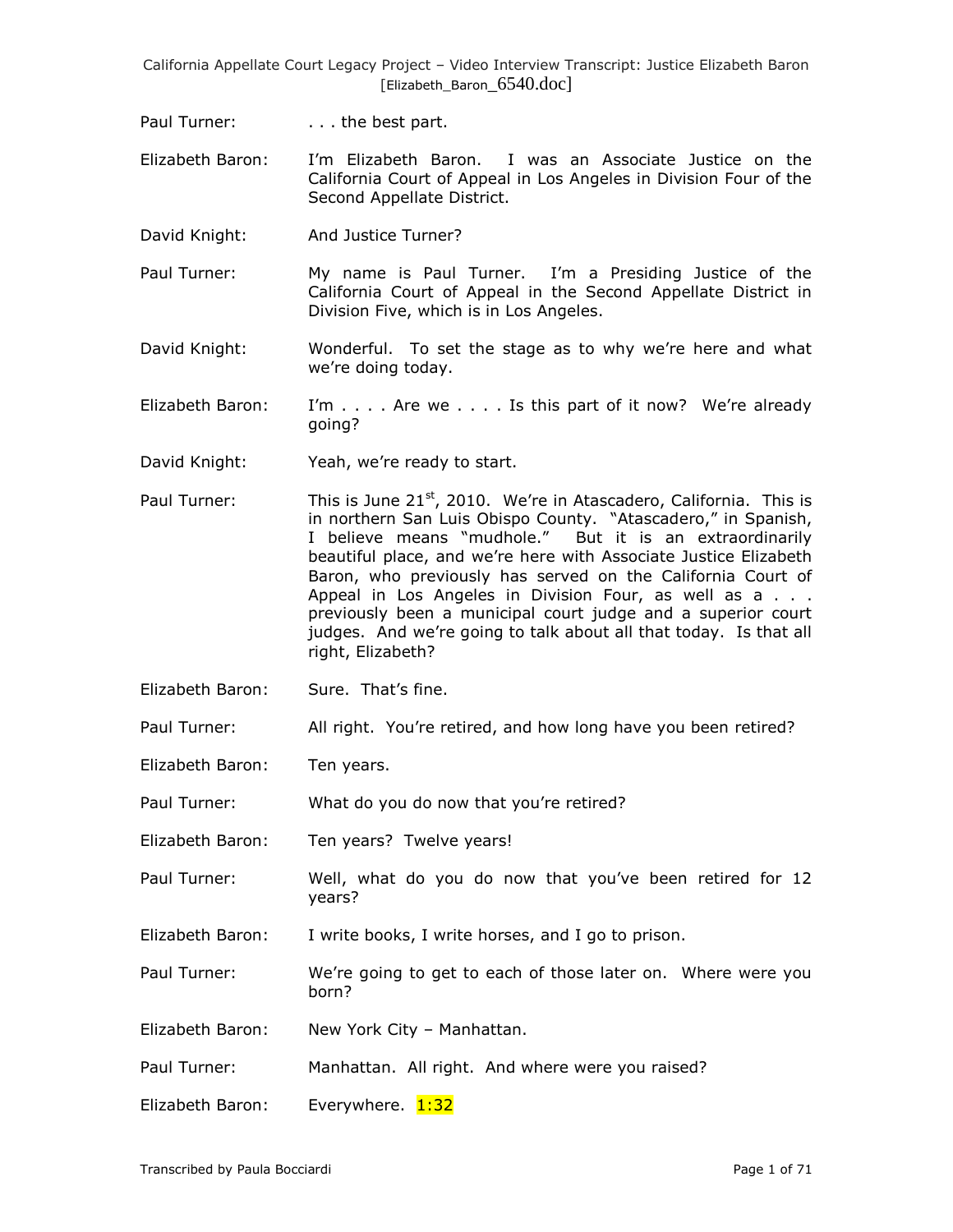Paul Turner: Everywhere. And . . . .

Elizabeth Baron: Mostly New York, New Jersey, Texas, and California.

Paul Turner: All right. And where'd you go to high school?

- Elizabeth Baron: Redondo High School and Santa Monica High School and Handley High School in Texas.
- Paul Turner: Where did you get your diploma from? SAMO High?
- Elizabeth Baron: SAMO High. Yeah, SAMO High.

Paul Turner: It's called SAMO High, am I right?

Elizabeth Baron: SAMO High.

- Paul Turner: Still called SAMO High. And what'd you do when you got out of high school?
- Elizabeth Baron: Well, I was working. I had been modeling since I was about 15, so I continued to do that.
- Paul Turner: Who did you model for?
- Elizabeth Baron: Originally it was just photography modeling for a photographer in L.A., and I did that . . . well, I did that for quite a long time. Catalog . . . Penny"s catalog stuff. So I would do that once or twice a week. And I started doing that when I was 15. And then I went to the Pasadena Playhouse. While I was there, then I wasn"t doing any modeling.
- Paul Turner: Now, when did you go to the Pasadena Playhouse?
- Elizabeth Baron: 1959.

Paul Turner: What is the . . . or what *was* the Pasadena Playhouse?

- Elizabeth Baron: It was considered the most prestigious drama school on the West Coast. Actors Studio was in New York; Pasadena Playhouse was in California. Different techniques of teaching, very much in competition, but it was really an extraordinary experience to do that. So I didn't go back to modeling until after that, and after my daughter was four. And then I went back to modeling, and I was with the Mary Webb Davis Agency.
- Paul Turner: Now, tell us what was the teaching technique, if you remember it . . .

Elizabeth Baron: They taught . . . .

Paul Turner: . . . . . . at Pasadena Playhouse. 3:17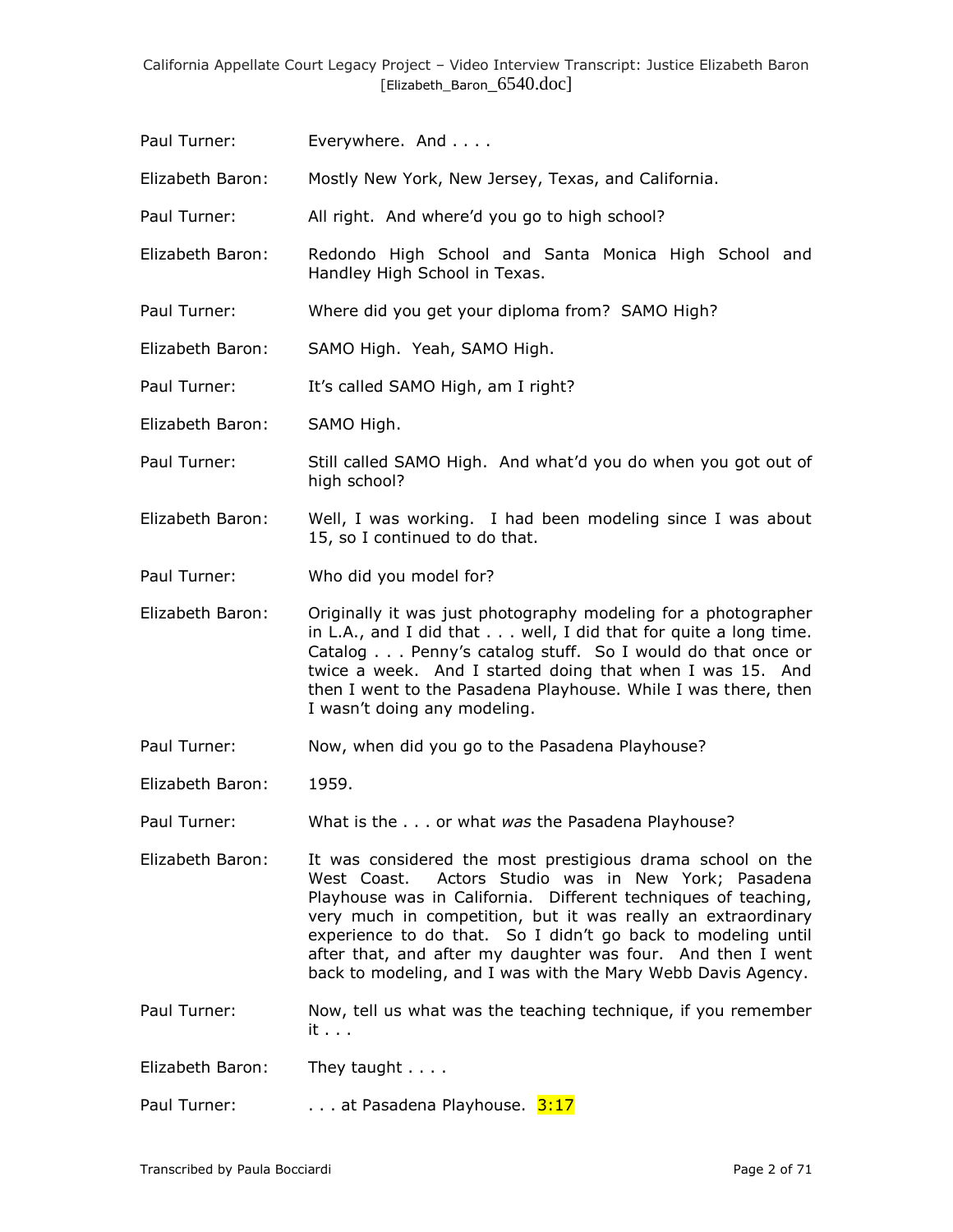Elizabeth Baron: Well, they taught technique . . .

Paul Turner: All right. What were . . . .

- Elizabeth Baron: . . . whereas . . . . At the Actors Studio, they taught the Method. It was called Method acting, and so you got way deep into the character and you would have to, like, be a tree. So you would pretend to be a tree – act out what that was like. Pasadena Playhouse didn"t do that. They taught you how to project your voice, how to use your diaphragm. They taught you speech so that you didn"t say "mountn," you said "mountain." They taught dance, they taught fencing – like we girls were going to be fencing. Who knew that someday Catherine Zeta-Jones would be fencing? They taught you how to fall down if you got shot; you had to learn how to fall down so that you wouldn"t hurt yourself but it would look like you were really fall . . . . Now, the Actors Studio didn't teach that. That"s why Marlon Brando mumbled. It was just totally different, and I think Pasadena Playhouse really was aimed at live theater, and Actors Studio – the people that went there, they just turned out to be wonderful on screen.
- Paul Turner: You . . . . I trust when you got out of high school you wanted to be an actor. Is that correct?
- Elizabeth Baron: Oh, I wanted to be an actress my whole life.
- Paul Turner: And at some point you decided, "I'm not going to be an actor." Do you . . . . Or at least you realized you had to go back and model or something. Could you kind of give us a sense of what that's all about? If you know the time frames, too; we're  $\ldots$ . this is a long time ago.
- Elizabeth Baron: Well, when I was . . . . You know, it . . . . Life is so funny. When I was in high school, along with modeling I also had a clerk/typist job. And it was for a wholesale grocery company. And the wholesale grocery company sold groceries to Twentieth Century Fox Studios. And so my boss asked me if I would like to go to the studio. Ah, of course I wanted to go to the studio. And when I was at the studio for lunch, they . . . the man who ran the cafeteria . . . my boss told him I wanted to be an actress and I was in the drama classes at my high school, and he said . . . and I told him that, you know, I was going to audition for the Pasadena Playhouse, and he said, "Well, if you make it and you"ve been there a year, give me a call and I"ll get you introduced to the man who runs New Talent at our studio." So, sure enough, I auditioned, I got in, a year went by, and so I called up the manager of the Twentieth Century Fox restaurant and said, "I don"t know whether you remember me, but you promised to introduce me to Ben Bard." He was the head of New Talent. And he said, "I remember you, and of course, come on over." So he got me a pass and I got to  $6:18$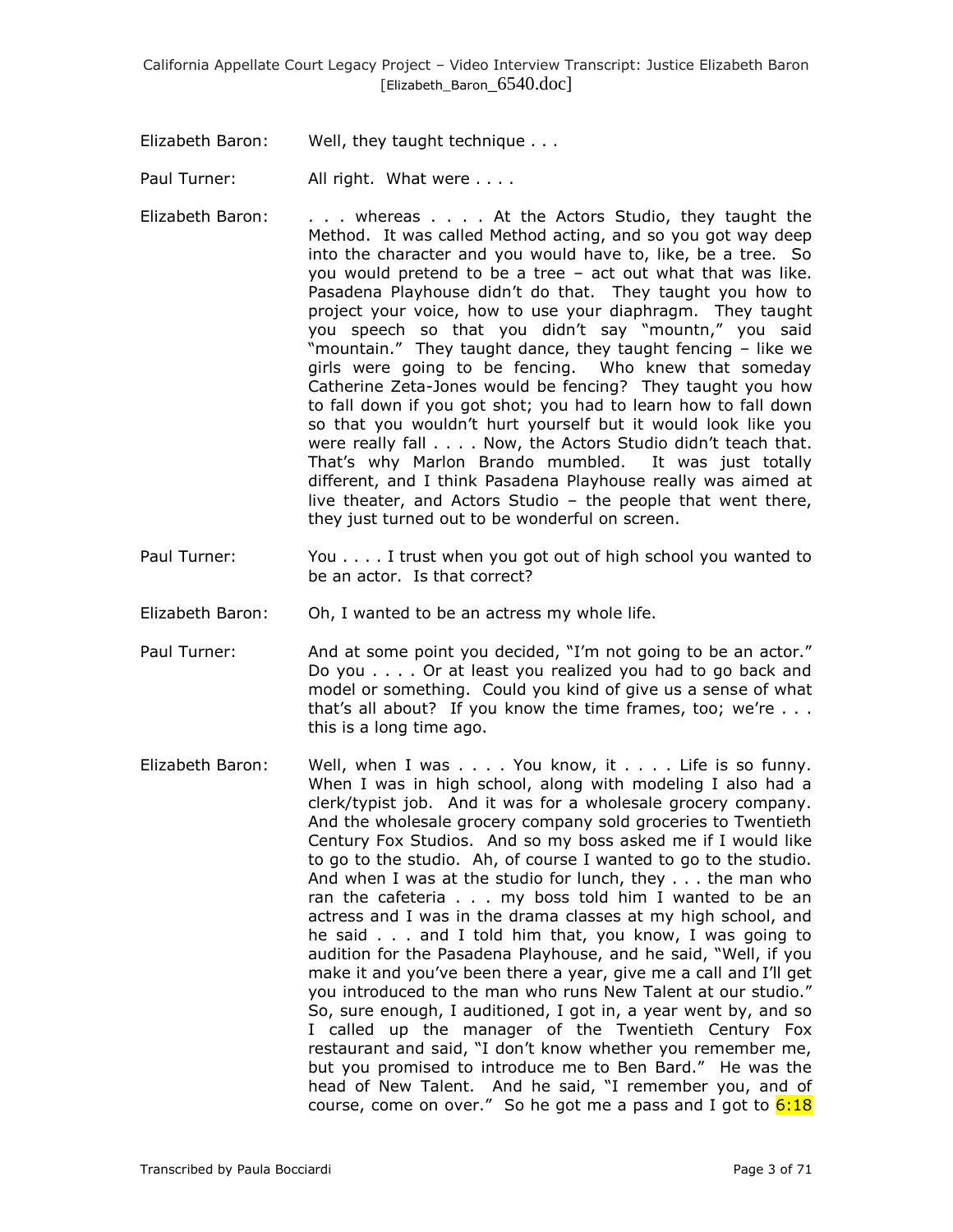> go on the lot, and he took me over to meet Ben Bard, and then I had to audition for him. I auditioned for him and got accepted in the New Talent Program. The audition was wonderful. I can remember the first line I had to say.

Paul Turner: What was it?

Elizabeth Baron: I had to memorize this thing.

Paul Turner: What was the line?

Elizabeth Baron: It was, "In cogitating your esoteric something-or-other . . . ." Well, I didn't even know what those words meant, so I had, you know, to . . . . Anyway. So you asked me . . . . What did you ask me in the first place?

Paul Turner: Well, you say, how long were you . . . . Well, tell me this: how long were you . . .

Elizabeth Baron: Okay, I was at . . .

Paul Turner: . . . . . . at the Twentieth Century Fox?

- Elizabeth Baron: Well, I was at . . . I was there . . . . It was a six-week New Talent program, then I was signed for a contract. And then I got pregnant, so that stopped that. I had a baby instead of becoming an actress. After she was born, then I went back, but I decided it wasn't for me. They had casting couches in those days.
- Paul Turner: So there was a lot of sexual harassment, as we look at it now . . .

Elizabeth Baron: Now.

Paul Turner: ... in 2010...

Elizabeth Baron: Yeah.

Paul Turner: . . . . . . . there was a lot of sexual harassment . . .

Elizabeth Baron: Yeah.

Paul Turner: . . . going on.

Elizabeth Baron: Yeah, yeah, yeah.

Paul Turner: And so there was a lot of what would be called, in the law right now, *quid pro quo?*

Elizabeth Baron: That's right. 7:37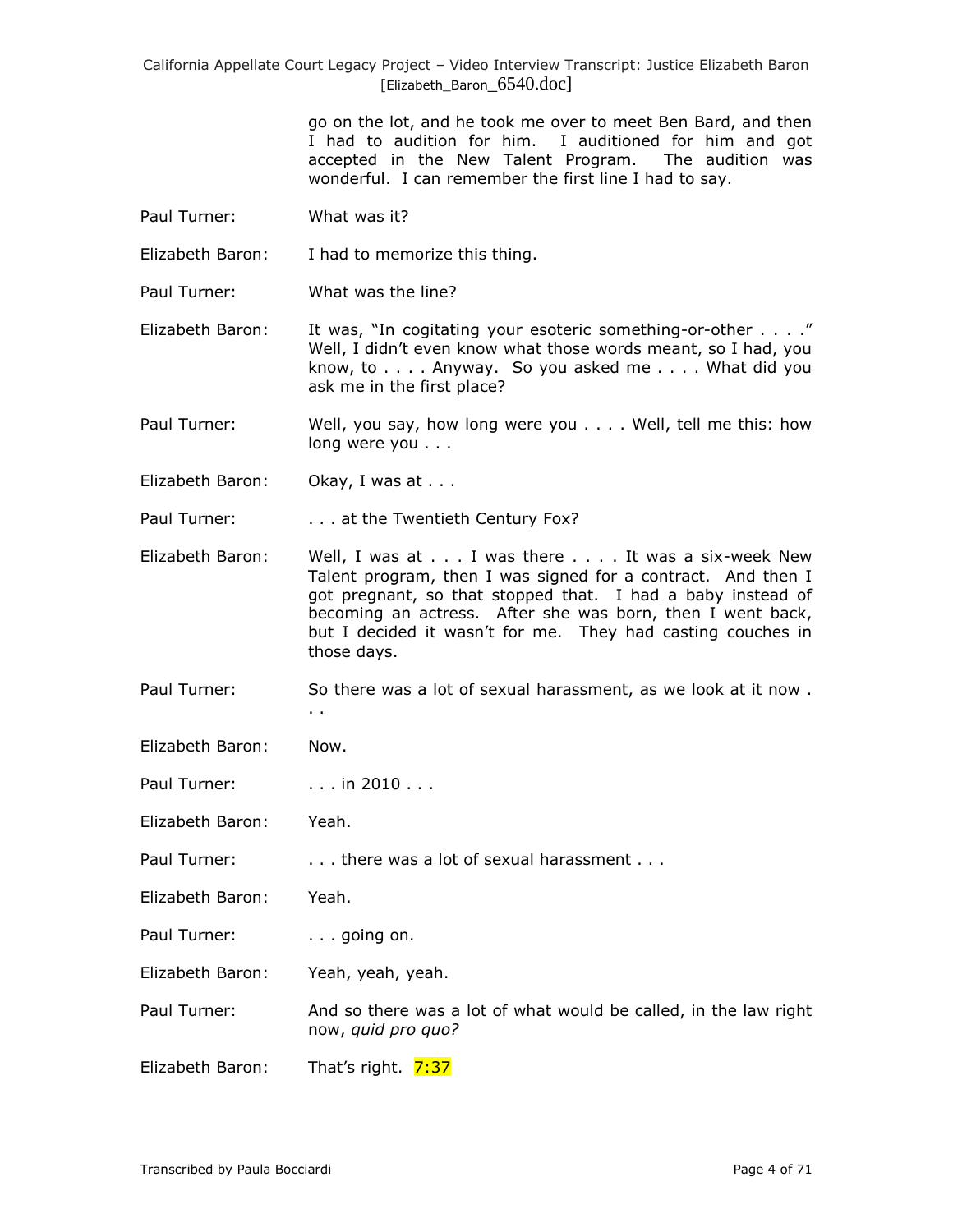- Paul Turner: And so, anyway, at some point you decided, "This is not for me." Do you remember how old you were when you said, "This is not for me"?
- Elizabeth Baron: 19.
- Paul Turner: All right. And so you returned to modeling.
- Elizabeth Baron: Right.
- Paul Turner: And you said you were with an agency.
- Elizabeth Baron: Yes.
- Paul Turner: What was the name of the agency?
- Elizabeth Baron: Mary Webb Davis.
- Paul Turner: What is an agency?
- Elizabeth Baron: They get you your jobs. They send you on your interviews and take 10 percent of your salary for doing it.
- Paul Turner: And . . . .
- Elizabeth Baron: You can"t work without them. I mean, they are incredibly important. The bad thing, though, is I was scared to death of my agent. And they have people who work in the office, and every day – every morning – you call in to your agency and you're told where you're going to go, where you're going to interview. And if my agent answered the phone I'd hang up! She was a terrifying lady. And then I"d wait five minutes, call back, hoping that I"d get one of the secretaries, and I never told anybody I did that. And then finally I told one of my best friends, and she said, "Oh, no, that's what I do, too!"
- Paul Turner: Don't worry, this will only be on the Internet for several years.
- Elizabeth Baron: Well, she"s gone.
- Paul Turner: Now, where . . . . Now, when you were originally a model, you were a model in Los Angeles.
- Elizabeth Baron: Right.
- Paul Turner: Now, where . . . what would be . . . if you went on a . . . where would a typical interview took . . . take place?
- Elizabeth Baron: At the department stores. Most of it was runway modeling, so the department stores would hire you to spend a day in the store, 11 to 4, walking around wearing all their clothes. Or you"re going to a designer. All of us who were at the top of our game, we all had our own designer; that person that liked 9:24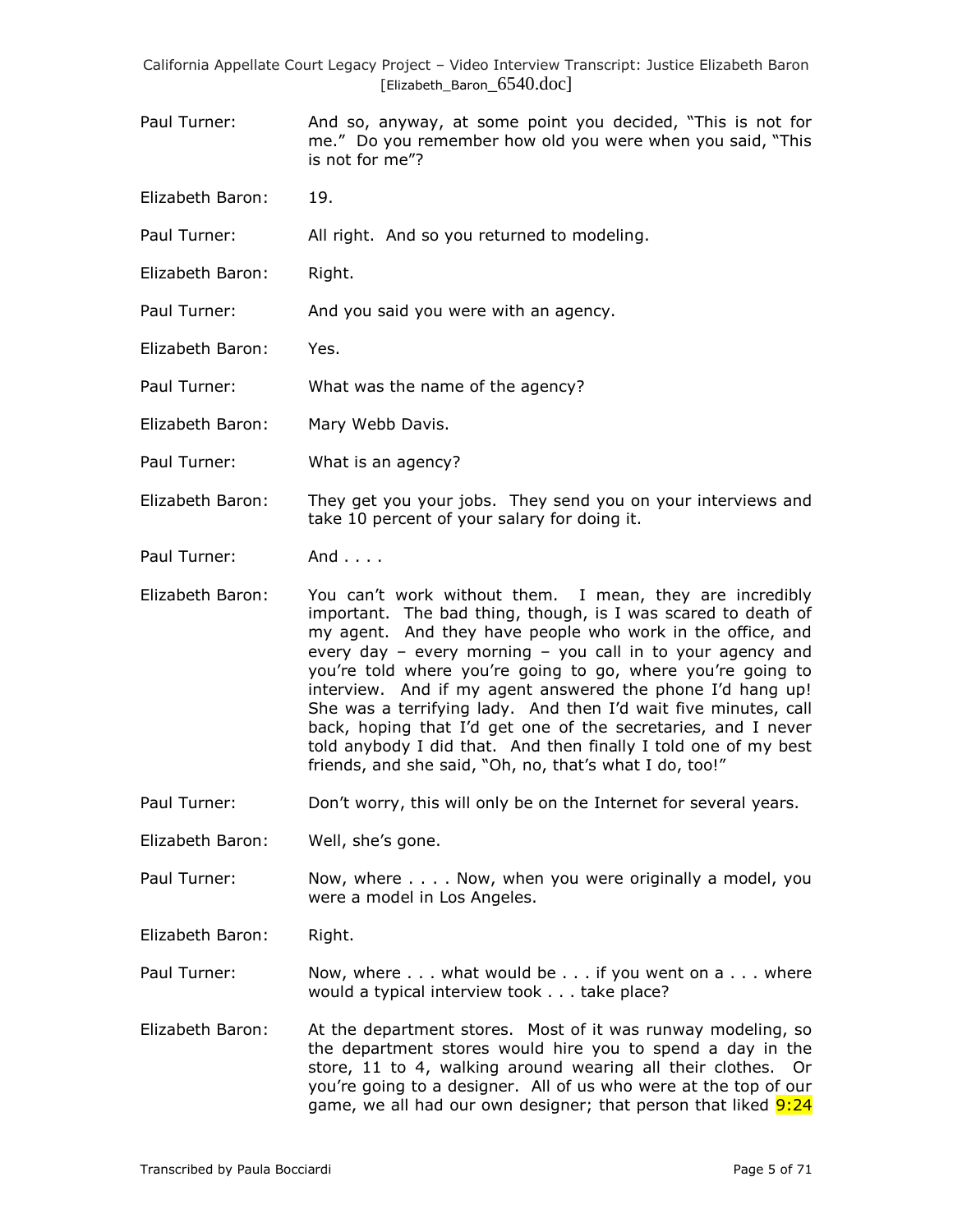> us, we represented their look. And my designer was a woman named Helen Rose, and she was an incredible designer. She had won Academy Awards with MGM when she was with that studio. She had done five out of seven of Elizabeth Taylor's wedding dresses. She did the wedding dress for Grace Kelly when she married the Prince of Monaco. I mean, her clothes were absolutely extraordinary.

- Paul Turner: Where . . . .
- Elizabeth Baron: And she chose me.

Paul Turner: Where did she prepare her clothes? In Los Angeles?

Elizabeth Baron: Yeah, in the garment district down on  $7<sup>th</sup>$  Street, L.A.

Paul Turner: Where would be . . . .

Elizabeth Baron: Just down the way from the Court of Appeal.

Paul Turner: Where would you . . . . What stores? Can you name some of the stores that you would model in?

Elizabeth Baron: You know, the sad thing about it is most of them are gone now with the recession. But Bullocks . . . .

Paul Turner: Bullocks. Did you do Bullocks Wilshire?

- Elizabeth Baron: Bullocks Wilshire . . . .
- Paul Turner: Which is where South . . . .

Elizabeth Baron: Bullocks Westwood . . . . Where Southwestern is now, yeah.

Paul Turner: Southwestern Law School is now. So you did Bullocks Wilshire and . . .

Elizabeth Baron: And I. Magnin"s, which was just a block or two away. Saks Fifth Avenue in Beverly Hills. There was a store called Joseph Magnin's - wonderful store. And then I worked in stores all across the United States.

Paul Turner: When did you . . . . Did you start out in Los Angeles and then go to the United States? Could you tell us how that developed?

Elizabeth Baron: Well, you're going on interviews and you're being hired by department stores. You"re being hired by designers to show their clothes. And then, if you"re lucky, a designer finds you really represent their look. Helen liked me; she thought that I was as close to the Grace Kelly type. That's what she liked. And so I became her "house model," is what it's called. And when she would go on the road with what they called "trunk shows," because the whole line, you'd have 100, 102  $11:26$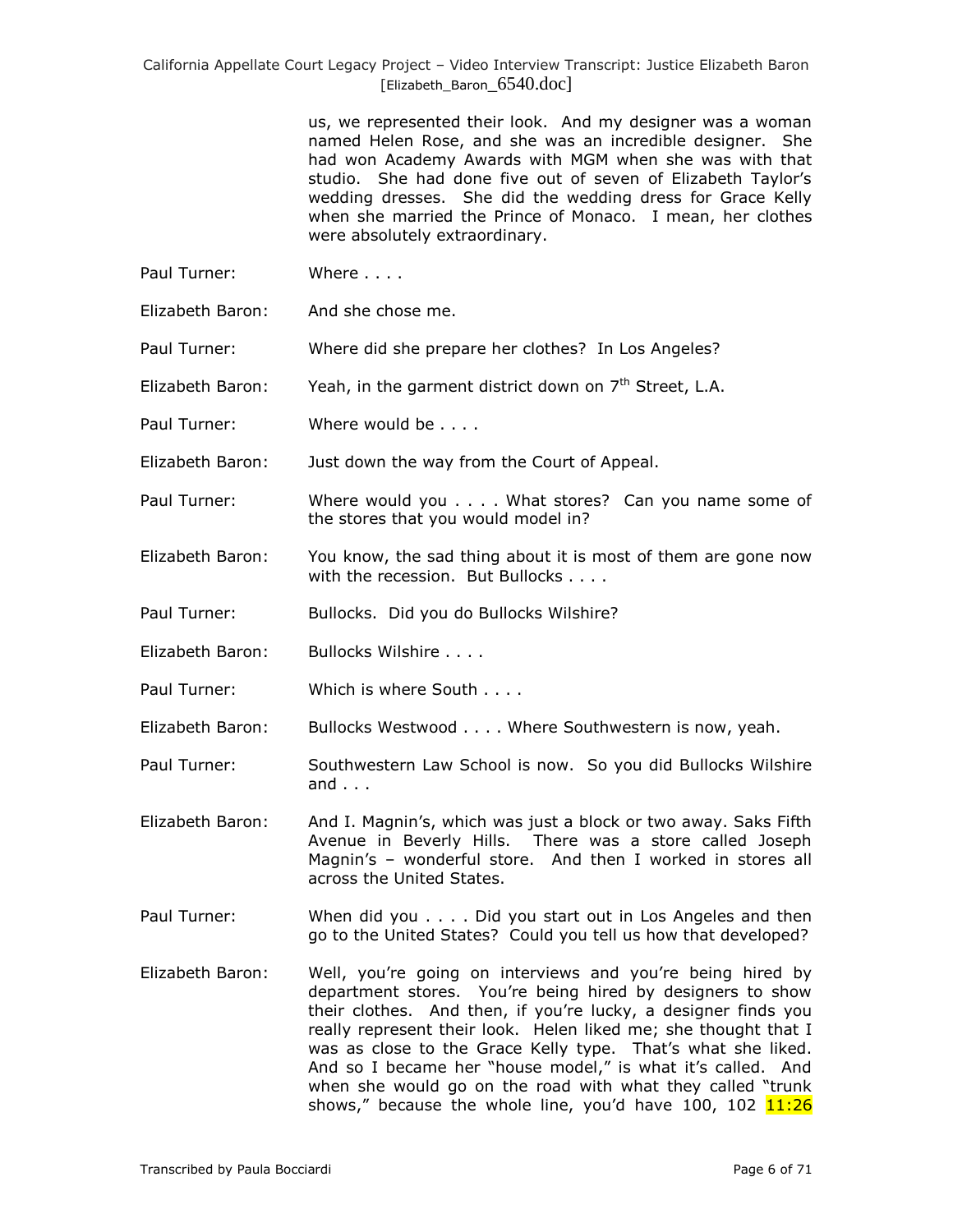pieces in a line, it"s all packed in a trunk, and off you go. And you go to, you know, maybe Scottsdale and then on to Dallas and Houston and Palm Beach, Florida; Memphis, Tennessee; Omaha; New York. You just travel this whole circuit when you"re on . . . doing the trunk shows. And it takes about six weeks to do that. And then you also do Market Week in New York, so you go back and you spend two weeks in New York and all you do is put clothes on and take them off, put the next one on. And you"d do that starting, you know, early in the morning like 9:00. But you really got busy in the afternoons, because all the buyers from all the stores around the United States would go to Seventh Avenue. That"s where the garment district is in New York. And they"d go to Seventh Avenue all morning long, and then they"d come to the hotels to see the designers that came from Los Angeles. I don"t know that there were any designers anywhere else but L.A. And then you would also go on interviews when the Parisian designers came over and did their big shows. So I was lucky; I showed for probably every single major designer in the world for . . . between the ages of 19 and 33 when I decided to go to law school.

- Paul Turner: A person listening to this or watching this would say that sounds glamorous. Do you agree or disagree or . . . ?
- Elizabeth Baron: Well, sometimes it was glamorous, but when you"re doing trunk shows, guess who has to iron all those clothes that come out of the trunk? You don"t think Helen Rose was going to iron those clothes! The first time that happened to me, and she told me to get going with the ironing, and we had just gotten off a redeye flight, and it's like, "What?? I'm supposed to . . . ." And these were delicate chiffons and . . . with gorgeous beading on them and very slinky jerseys. I mean, she made these very elegant evening gowns that would sell for like \$10,000, and here I'm supposed to iron *[inaudible]*? You know, baby clothes I could iron, but . . . . Anyway, so that wouldn"t be too glamorous. And then you wouldn"t get invited out to dinner when you were in these cities. The presidents of the stores would invite *her* out, but I"d be left back in the hotel room. So that was good and that was bad, because during those times when I educated myself – because during this period of time I couldn"t go to college; I mean I was on the road half the time, so . . . .
- Paul Turner: You are an assiduous reader.

Elizabeth Baron: Yes.

- Paul Turner: Did . . . Where did you develop the reading passion?
- Elizabeth Baron: When I was three years old in New York City.
- Paul Turner: Did you find  $\ldots$   $\frac{14:23}{14:23}$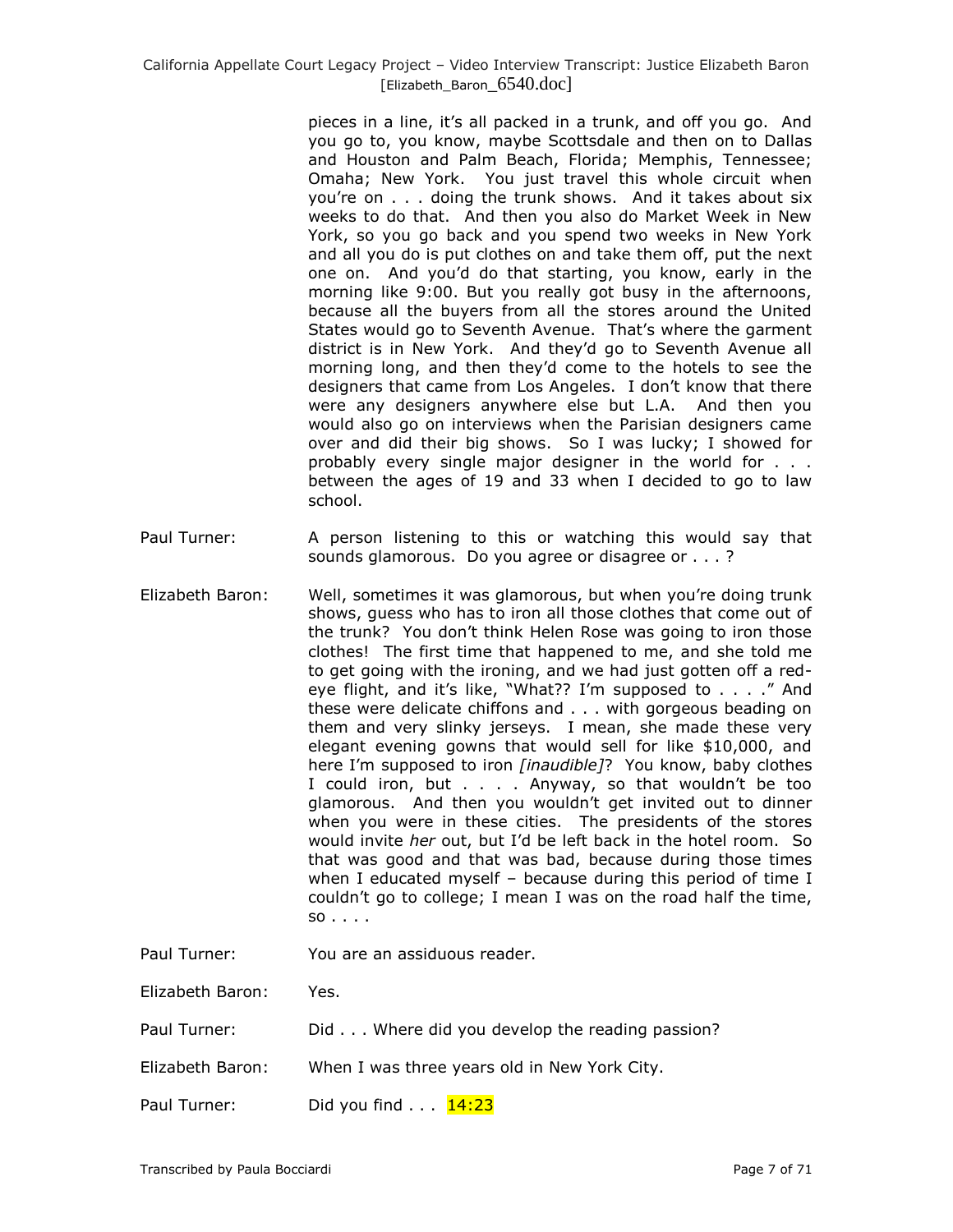- Elizabeth Baron: By the way, by the time I was seven years old I had read every single children's book in the New York City Public Library. How about that? By the time I was seven.
- Paul Turner: The Nancy . . . . Did you read the Nancy Drew . . . .
- Elizabeth Baron: Oh, yeah, but Nancy Drew is a little bit older than seven. You read Nancy Drew when you were around 11.
- Paul Turner: And how about the Hardy Boys?

Elizabeth Baron: You read them about the same age.

- Paul Turner: This day . . . . To this day, do you feel you have a . . . still have a passion for reading?
- Elizabeth Baron: Oh, of course. Yeah.
- Paul Turner: And . . . .
- Elizabeth Baron: And writing.
- Paul Turner: So anyway, you were a model, then, from age 19 . . . .
- Elizabeth Baron: No, 15.
- Paul Turner: Fifteen. But you worked . . . . After your daughter was born, you worked as a model from what age? Nineteen to . . . .
- Elizabeth Baron: You know, I had some time in there where I was working for a couple of public relations companies. I worked for a company called Hill & Knowlton, which was the largest public relations company in the world. They represented clients like Coca-Cola and the oil and gas industry and the aviation industry and the Nassau Bahamas, Sun Valley . . . . So I worked for them for about a year and a half as a receptionist, but I also did all the modeling for them when there were . . . .
- Paul Turner: Where was that, in Los Angeles?
- Elizabeth Baron: That was in L.A., yeah. On Wilshire Boulevard. And I begged to let them . . . let me write press releases.
- Paul Turner: Did they let you?
- Elizabeth Baron: They did! They did. And so I got to . . . . I mean, I wrote things like "The Trade Deficit between America and Great Britain and China" for P&O-Orient lines. And I wrote, you know, the new product that Gillette had made called Foamy. And I got to think up ways to get free publicity on them. Like for the Gillette Foamy, there was a big tie-up, a big strike, at the airlines and all, and I said, "We've got to get **16:14**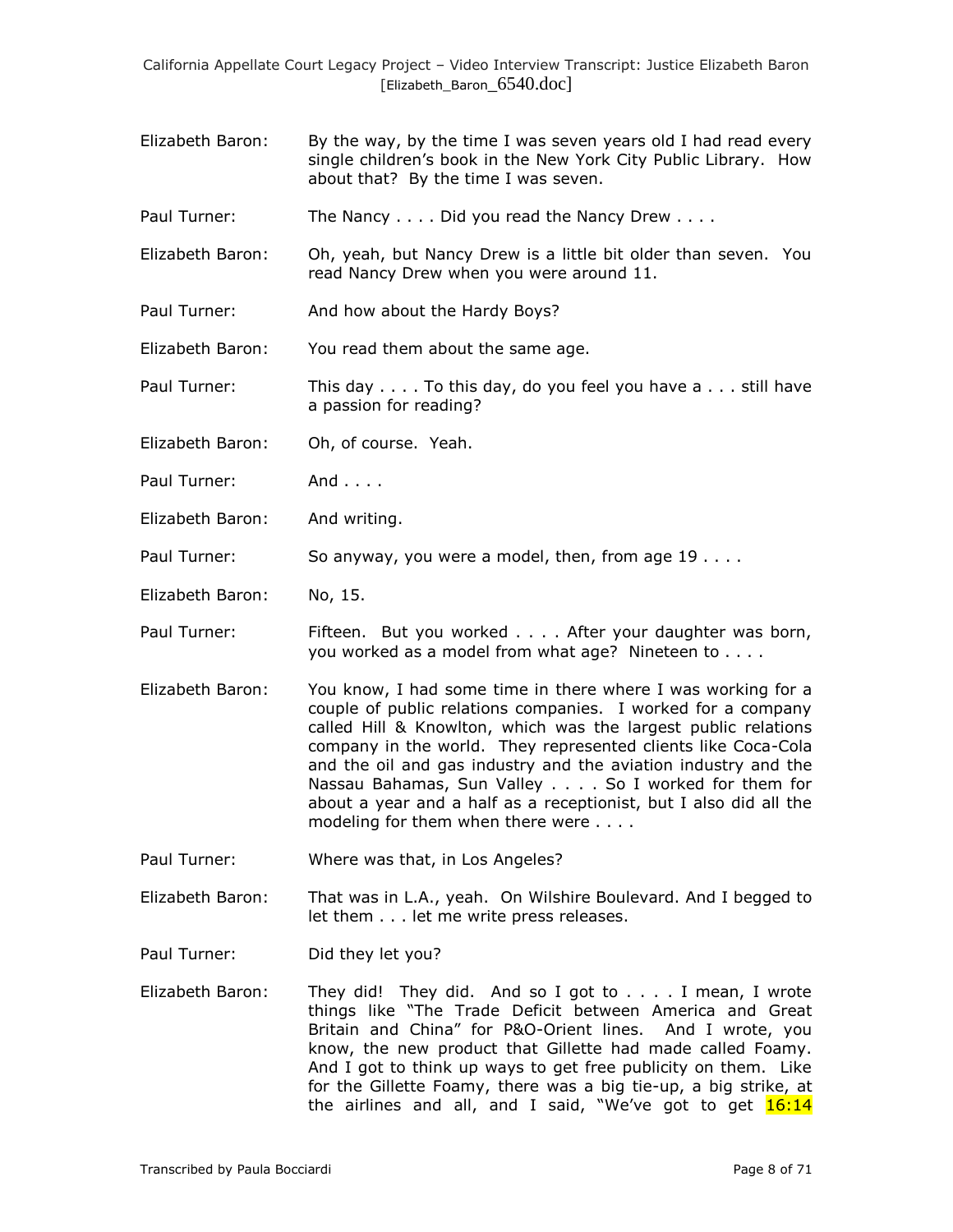> somebody to go down there and stand in line with the Foamy stuff and do the shaving!" They loved it; it got on the nightly news. I mean, it was a fun job.

- Paul Turner: You mean that someone would shave . . .
- Elizabeth Baron: Yes.

Paul Turner: . . . . . while the TV . . . .

Elizabeth Baron: Yeah. Well, they sent a camera down there, but they"d just be waiting at the airport in line and took out the Gillette can and did the Foamy stuff and put it all over with shaving. I mean, it was really neat.

Paul Turner: And so at some point you decided you wanted to go to law school.

- Elizabeth Baron: Yeah.
- Paul Turner: When was that?
- Elizabeth Baron: 1973. '72, '73. Yeah, right . . . .
- Paul Turner: And . . . .
- Elizabeth Baron: Yeah, "73.
- Paul Turner: Where did you go to law school?
- Elizabeth Baron: I went to San Fernando Valley College of Law.
- Paul Turner: Is that in the San Fernando Valley?
- Elizabeth Baron: No, I was in Manhattan, New York *[laughs]*.
- Paul Turner: Now, when you . . . .
- Elizabeth Baron: I looked it up in a law . . . in the Yellow Pages.
- Paul Turner: How did you find out about San . . . .

Elizabeth Baron: Yeah, I looked it up in the Yellow Pages! A friend and I were having lunch in Beverly Hills, and we were talking about Watergate and how awful it was, and it was all lawyers that were doing all these terrible things.

Paul Turner: Well, no, no, Bob Haldeman was a public relations guy.

Elizabeth Baron: Well, Dean and all the other ones . . . .

Paul Turner: All the rest were lawyers. 17:36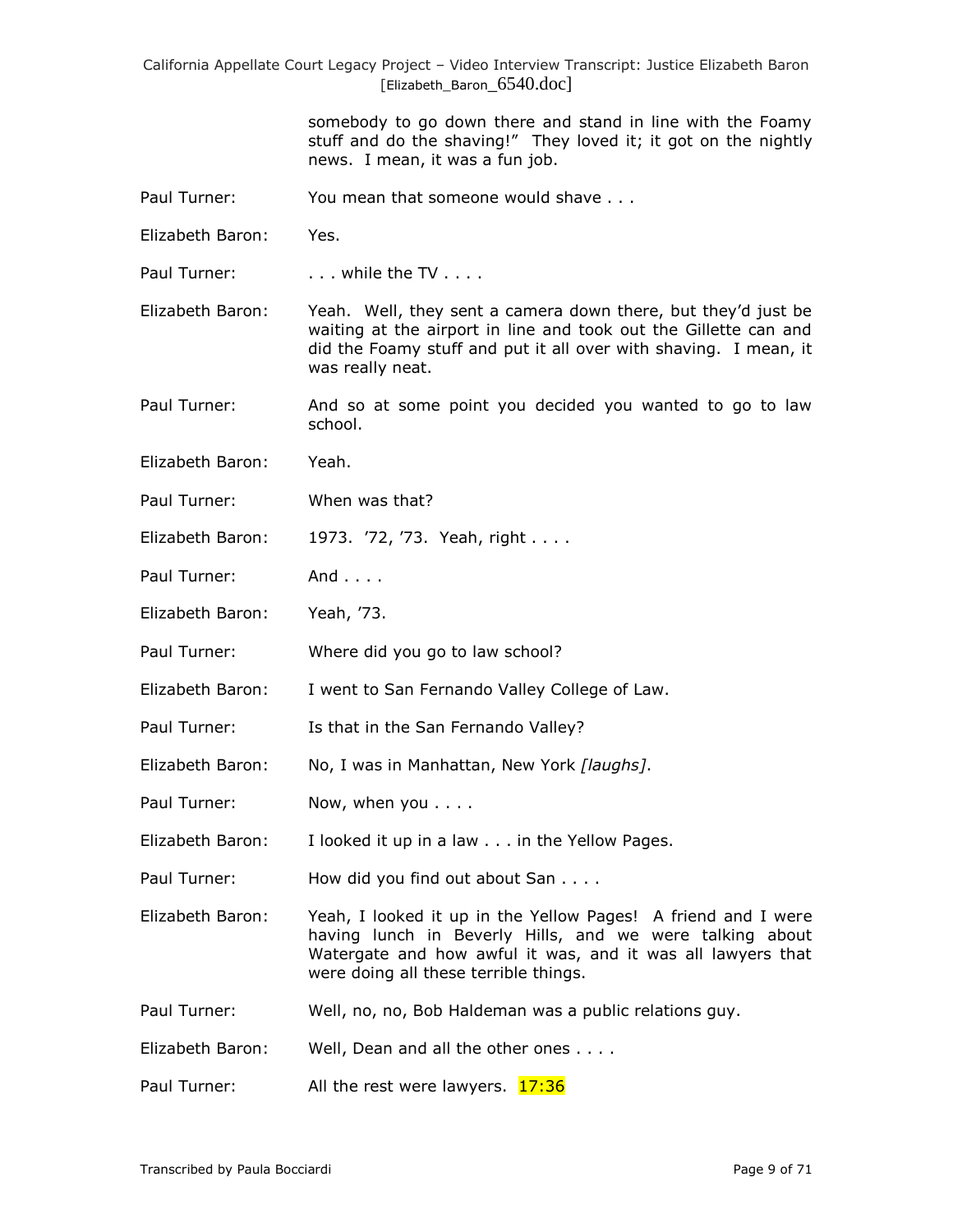- Elizabeth Baron: Yeah, they were. I mean, look at the Attorney General, Mitchell. And so all these bad things were happening, and lawyers were doing it. And my friend and I had had maybe a glass or two too much wine over lunch, and we decided that the best way to counteract this awful thing that was going on is that one of us should become a lawyer. And he said he wanted to be a CPA, and he said, "So, you should go to law school, Liz." And I said, "Okay." And I went home and I looked up law schools in the Yellow Pages and picked the one closest to my house and went down and applied and they told me I had to take the LSAT. Well, I hadn"t the slightest idea what that was. And . . . .
- Paul Turner: You didn"t even know how to spell it, did you?
- Elizabeth Baron: Yeah, I can spell LSAT, Paul, yeah. And . . . . But I don"t think I knew what it meant, you know. I didn"t know what the acronym was. So they said, "Here's the number you call." Well, it turns out that I'd, like, just got under the deadline for applying to Princeton for the LSAT. And then I forgot all about it – went on with life, busy. And I get this notice in the mail that the exam is scheduled over at Cal State Northridge, and I had to appear in such-and-such a time. So I went to take the exam, and it was unbelievable. I mean, I couldn"t believe what was on this exam! We walked out and this guy said to me, "You didn"t like that exam, did you?" and I said, "No, but how do you know?" and he said, "Because every time you turned the page, you said "oh, shit"!" Guess we shouldn"t say that for posterity. But I got through it, and then I had to interview at the law school. And they said, "What makes you think you can be a law student?" And I thought that was crazy! What made them think I couldn"t? Of course, I didn"t know "til I got into law school. But as it turned out, it was right for me.
- Paul Turner: How many years did you take to go . . . complete law school?
- Elizabeth Baron: Four. Four at night.
- Paul Turner: And did you have to take the Baby Bar?
- Elizabeth Baron: I had to take the Baby Bar.
- Paul Turner: What is the Baby Bar? Tell us what it is.

Elizabeth Baron: Contracts, torts, and criminal law. And if you don"t pass it, you don"t get to continue in law school.

Paul Turner: And . . . .

Elizabeth Baron: And most . . . . I was a special student, see, because I . . . . You don"t have to take the Baby Bar because you go to a stateaccredited law school. Mine was an ABA; it was stateaccredited. You only have to take the Baby Bar if you 20:03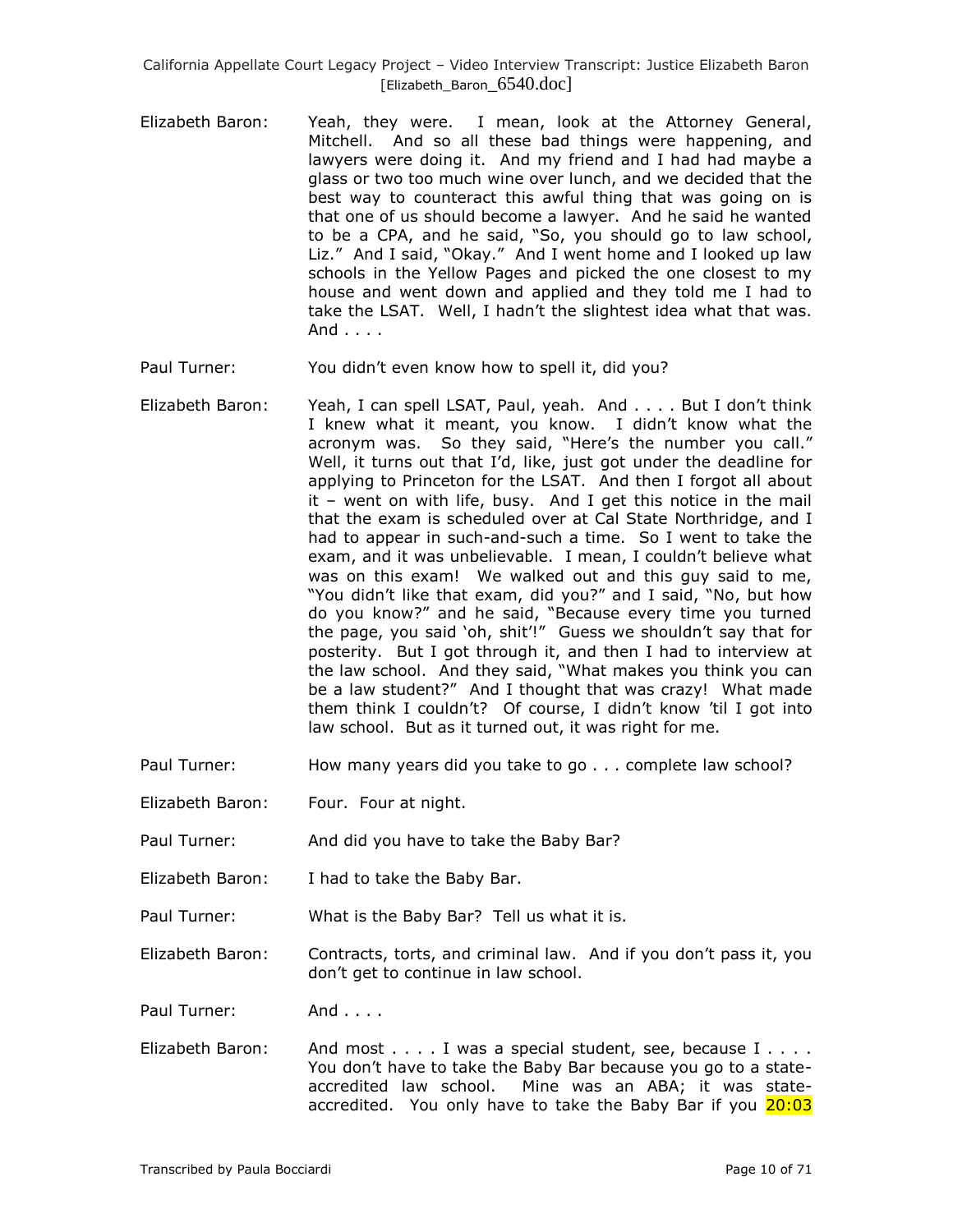> don't have an undergraduate education, and since I didn't . . . . They let you in, they take your life experiences into consideration, to determine whether they"re going to let you in to law school. Although I think that they would have let me in anyway, just because I could write a check. I don"t know.

- Paul Turner: Now, the Baby Bar, compare it to the other Bar, the one that .. . .
- Elizabeth Baron: Well, it's exactly the same, only they're just testing you in three subjects. You go in, you sit down, you have the questions, and you have to answer the questions just like you do on the Bar.
- Paul Turner: Do you remember where the Baby Bar exam that you took was taken or offered?
- Elizabeth Baron: I think it was at the Palladium in Hollywood. Just the perfect place for me, right? Felt right at home! You know that my best friend from the Pasadena Playhouse married a Hardy Boy, and his . . . .
- Paul Turner: Married who?
- Elizabeth Baron: A Hardy Boy: Tim Considine. And he was one of the Hardy Boys.
- Paul Turner: It was on . . . . I think it was on Disney, was that . . . .?
- Elizabeth Baron: On the Disney thing, yeah. And he was a Pantages, and the Pantageses owned the theater, and so – the Palladium, they had owned. And so, you know, everything goes around.
- Paul Turner: When you . . . . You passed the Baby Bar, obviously.
- Elizabeth Baron: I passed the Baby Bar, and I passed it with an A, and nobody had ever done that before. Not from my law school, anyway.
- Paul Turner: Now, at your law school, there were some very, very important people – besides you, were there not?
- Elizabeth Baron: There were?
- Paul Turner: Did you . . . . Who were some of the other people you went to law school with?
- Elizabeth Baron: I can"t remember; it"s too far back. I know that she"s on the court now - Frances . . . . What's Frances' . . . ?
- Paul Turner: Frances Rothschild.
- Elizabeth Baron: Yeah, Frances Rothschild. She was there, but she was before me, and she became a judge. I was so impressed that 22:06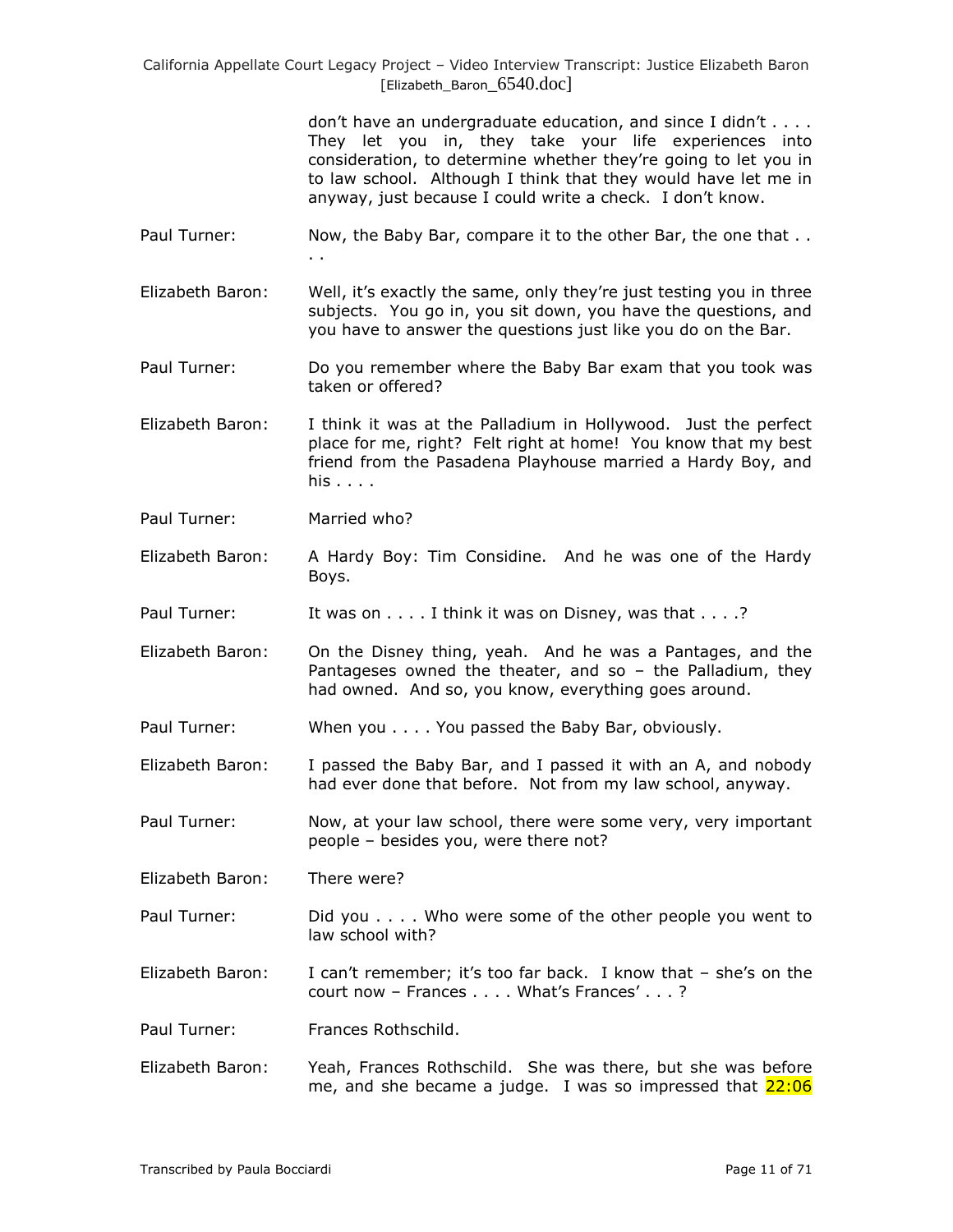> somebody from my law school became a judge. I couldn't believe that anybody . . . .

- Paul Turner: Were you the first one from San Fernando Valley to become a Court of Appeal justice?
- Elizabeth Baron: Yes. I was the first one to get hired as a deputy attorney general. I was the first one . . . . Well, I . . . . You know, nobody got into a first-rate law firm because we went to a second-rate law school, so . . . .
- Paul Turner: Tell us about law school. What were . . . what are your recollections now about it?
- Elizabeth Baron: It was wonderful.
- Paul Turner: You enjoyed law school.
- Elizabeth Baron: I loved every minute of it. And if there was a class I didn't like, then I just didn"t go to it, and the night before the exam I"d just study Gilbert's Outline, go in and take the exam.
- Paul Turner: Thirty years from now, someone watching this or listening to it will want to know who Gilbert is. What was Gilbert's Outlines? What . . . . Describe them and how they're used, I think, even to this day by students.
- Elizabeth Baron: They"re just outlines of the law. They"re all the rules of law. They don't have any issues; they're just black-and-white law. And if you memorize it, then you"ve got all the law down, and then you just go take your exam and you read the facts, apply the issues that you see to that rule of law. It was much faster than  $\dots$ . Like wills and trusts, I mean, really  $-$  that just was so boring. I tried. I got through most of wills, but trusts I lasted two weeks. It was like, I'm not going to sit here every night – or, you know, one night a week – with that particular course.
- Paul Turner: Did you go at . . . did you go to school at night?
- Elizabeth Baron: Yeah. It was all night school.
- Paul Turner: And did you . . . .
- Elizabeth Baron: Seven to ten, three nights a week.
- Paul Turner: And the campus was located where when you went to it?
- Elizabeth Baron: In a converted store in Pacoima.
- Paul Turner: And what were you doing during the day?  $24:05$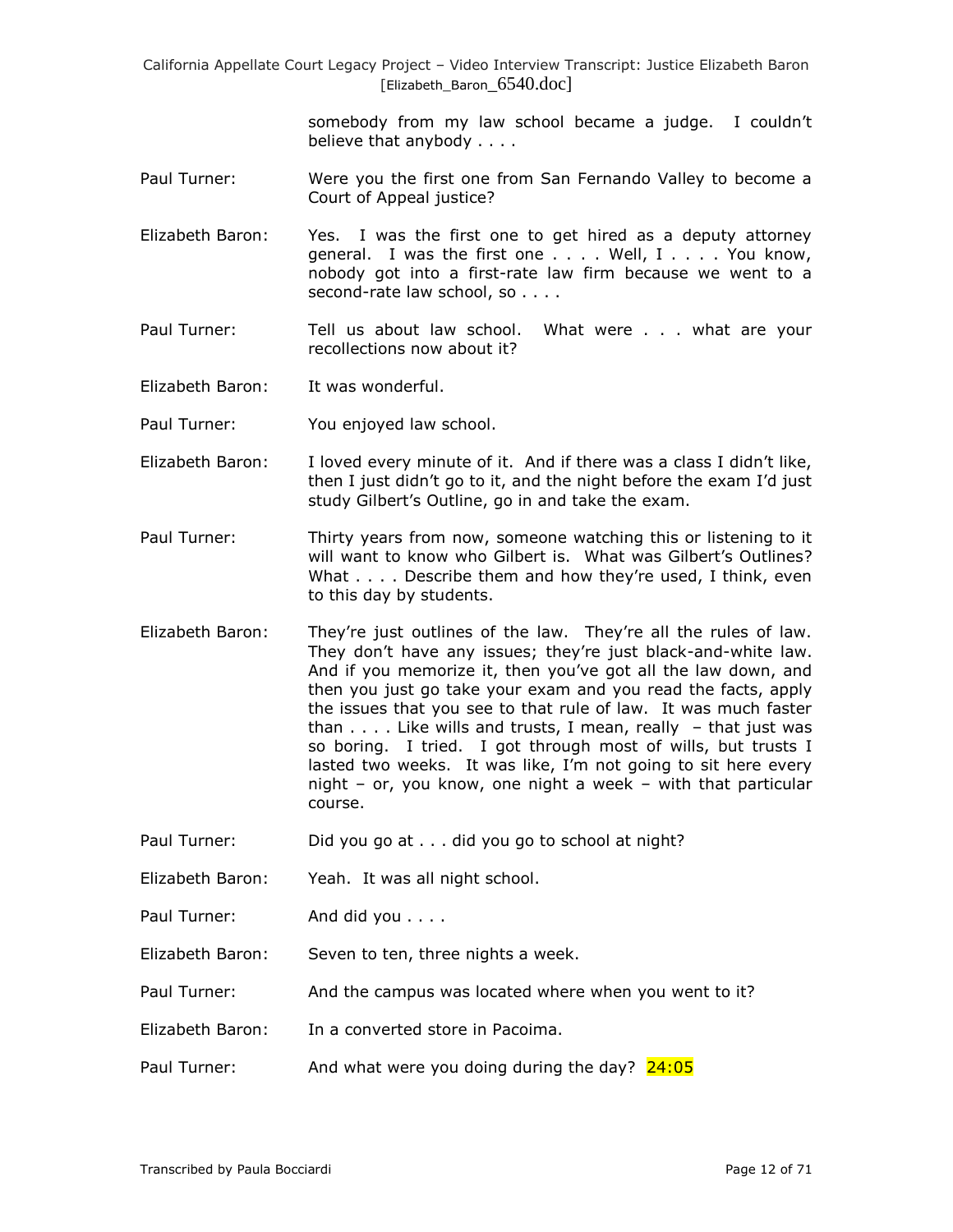- Elizabeth Baron: Working. I couldn"t . . . . I had to quit modeling after about four months because my agent – the one that scared me half to death – you know, she didn"t understand that I could no longer travel. I could only do local work. And she got upset with me and, you know, she didn't get it. So I got a job with an accountant doing tax returns – checking tax returns for him. So I did that all day long in Beverly Hills and then drove over Beverly Glen and out to Pacoima, would eat at Galpin Ford, and then go to class.
- Paul Turner: Four years, right?
- Elizabeth Baron: Four years of it.

Paul Turner: You get done. Now you"ve got to take the Bar, right? When did you sit for the Bar?

- Elizabeth Baron: I started law school in February, January or February, so I took a February Bar in 197 . . . February of '77. I . . . . 'Cause I graduated mid-year, December of "76, so I took a February "77 Bar.
- Paul Turner: And when you took the Bar, why don't you describe how you prepared for the Bar exam?
- Elizabeth Baron: Oh, I . . . . Like everybody else, I took a Bar review course.
- Paul Turner: Would you remember the name of the Bar review course?
- Elizabeth Baron: Named after a guy . . . . Do you remember who that was? It was a BRC?
- Paul Turner: BRC?
- Elizabeth Baron: Yeah. And it was some guy who was really a good teacher. Herman? Does that ring a bell with you?

Paul Turner: No.

- Elizabeth Baron: He was good.
- Paul Turner: So you took . . . .

Elizabeth Baron: And I studied nonstop. But I did that in law school, anyway. I mean, I just studied nonstop. That's all I did. I just studied.

Paul Turner: How much time did you have between when you graduated from law school and when you got . . . when you took the Bar? Do you remember how much time you had?

Elizabeth Baron: Well, I graduated in December and took a February Bar.

Paul Turner: Did you graduate in '76? 26:10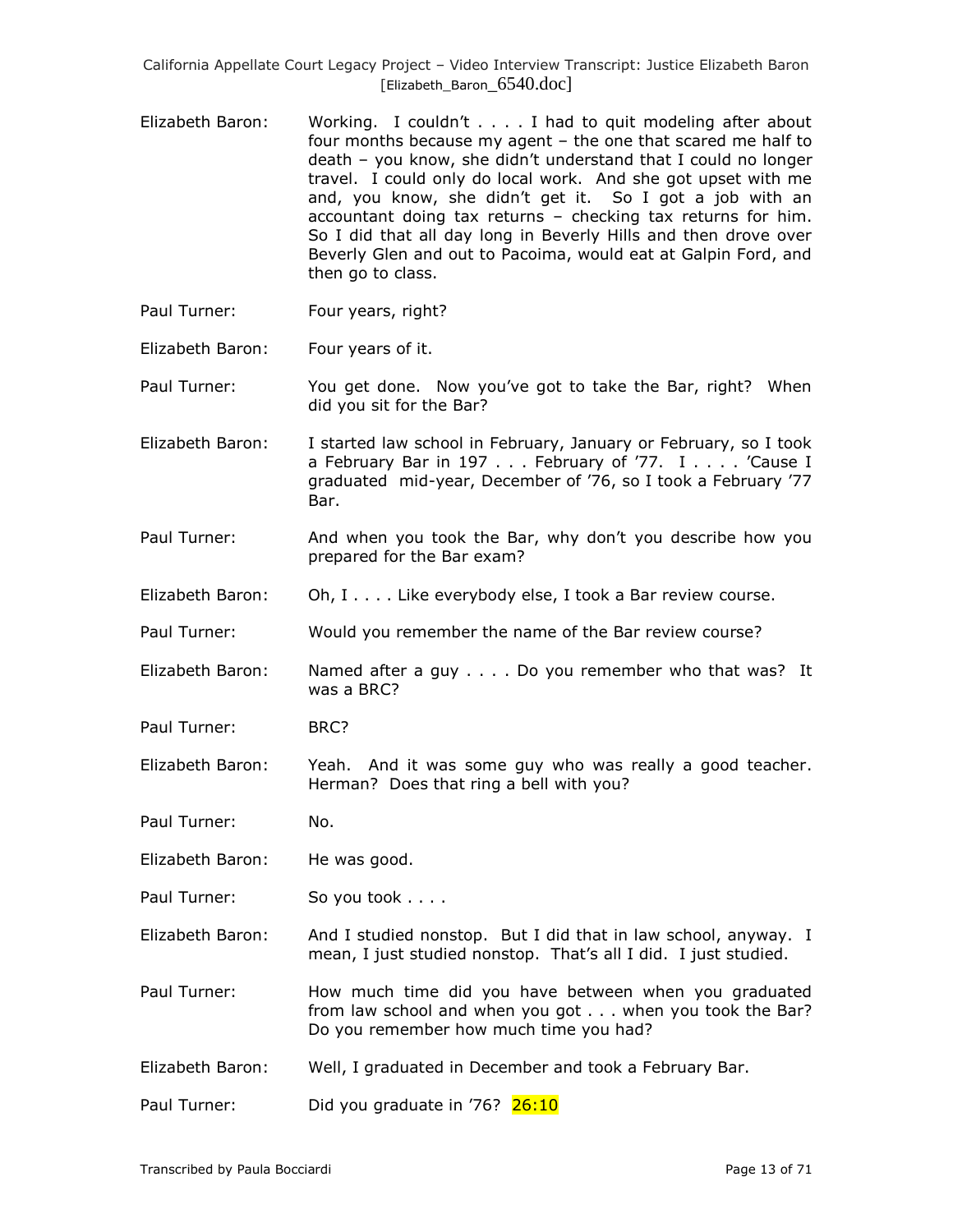Elizabeth Baron: Yeah.

Paul Turner: I"m going to ask you a hard question. Who was the valedictorian of your law school class?

Elizabeth Baron: Oh, yeah.

Paul Turner: You've got to answer that. You've got to tell us. You've got to tell us the truth, too. We're going to . . . . You've got to give us the whole story here. Who was the valedictorian of your law school class?

Elizabeth Baron: Okay, I was the valedictorian but I didn"t go. So I never got to give the speech.

Paul Turner: You didn't go to the . . . .

Elizabeth Baron: I was working!

Paul Turner: You didn"t go to the graduation.

- Elizabeth Baron: Right. Well, see, by the time you graduated, they put the December class with the following June class. And so by the following June I was working.
- Paul Turner: So you found out you passed the Bar. Tell us about that. How did you find out?
- Elizabeth Baron: I think I went some . . . oh, I think I just went to the Bar office, and they had a list, and so I went over there and, you know, with great trepidation looked down the list and saw my name.
- Paul Turner: What did you do when you saw it?
- Elizabeth Baron: Oh, I probably screamed and yelled and carried on. You know what was more important to me? Well, I didn't think I was going to pass the Bar. You know how that was. None of us thought we were going to get through it. But when I got the job at the Attorney General"s Office, that to me was . . . that was just like the most wonderful thing that had ever happened to me – that I was going to be a deputy attorney general. Paul, you just can"t imagine how proud I was of that.
- Paul Turner: Let's back up. You're in law school. When did . . . . Did you interview for – while you were in law school – for the position at the A.G.'s Office?
- Elizabeth Baron: No, no. I clerked for the Public Defender"s Office one summer. The next  $\ldots$ . Then the next year, I graduated in December and I got a clerkship with the D.A.'s Office. And somewhere in there I clerked for an insurance defense firm, where I 28:08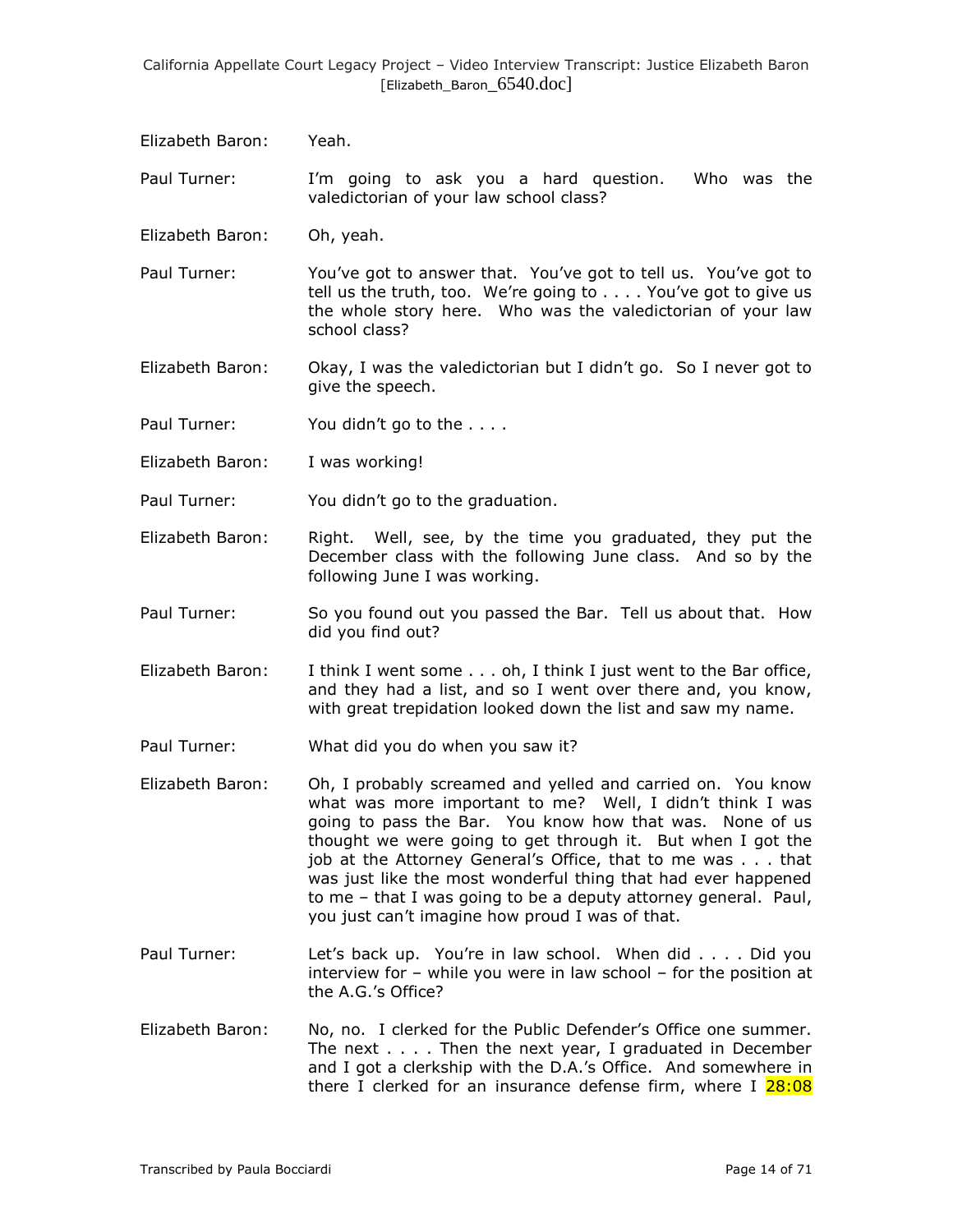> met the woman that I became partners with after I left the Attorney General's Office.

- Paul Turner: And that would be Gail Solo.
- Elizabeth Baron: Yeah.
- Paul Turner: Now, when you . . . .
- Elizabeth Baron: You"ve done your homework if you know who Gail is. Good for you!
- Paul Turner: When did you . . . . How did you find out about the position at the state Department of Justice?
- Elizabeth Baron: I went to one of those lawyers' . . . Lawyers Club, I think it was called. And they met at the civil courthouse for lunch once a month. And there was a freeze on in the D.A."s Office, so the only job I could have  $-$  yeah, like there is now  $-$  the only job I could have gotten was in the Child Support Unit. And they said if you take the job in the Child Support Unit, then they will not switch you over to the Criminal Division. And I wanted to be a prosecutor in the D.A."s Office, obviously in the Criminal Division. So, anyway, I went to this meeting and heard a couple of other people talking that the A.G."s Office was interviewing, so I thought, oh, I"ll try. So I went over to the State Building, put in my application, and . . . .
- Paul Turner: Who interviewed you?

Elizabeth Baron: Curt Livesay, who is with the D.A."s Office still.

- Paul Turner: Who interviewed you at the Attorney General's Office?
- Elizabeth Baron: That's what . . . But he . . . . It was civil service first.

Paul Turner: Right.

- Elizabeth Baron: Clark . . . S. Clark Moore.
- Paul Turner: Okay.
- Elizabeth Baron: And . . . .
- Paul Turner: He was the . . . .
- Elizabeth Baron: And someone from the Civil Service Department, an African-American woman. So I had to get through that first, and then you get through that, then you go to your interview with the A.G."s Office if in fact you get past the civil service. So when I got to the A.G."s interview, it was with S. Clark Moore – he was the head of the Criminal Department – and a deputy A.G. named Robert Katz. And Ted . . . . Oh, gosh, I can't 30:16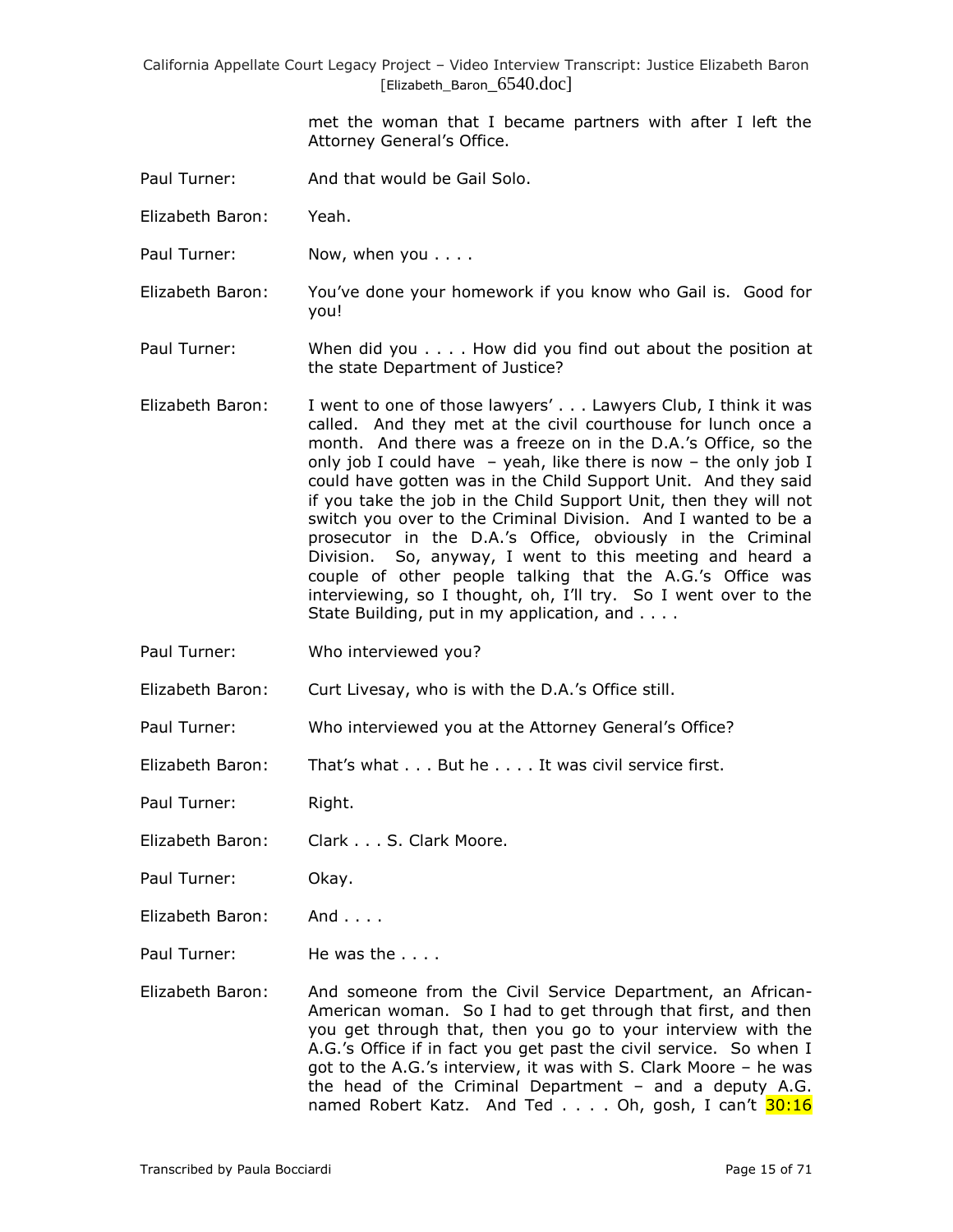> remember Ted's name, but he was the . . . Clark Moore's assistant.

Paul Turner: Would that be Ted Fogel?

Elizabeth Baron: Ted Fogel, yeah! Good for you!

Paul Turner: So you . . . . What did they ask you during the interview?

Elizabeth Baron: Clark wanted to know where I learned to write, and since I hadn't gone to college, that was a hard one. I . . . . And my answer was my mother spoke good English and so I didn"t massacre the English language. And I read so much that I knew how to put a sentence together. But I had no formal training in it.

Paul Turner: So when did you begin work at the state Department of Justice?

Elizabeth Baron: 1977. October of "77.

Paul Turner: And you worked in . . . . Well, what is . . . what did they call the section of the Department of Justice that you worked in?

Elizabeth Baron: The Criminal Division.

Paul Turner: And . . . .

Elizabeth Baron: And you know that, because you opposed us all the time.

- Paul Turner: And . . . . We'll get to that later.
- Elizabeth Baron: Okay.

Paul Turner: We'll get to . . . we'll get the good stuff later.

Elizabeth Baron: Okay. Yeah, right.

Paul Turner: But now, tell us what your assignments would be as a member of Criminal Writs and Appeals?

Elizabeth Baron: Just read all the briefs. The appellants would file their briefs, you read them, you respond, you do all the research and writing the respondent's briefs. And that's for the appeals. Same thing for the writs. And then you appear in front of the Court of Appeal to argue your case unless the defense waives argument. They . . . . If you were on a trial team, which I was, then you also got to go to court and try cases. Usually those were when the District Attorney's Office had to disqualify itself because a member of their department had gotten in trouble or was the victim of a crime.  $32:06$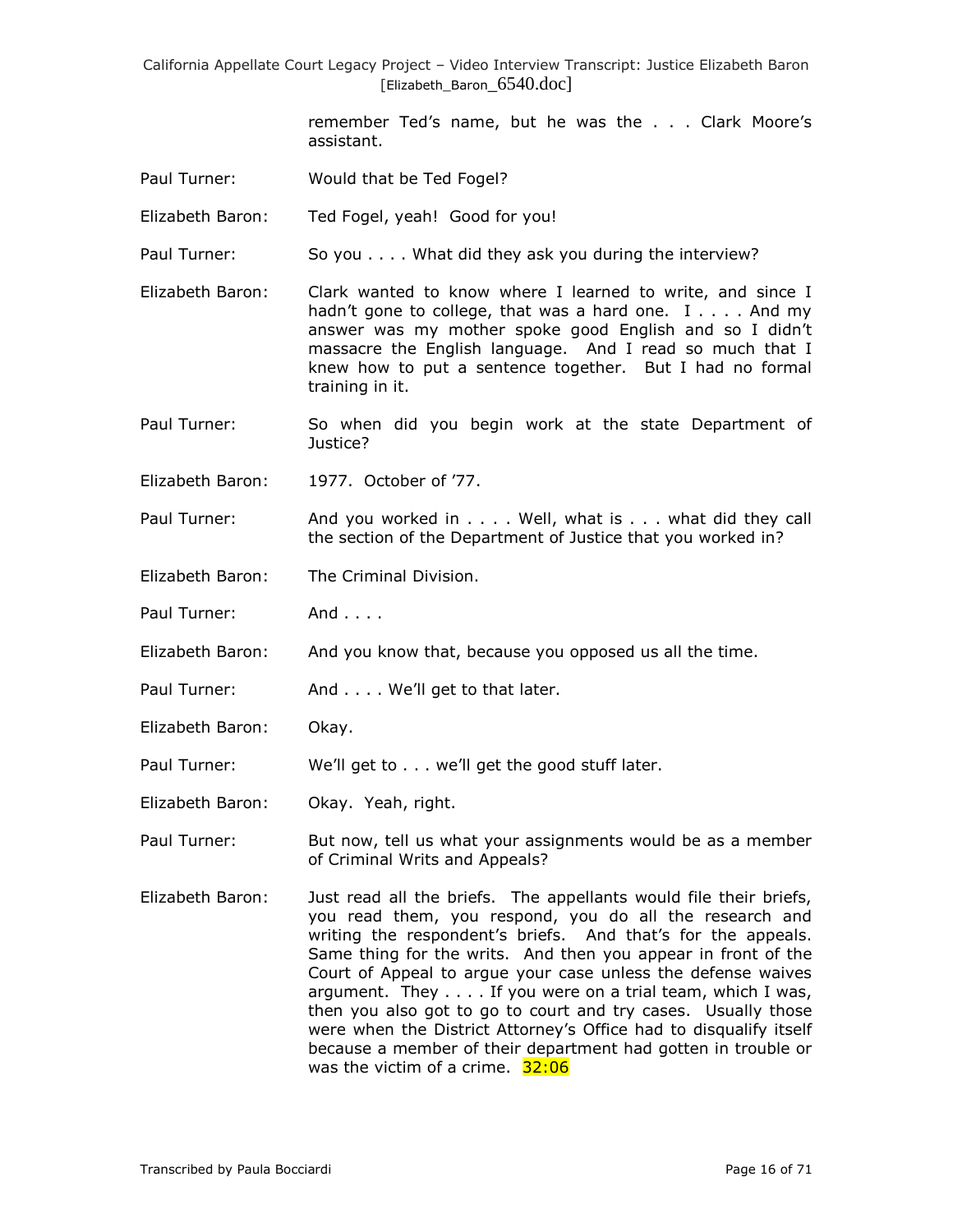Paul Turner: So most of the time you appeared in a Court of Appeal. Is that correct?

Elizabeth Baron: Yes.

Paul Turner: Did you . . . . What . . . . Tell us about your Supreme Court case? Do you remember that?

Elizabeth Baron: Mm hmm.

Paul Turner: Tell us about it.

Elizabeth Baron: *In re Rojas. Rojas* had to do with presentencing credits. And three cases came down in the space of two weeks and . . . on the same issue, that . . . . Two cases said . . . our office lost. They said, "No, the guy does get to have pretrial credits."

Paul Turner: Even though they . . . the accused . . . .

- Elizabeth Baron: He was in prison. The inmate was in prison, or under the jurisdiction of the Department of Corrections, picks up a new case, and the issue was should he get good time/work time credit for the time he was in county jail waiting for the new case. And two Courts of Appeal said yes he got those credits. And I just thought that was outrageous. You"re already in prison, why should you get credits – good time/work time credits – when you weren"t going anywhere anyway? And Division Five, before your time, agreed with my position, and so my case got taken up by the Supreme Court. And those were in the Rose Bird days, when the A.G."s Office didn"t win any cases. So they take up mine and they don"t take up the other two cases; it was definitely . . . . I was going to lose. And I didn"t. So that was pretty much a highlight.
- Paul Turner: And is that in 17 Cal.3d 152? *[ed.'s note: 23 Cal.3d 152]*

Elizabeth Baron: Beats me!

Paul Turner: Say yes!

Elizabeth Baron: Okay, yeah.

- Paul Turner: That"s correct! Now, tell us how you prepare we"re talking now back in the late "70s – how do you prepare for an oral argument at the California Supreme Court?
- Elizabeth Baron: Just do your homework! You just know your facts, you know the law, and when you"re in front of them, you pretend that you"re Jane Fonda arguing in front of them and you"re not you. Because she would do a great job, right? It's sort of an out-ofbody experience. 34:12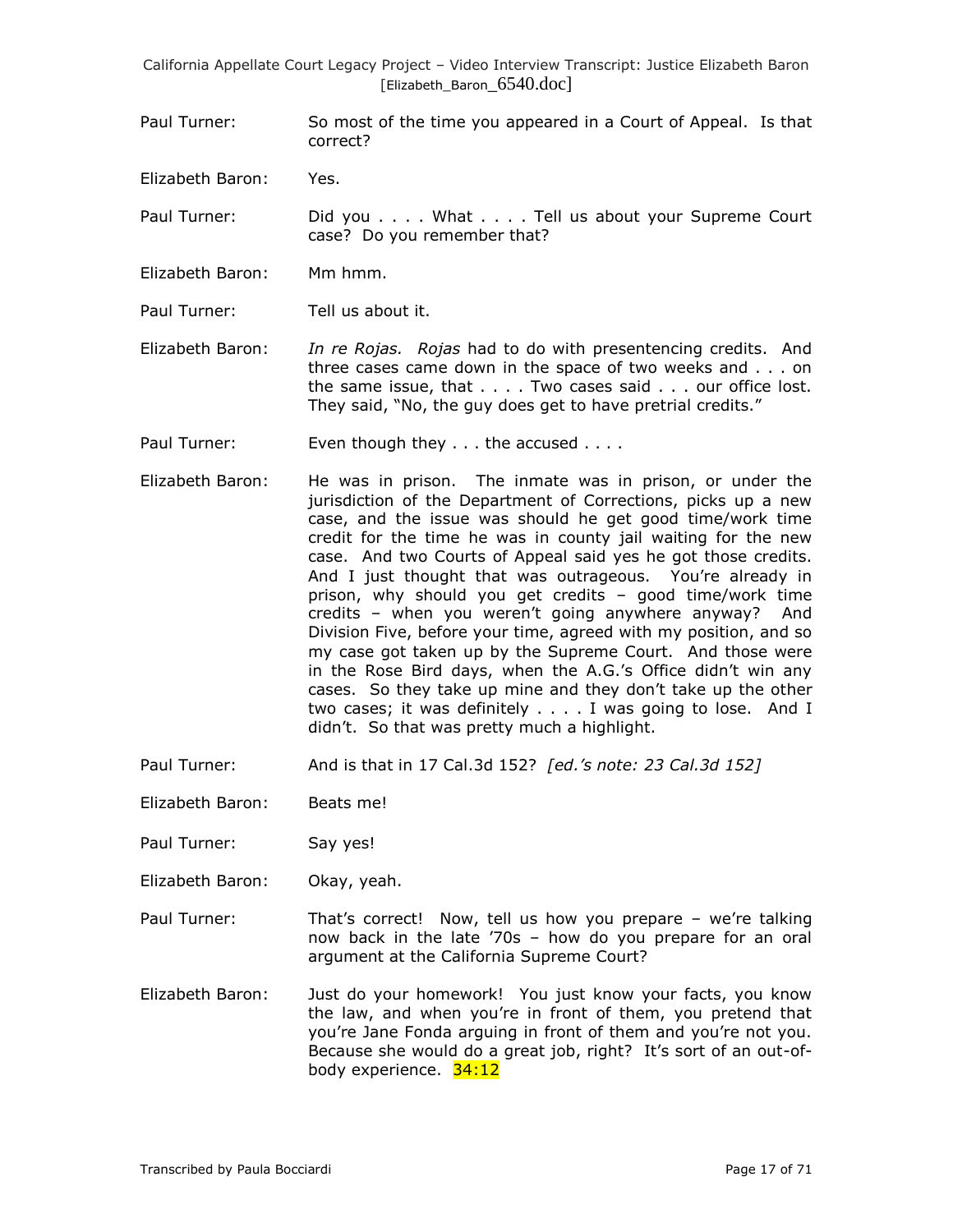- Paul Turner: And wouldn't you agree that most people thought you were going to lose that case?
- Elizabeth Baron: Everybody thought I was going to lose the case.
- Paul Turner: And so how did you find out you won?
- Elizabeth Baron: The opinion came down!
- Paul Turner: How did you . . . . Where did you find out you won? Where . . . . What were you doing?
- Elizabeth Baron: You know, I think Ted Fogel called me. I think that"s what happened. I think I was just slogging away through some other case, and I think Ted called. And I thought he was jiving me, you know. I really thought he was teasing me, "cause he had a good sense of humor. And it was like, "This isn't funny, Ted!" But, yeah, I think . . . . Oh, I was the heroine around the office there for probably 30 minutes, and then we all went back to work.
- Paul Turner: Now, you said you worked also on . . . as part of a trial team. Is that correct?
- Elizabeth Baron: Mm hmm.
- Paul Turner: Tell me about that.
- Elizabeth Baron: What's to tell?
- Paul Turner: Well, I mean, who was your boss?
- Elizabeth Baron: Oh! Roger Boren!
- Paul Turner: Is that the same Roger Boren who is the Presiding Justice, Division Two?
- Elizabeth Baron: Yes.
- Paul Turner: And is the Administrative Presiding Justice of the Second Appellate District?
- Elizabeth Baron: Yes.
- Paul Turner: The same one.
- Elizabeth Baron: Yes.
- Paul Turner: All right.
- Elizabeth Baron: My mentor. 35:22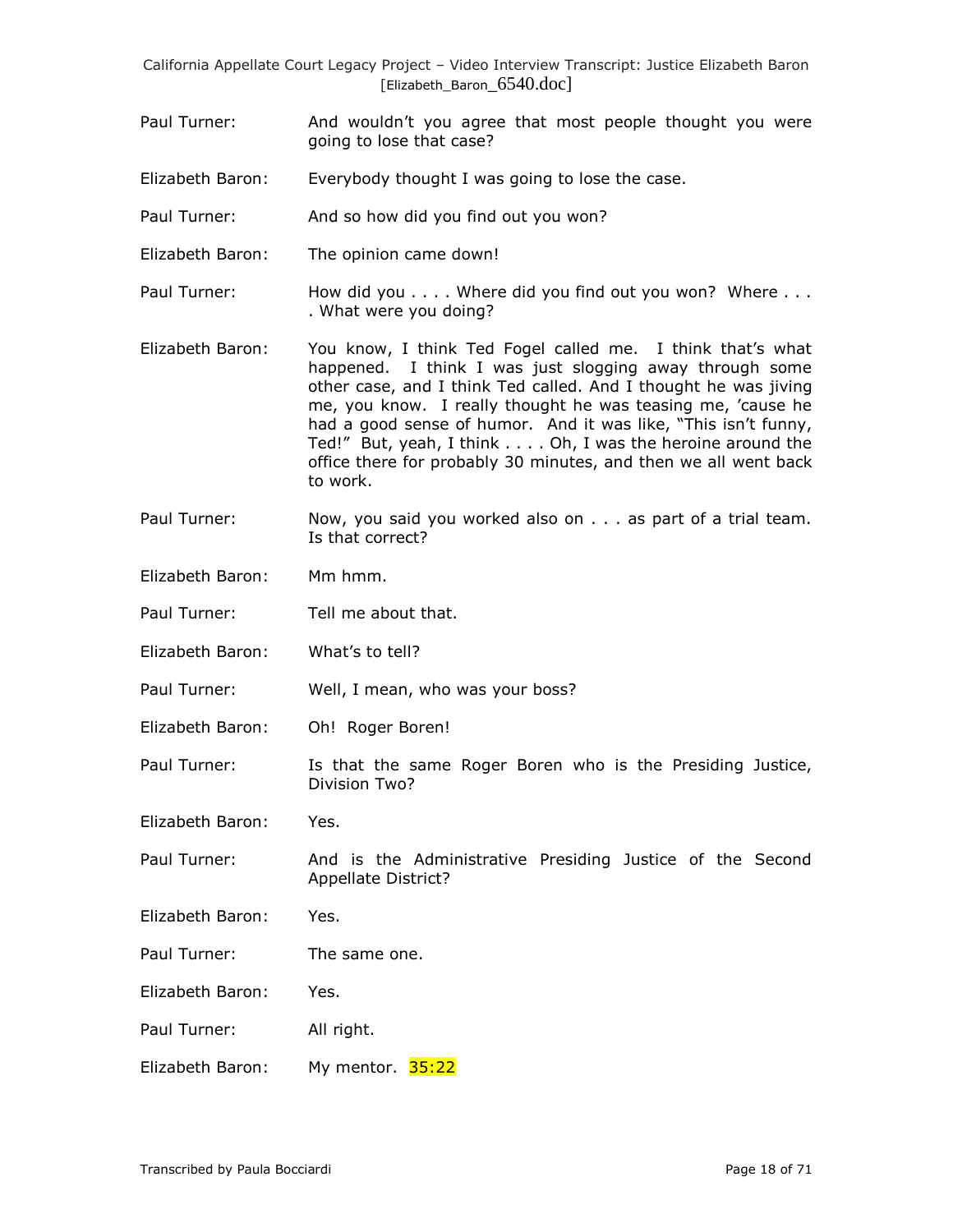- Paul Turner: And tell us about some of the cases that you handled. I believe you indicated that these cases were cases where there was a conflict of interest . . .
- Elizabeth Baron: Right.

Paul Turner: . . . . with the Public . . . with the District Attorney.

- Elizabeth Baron: Well, the two biggest cases I was on, one became famous. But the first one was a deputy district attorney . . . . It was incredible. There was a rapist. He had raped eight women in the San Fernando Valley in the Toluca Lake area.
- Paul Turner: What did he . . . . Do you recall what he did for a living?

Elizabeth Baron: Yeah. He was a bailiff in the courts. He was a deputy sheriff. He was a bailiff in the courts; he was a bailiff in the dependency court. And . . . . But I don"t want to get ahead of myself on this story.

Paul Turner: Okay.

Elizabeth Baron: There was a deputy district attorney named Nancy Sperber, and she was on probation; she was brand new.

Paul Turner: By "on probation," she . . . her employment status.

- Elizabeth Baron: Yeah. Probation status. I think she"d been with the office three months, if that. She had just gone through the training program and she got assigned to a courthouse. And her head deputy was Steve Cooley, who is now the District Attorney of Los Angeles.
- Paul Turner: And is he also not the Republican nominee for Attorney General?
- Elizabeth Baron: Oh, right. Absolutely. Let"s hope he"s going to win it, too.
- Paul Turner: I'm neutral.
- Elizabeth Baron: Oh, yeah. You have to be, right?

Paul Turner: Yes.

Elizabeth Baron: Yeah. Anyway, Nancy Sperber is getting acquainted with Steve, and they're just doing the ordinary chitchat - you know, where do you live. Well, Steve said he lived in Toluca Lake, and she said, "Oh, my . . . I live out in the Marina but my boyfriend lives in Toluca Lake." And they started sharing restaurants that they went to and all, and Steve said to her, "You better be careful, you know, when you"re over there, because there's a rapist." And I think seven women had been raped by then. And Steve's wife had been one of the 37:31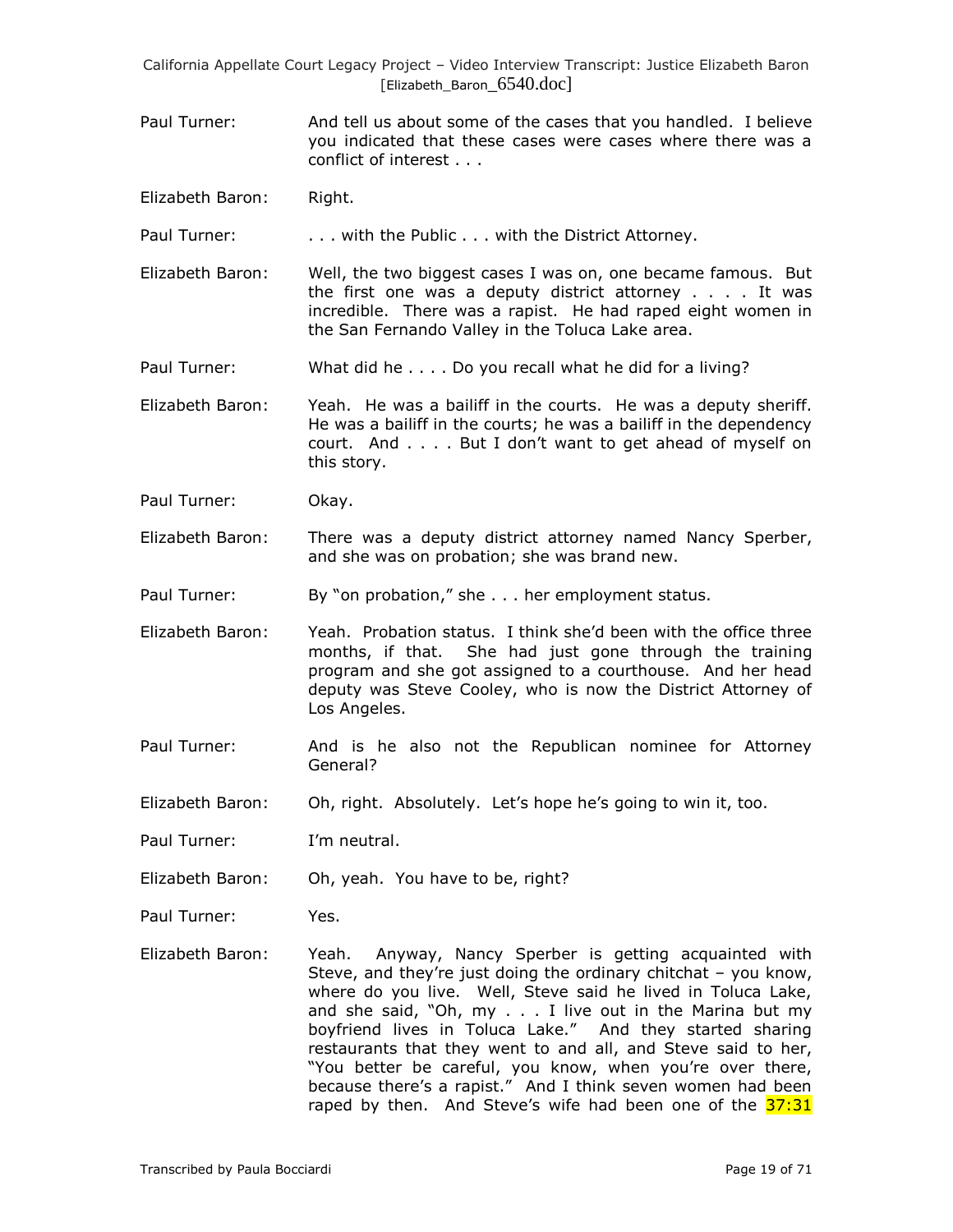> victims. She hadn"t been raped; she"s the only one that managed to get away from the rapist. Steve was at a retirement dinner for another D.A., and Jana was home alone with their son; Michael was, you know, I think he was only eight or nine months old at the time. And she was in bed reading and all of a sudden this man was on top of her. And she managed to fight him off – run out of the house screaming to a neighbor. And the guy disappeared. So because this happened to Jana, Steve was more interested than normal in the investigation. Ordinarily, you know, he wouldn"t know anything about it until a case came to him.

- Paul Turner: Was he . . . . Do you remember, at that time, whether Mr. Cooley was a . . . still a reserve Los Angeles police officer?
- Elizabeth Baron: You know, if he was, I didn"t know that. But anyway, so Steve is telling Nancy to be careful, and he knows certain facts about the rapist. The man wore a ski mask so nobody could identify him. So it was a *modus operandi*.
- Paul Turner: By the way, we know who he is, right?
- Elizabeth Baron: Yeah, we know who he is, yeah.
- Paul Turner: What's his name?
- Elizabeth Baron: Paul Monty, Jr.
- Paul Turner: **Okay, so Paul Monty, Jr. .** . . .
- Elizabeth Baron: Oh . . . . Paul Monty, Jr.
- Paul Turner: He is . . . . This is Deputy Sheriff . . . Los Angeles County Deputy Sheriff Paul Monty, Jr.
- Elizabeth Baron: Paul Monty, Jr.
- Paul Turner: And he wears a ski mask when he commits these sexual assaults.
- Elizabeth Baron: He does. So Steve is saying to Nancy what he knows about him. And he says, "The guy wears a ski mask." And she says, "Huh. My boyfriend has a lot of ski masks. He's been painting his house, so he wears ski masks while he's painting his house." And Steve says, "And he . . . and all the victims say he smells like baby powder." And she says, "Huh. Oh, that's nothing; my boyfriend uses baby powder." And Steve says, "Well, some of them saw that he had kind of light-brown hair." And she said, "Well, that could be anybody. My boyfriend has light-brown hair." Well, at this point, Steve is no fool, and he says, "Young lady, you are going to follow me out to North Hollywood, to the detectives." So they get out there, and one of the detectives recognizes her, and he recognizes her 39:54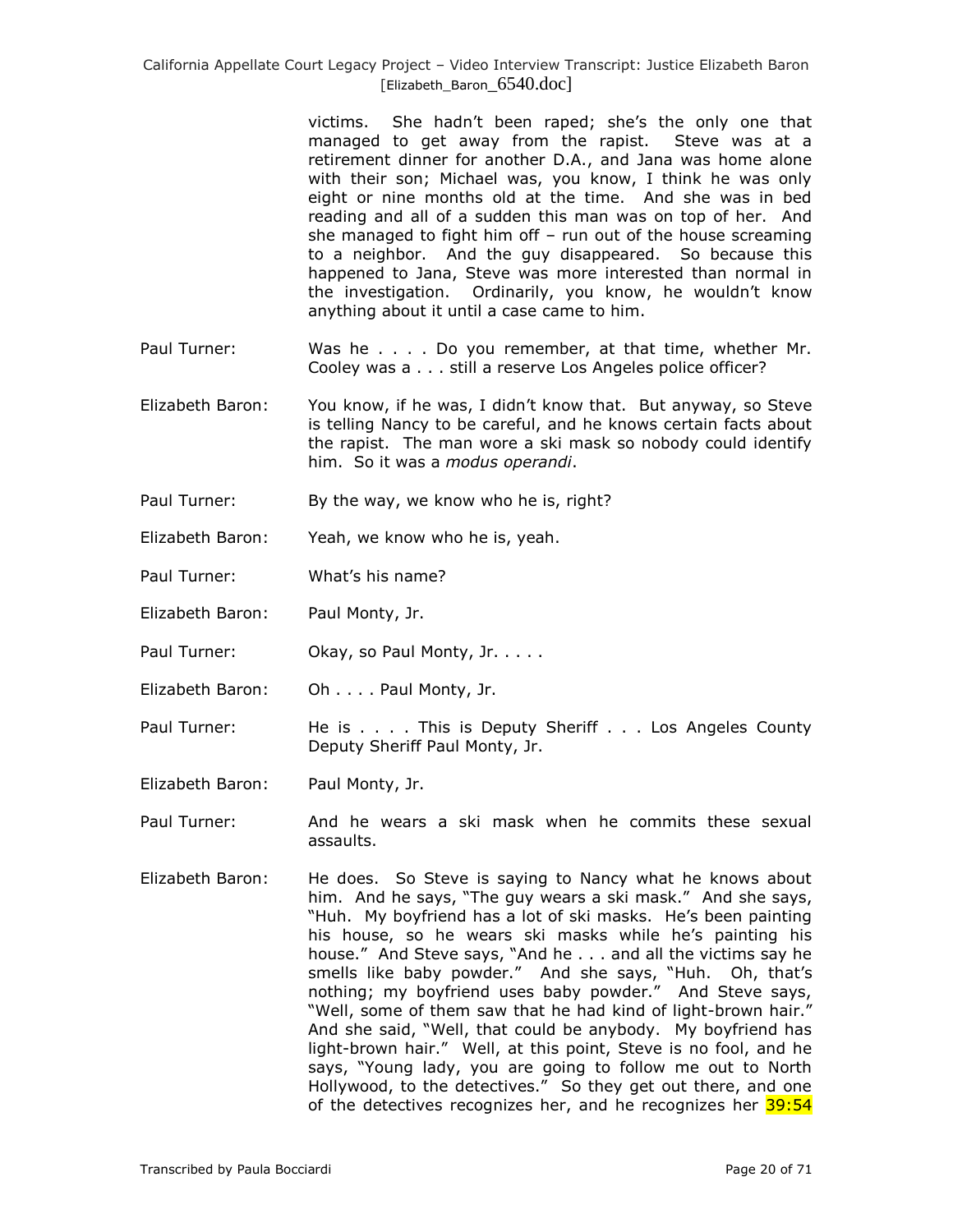because he had arrested a robber who they always thought was a rapist as well, but they only had him on robbery. And she had been the guy"s girlfriend. And that kind of convinced them that hey, maybe there"s a pattern here, and they decided to put their surveillance unit on her boyfriend. So they put him under surveillance, and unfortunately he managed to rape one more woman before he was caught. He was caught coming out of her house. He had eluded them during the surveillance, and they think he knew that he was under surveillance, because he would drive on streets where there were trees covering the street so the helicopter couldn't see him. And what he had done, he had gone to one street, gotten out, gone through a yard and over a wall, and raped a women on the far street. So by the time the surveillance officers got around, he was coming out of her house. And they went up to the . . . knocked on the window and said, "Are you okay, ma'am?" and she said, "No, I've just been raped." And so they took him down in an intersection not far away.

So that was my first case. And because she was a deputy district attorney, the District Attorney's Office had to recuse itself and the A.G.'s Office came in. And Roger asked me to be on it because there were so . . . . You know, I mean, all the victims were women. So I handled all of the, you know, the investigation with the women and prepping them and handled their testimony during two preliminary hearings. The guy . . . . Eventually, he pleaded guilty. And so he went to Atascadero State Hospital.

- Elizabeth Baron: Is he still there?
- Elizabeth Baron: No, but he did longer there than any inmate had ever done because they found that he was cured, and that had never happened before. Everybody was always getting out in 18 months', two years' time, but this guy stayed in much longer and they said he was cured. And because he was cured, he couldn"t go out on outpatient treatment under the jurisdiction of the hospital with somebody watching him. But what happens when you get cured is you have to finish your prison sentence which you would have done. And so he ended up doing, I think . . . . And you don"t get good time/work time. Back to that old good time/work time. You don"t get good time/work time when you"re in a mental hospital because you"re not in prison.
- Paul Turner: And that would be the time that"s calculated under Penal Code section 2933, more or less.

Elizabeth Baron: Yeah.

Paul Turner: We're talking government work here.

Elizabeth Baron: Yeah, right. 42:46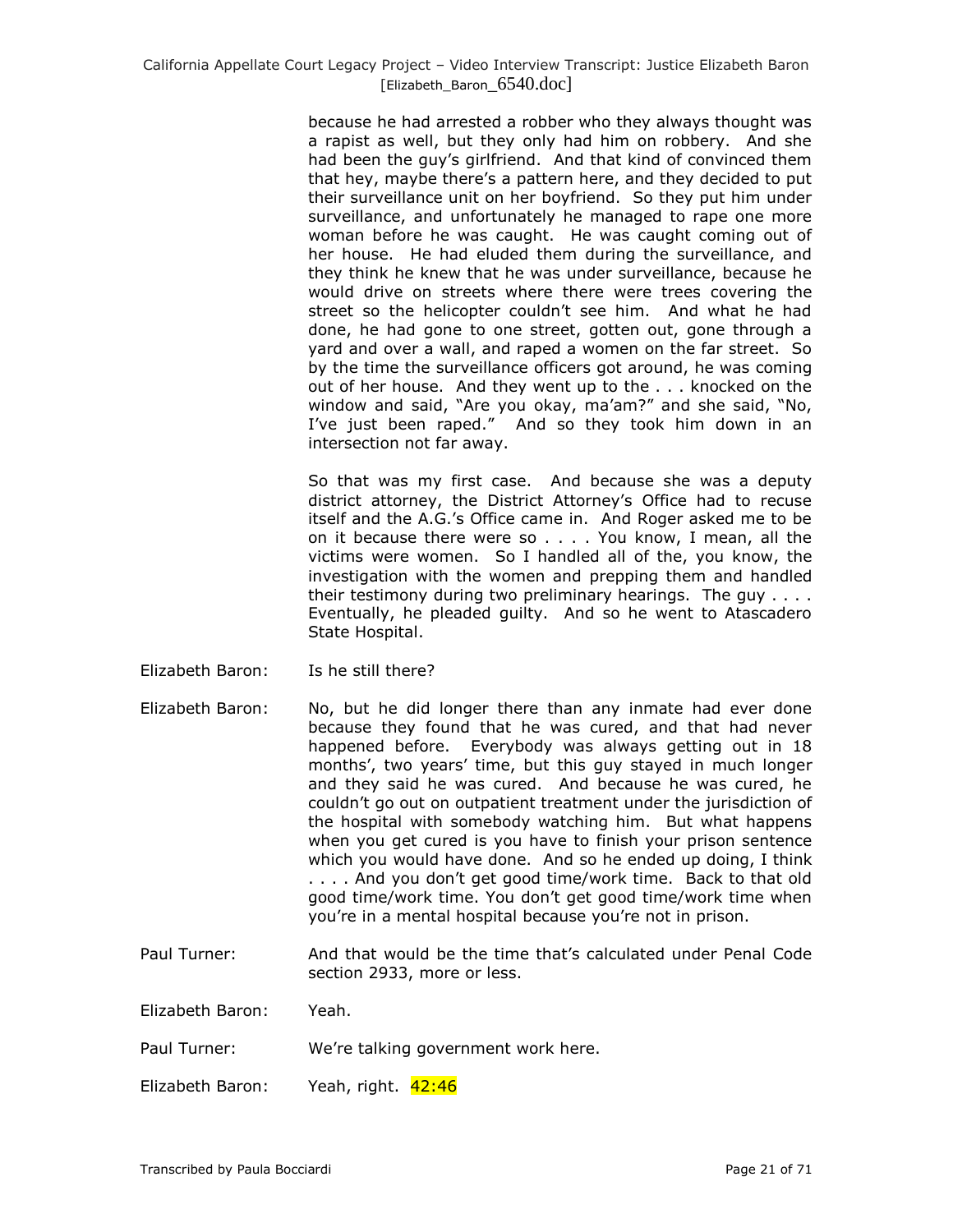Paul Turner: It's close enough for government work.

Elizabeth Baron: Somewhere in there.

Paul Turner: Right.

- Elizabeth Baron: But anyway, so . . . . Oh, and here is a big coincidence on this case. I'm now on the bench by the time it's time for him  $\dots$ . He gets out of the hospital and he"s going to be sentenced. And I'm on the bench as a superior court commissioner, and I'm doing the night court program. It was a trial program to try to eliminate the crowding in the jail. So they had one judge that would come in, 7:00 in the morning, and do cases "til like two. And then I would come in at 2:30 and do cases "til 10:00 at night. I think you did that, too, Paul, didn"t you?
- Paul Turner: Yes, I did.
- Elizabeth Baron: Yeah, I remember.
- Paul Turner: As I recall, I may have been the first judge ever to do that.
- Elizabeth Baron: I think you were.
- Paul Turner: In fact, I was covered live by CNN.
- Elizabeth Baron: Were you?
- Paul Turner: It shows you that it was a slow news day.
- Elizabeth Baron: Wow.
- Paul Turner: Anyway . . . .
- Elizabeth Baron: Hey listen . . . .
- Paul Turner: So you're in . . . .
- Elizabeth Baron: I was on "48 Minutes." "48 Minutes?" And I had a great case. I had a defendant who was crying, and I ended up on the cutting room floor and they did J. D. Smith flipping pancakes out at his duck-hunting ranch.
- Paul Turner: Well, speaking of . . . . We need to identify who J. D. Smith is.
- Elizabeth Baron: Oh, he was a police officer who became a superior court judge, and he was a very colorful character.
- Paul Turner: Now, going back to you were in night court and we"ll get to night court . . .
- Elizabeth Baron: Okay, so I'm in night court. 44:06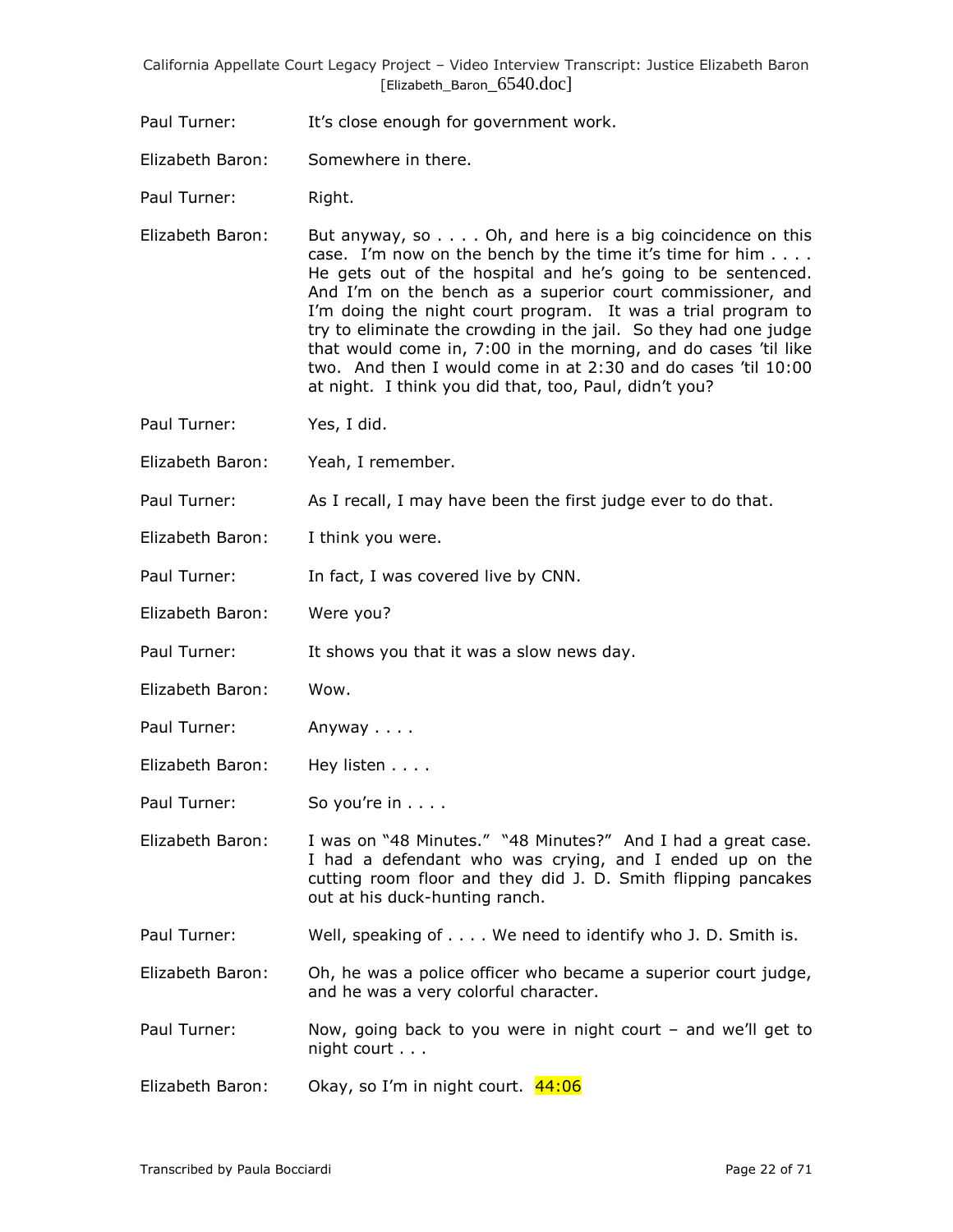Paul Turner: ... in ... anon.

Elizabeth Baron: Oh, okay.

Paul Turner: Tell us about what . . . .

Elizabeth Baron: I was talking . . . the coincidence.

- Paul Turner: Coincidence.
- Elizabeth Baron: Okay. And so he comes up for sentencing, and he"s in my courtroom, only he"s in front of Bernie Kamins. And so it was really hard not to leave Bernie notes: "Get this guy. Get this guy good!"
- Paul Turner: Now, we"re talking here about Paul Monty, Jr.
- Elizabeth Baron: Yes. Yeah. So I was a good girl. I didn't . . . . Oh, but then they brought in the victims. And so the victims came into the courtroom, and they saw my name. I mean, outside in the hallway it said, "Bernie Kamins and Elizabeth Baron." So the victims would come in, and of course I"d bonded with all of these victims. Some of them stayed friends for years; I still get Christmas cards from a couple of them. And so of course they"d hang around to come in to chambers, and Bernie didn"t know what was going on, and nobody could tell Bernie what was going on. But anyway, he gave him the max.
- Paul Turner: Now, that was the first trial case that you worked on.
- Elizabeth Baron: No, I had other . . . I had some other . . . .
- Paul Turner: But the first big one.
- Elizabeth Baron: Yeah. The first big one.
- Paul Turner: What was the second big one?
- Elizabeth Baron: The Hillside Strangler case.
- Paul Turner: Okay. Tell us, first of all, who were the Hillside Stranglers?
- Elizabeth Baron: There was Angelo Buono and . . . .

Paul Turner: We would call him, today, the late Angelo Buono.

Elizabeth Baron: Yes, the late Angelo Buono. And his cousin Kenneth Bianchi. Ten women had been raped and murdered and their bodies thrown onto the hillside. And that"s how it got the name the Hillside Strangler.

Paul Turner: What part of the county did this occur in? 45:42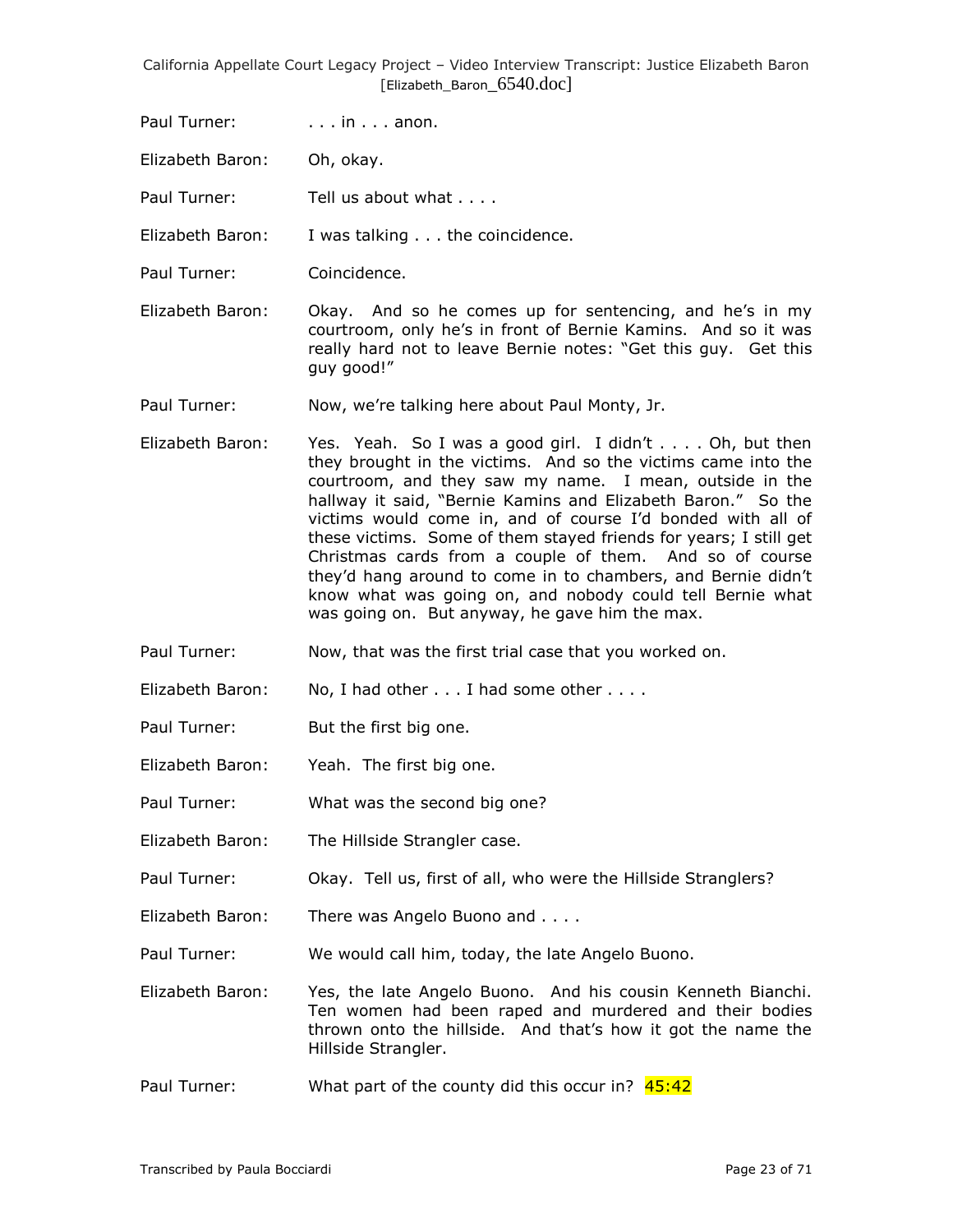Elizabeth Baron: Mostly between Hollywood and Glendale. And the bodies were found in an area between Hollywood and Glendale, and the victims were found . . . were picked up in the Hollywood Boulevard area and in the Glendale area, like around the shopping mall and . . . .

Paul Turner: Why did the Attorney General handle that case?

Elizabeth Baron: Well . . . .

Paul Turner: First of all, who was the Attorney General when this happened?

Elizabeth Baron: George Deukmejian.

Paul Turner: All right. And why did the Attorney General handle this case, as distinguished from the other case, where there was a conflict of interest between . . .

Elizabeth Baron: Right.

- Paul Turner: . . . . . involving the District Attorney's Office because a deputy district attorney was a witness?
- Elizabeth Baron: The District Attorney's Office didn't feel that they could get a conviction. They felt . . . Because Kenneth Bianchi. Kenneth Bianchi ended up pleading guilty.
- Paul Turner: Who was the lawyer for Kenneth Bianchi, do you remember?
- Elizabeth Baron: Wilbur Littlefield.

Paul Turner: And Wilbur Littlefield was ...

Elizabeth Baron: Was the Public Defender. And . . . . Wait a minute. Who else? There was somebody else I knew really well that . . . .

Paul Turner: We're talking, now, about Bianchi's lawyer.

Elizabeth Baron: Bianchi"s lawyer, yeah.

Paul Turner: Now, who's the lawyer . . . who are the lawyers for Mr. Buono?

Elizabeth Baron: Jerry Chaleff and Katherine Mader. And here"s the interesting thing. Jerry"s the only one that didn"t become a judge. Even Kathy Mader, representing the defendant, became a judge.

Paul Turner: And she's a Los Angeles Superior Court judge right now.

Elizabeth Baron: She certainly is.

Paul Turner: And this is the same Gerald Chaleff who is the counsel to the Los Angeles Police Department . . . 47:17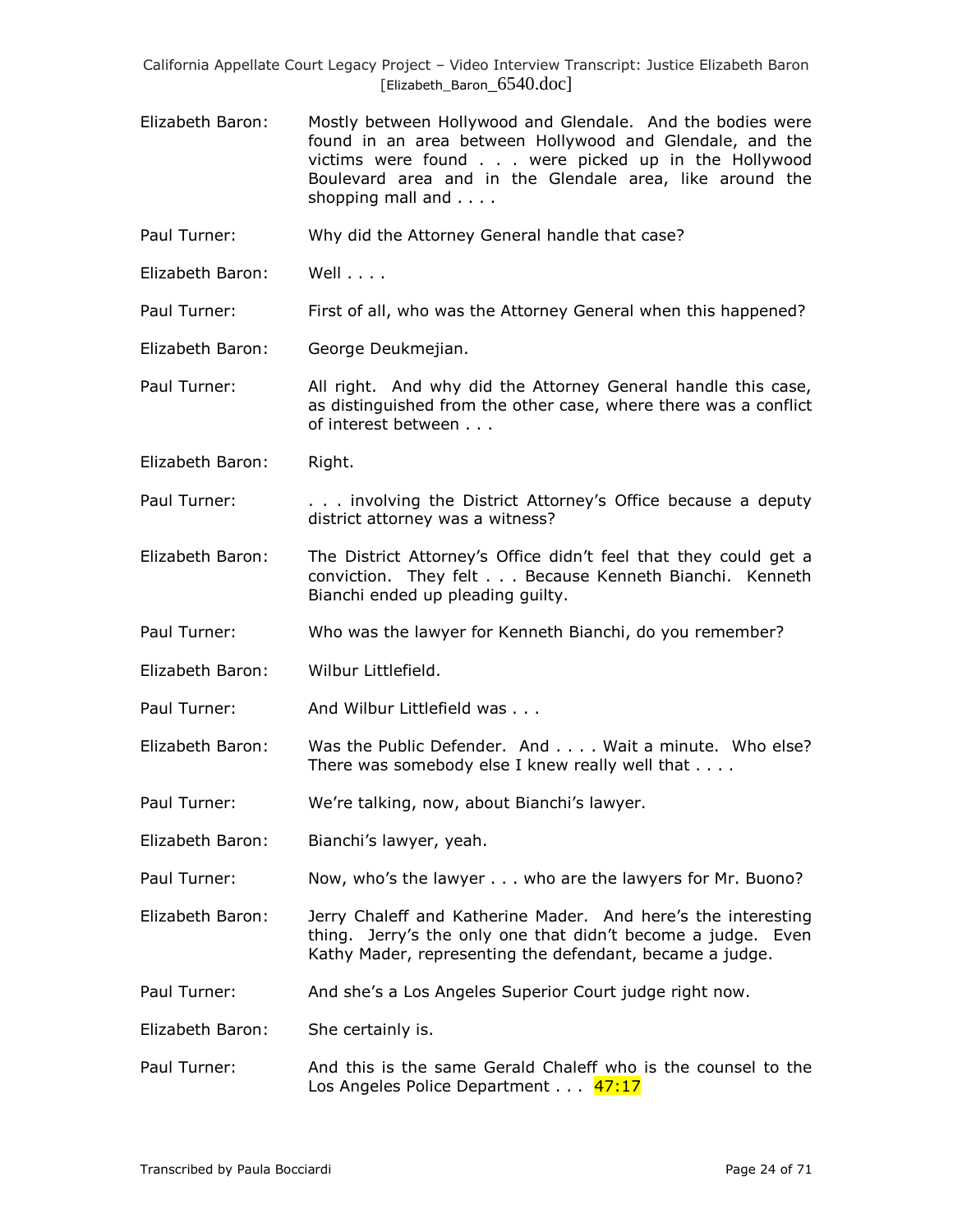- Elizabeth Baron: Exactly.
- Paul Turner: And has essentially the same rank as a deputy chief. Is that correct?
- Elizabeth Baron: Right.
- Paul Turner: All right. So everybody . . . Now you . . . . Who were the lawyers that you were involved with from the Attorney General"s Office?
- Elizabeth Baron: Roger Boren was the head of the trial team, and his second chair was Mike Nash.
- Paul Turner: Now, Mike . . . . Tell us who Michael Nash is now.
- Elizabeth Baron: He's the presiding judge of the juvenile court.
- Paul Turner: In what county?
- Elizabeth Baron: Has been for . . . . In Los Angeles County. Has been for many, many years. And I was only put on the case for special issues. And I handled the pretrial issues involving hypnosis and the mental health of Kenneth Bianchi. Remember I told you I had clerked for the Public Defender"s Office? Well, I clerked for the Public Defender"s Office because when I got hired they asked you where you wanted to go, and I told them I wanted to go to the mental health court because a dear friend of mine, Jay Sebring, had been murdered by the Manson Family, along with Sharon Tate, a very famous movie actress at the time. And Jay was a very close friend. And when that happened . . . I had been a supporter of the death penalty. When this happened, I no longer was a supporter, because I thought we ought to keep people like the . . . Charlie Manson and the Manson Family under a microscope. Evaluate them. How could they be so evil? And so if we executed them, then we would never know what made people like that evil. Then I became a criminal lawyer for quite a while and realized that evil walks the face of the earth, and no psychiatrist that I knew of and . . . could really tell you why people commit the crimes that they do – the Ted Bundys of the world, the Kenneth Bianchis, the Angelo Buonos of the world.

But anyway, back to the Hillside Strangler case. Kenneth Bianchi left L.A., went to Bellingham, Washington, and killed two coeds up there. But he didn"t have Angelo helping him, and he got caught real quick. And his public defender up there, looking for a defense for him, decided that he had mental problems, and Kenneth went right along with that. He had a multiple personality, he said, and it wasn't really him, it was his personality Steve that committed these crimes. And nobody knew – I found it out – that they had shown the movie *Sybil* in a Canadian TV station that they got picked up in the jail. **50:13**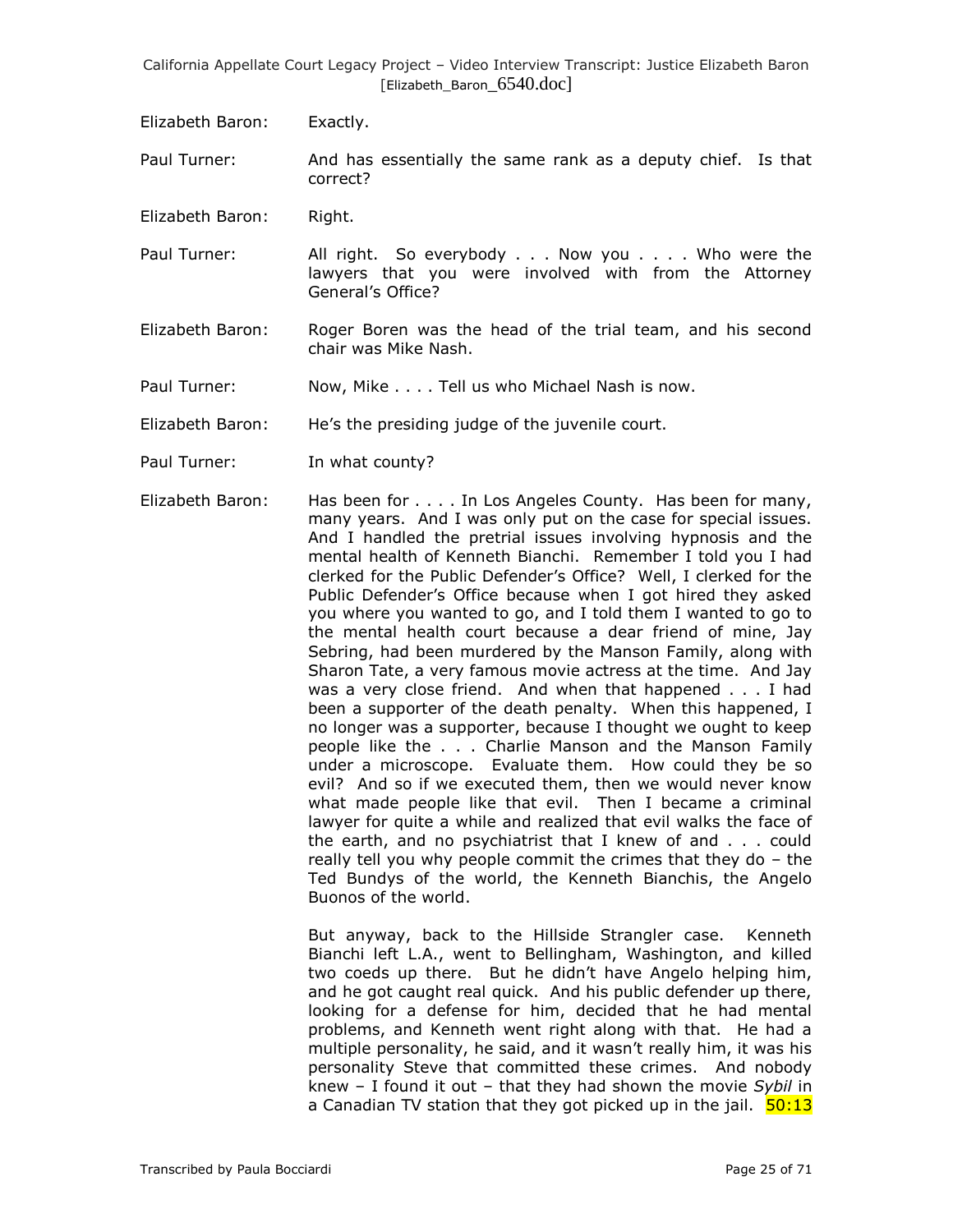> So he saw this whole story – this whole movie made about multiple personalities. And then the public defender got this psychiatrist from the University of Montana who was an expert on multiple personalities.

- Paul Turner: Just so we can interrupt here, this is the public . . . which public defender?
- Elizabeth Baron: Public defender in Bellingham, Washington. He gets this psychiatrist from the University of Montana who comes to interview Kenneth Bianchi in the jail up in Bellingham and is convinced that Kenneth Bianchi has a multiple personality. And the first I know about any of this  $-$  about  $\ldots$  I mean, I knew about the case, and because Kenneth Bianchi had these mental problems and he was a multiple personality, the District Attorney didn"t think that they could prove the case. And the District Attorney then was John Van De Kamp, who later became the Attorney General when George Deukmejian became the Governor. But back then, there had been a prelim and the District Attorney went in front of the judge and said that they were moving to dismiss the case. And, yes, the judge was Ron George, who's . . .
- Paul Turner: Now what's he do now?
- Elizabeth Baron: . . . now the, oh, Chief Justice of the State of California. And so he said, "No, I'm not dismissing this case. I've heard the prelim," or had read the preliminary hearing transcript, I quess, because he was a superior court judge, so he didn"t do the prelim. And he ordered the case over to the Attorney General"s Office and . . . .
- Paul Turner: So if I can interrupt you, when Ronald M. George was a lawyer, as I understand, he was a deputy attorney . . . .
- Elizabeth Baron: He was a deputy A.G., yeah. So he sent it over to the A.G."s Office to take a look at it. So George Deukmejian and his assistant, Robert Philibosian

Paul Turner: If I could . . . .

Elizabeth Baron: - who became a district attorney, too . . . .

Paul Turner: Okay, if I could ask you this . . . .

- Elizabeth Baron: Oh, God, it"s a small world. What a little tight clique everybody is.
- Paul Turner: Well, I"ll tell you what would be helpful. If you . . . . As best you remember, tell us how that decision was made. In other words, at some point Attorney General Deukmejian had to make a decision, with the assistance of the Senior Assistant Attorney General, Robert Philibosian: "We are going to 52:33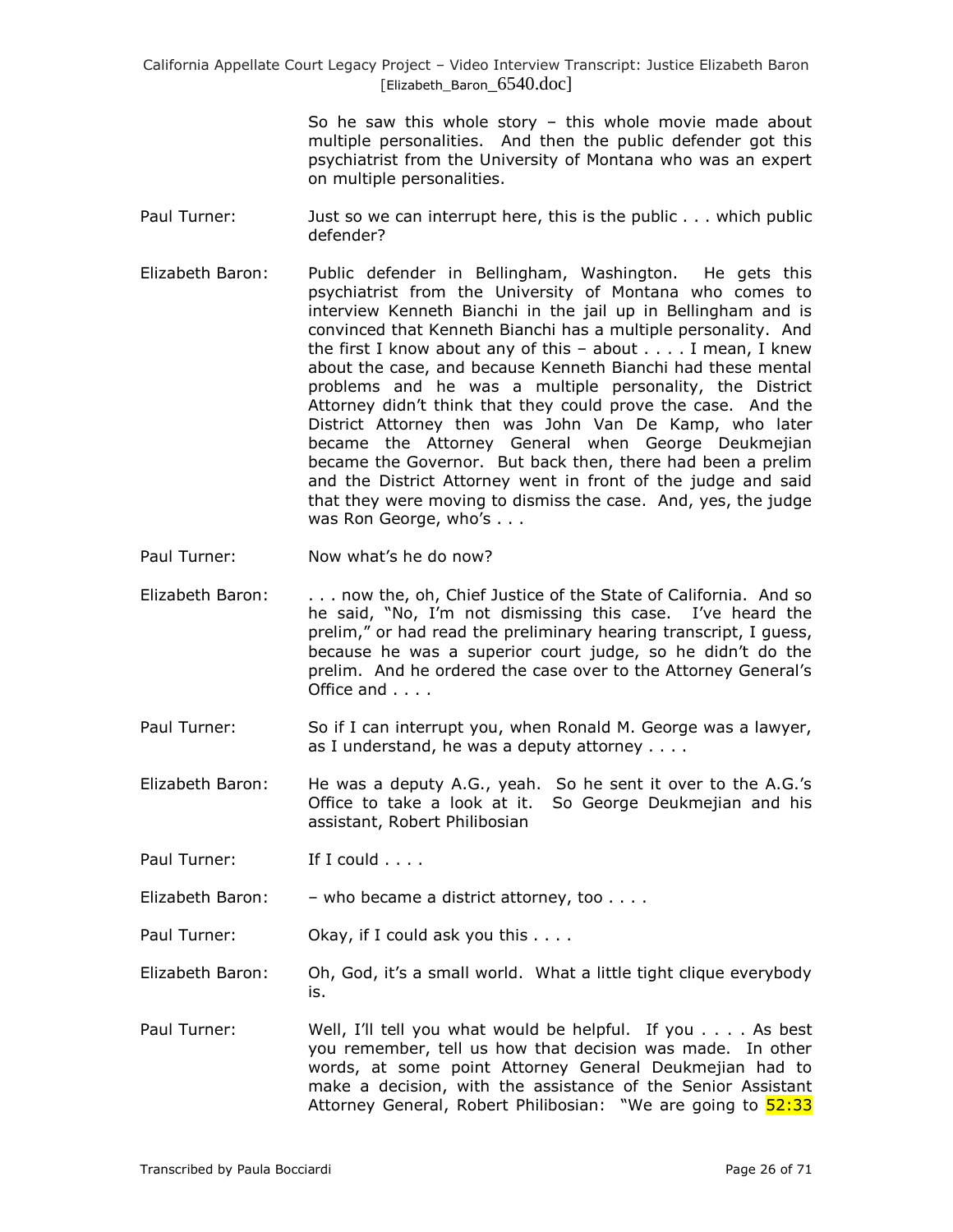> take this case and we"re going to tell Judge George – Superior Court Judge Ron George – that we are . . . we don"t believe this case can be won."

- Elizabeth Baron: They gave it to Roger Boren, who we mentioned earlier is now PJ of Division Two of the Second Appellate. Roger . . . . All the files were moved over to a storeroom in the A.G."s Office.
- Paul Turner: Do you remember how big the storeroom was?
- Elizabeth Baron: Oh, it . . . . You know, probably the size of my office here. It wasn't that big, but it was stacked floor to ceiling with cartons. And Roger went through every single piece of evidence in that case.
- Paul Turner: Did he go . . . . Did he do it alone, or did he have someone else help him?
- Elizabeth Baron: You know, I don"t remember that, that he had anybody helping him. I got the feeling . . .
- Paul Turner: Do you remember when . . . .
- Elizabeth Baron: . . . . he really did it alone.
- Paul Turner: Do you remember who . . . . Did he have a detective or an agent work with . . . .
- Elizabeth Baron: Oh, yeah, he did!
- Paul Turner: Who was that?
- Elizabeth Baron: Help me.
- Paul Turner: Would it be Paul Tulleners?
- Elizabeth Baron: Yes.
- Paul Turner: Okay.
- Elizabeth Baron: Yes, it was.
- Paul Turner: Tell us about Paul.
- Elizabeth Baron: Oh, he was wonderful.
- Paul Turner: Well, something more than "he's wonderful."
- Elizabeth Baron: Oh, he had . . . he was an honorable man, he had a good sense of humor, he was compassionate, he was a . . . he had a lot of depth of character to him.
- Paul Turner: And he was an agent, is that correct? 53:56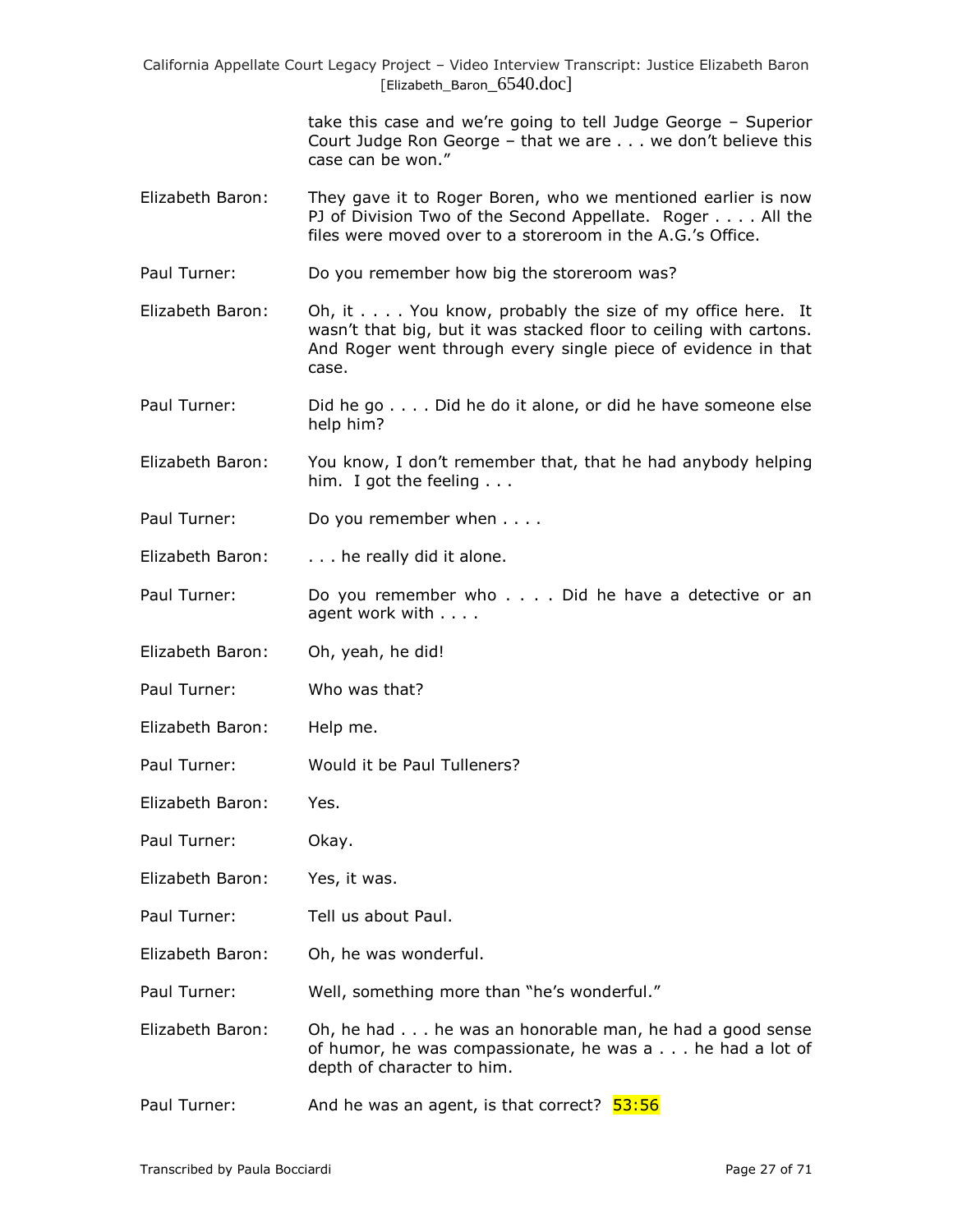- Elizabeth Baron: Yeah, he was an investigator for the A.G."s Office.
- Paul Turner: Do you remember what his prior law enforcement background was?
- Elizabeth Baron: I think he"d been with, like, the Montebello Police Department.
- Paul Turner: Arcadia, maybe?
- Elizabeth Baron: Arcadia? Yeah, could have been Arcadia. Yeah, it was, because I went to talk to his daughter"s high school class, and it was in Arcadia.
- Paul Turner: And that's the daughter who is now a deputy attorney general. . . .
- Elizabeth Baron: I didn't know that! Thanks for telling; I didn't know that! That is so neat!
- Paul Turner: So, anyway, Roger Boren goes into this room, which is stacked to the ceiling with cartons. What else do you remember about the process? And I realize you may not remember everything.
- Elizabeth Baron: You know, I wasn"t in on it, Paul. I mean, I was back in my office writing briefs. So I was . . . . I knew that the case was around; I knew that it had been assigned to Roger. Roger, you know, had just finished with our Paul Monty, Jr. case. And really, the first time I paid attention to it, other than as a woman . . . . You know, I was scared to death; we all were scared to death before those guys were arrested. I mean, we started locking our cars in those days. When I was clerking for the D.A."s Office in their Appellate Division, I was in an old building. I mean, it wasn't in the Criminal Courts Building; it was in some old factory building down around Sixth or Seventh Street. And I'd be there working late at night by myself. And there was this D.A. that came into the library while I was working there about 10:00 at night. And he just spooked me. You know, I thought, "He could be the Hillside Strangler." And so I packed up my stuff and got out. I was all alone in a building with some man that I thought was really spooky. As it turns out, he"s the one who retired . . . . Steve Cooley had gone to his retirement dinner when his wife was attacked. Everything is so circular in life. But anyway, when I was in the A.G."s Office there was this other deputy A.G. that just . . . you know, he just was such a nerdy, creepy little guy. I thought, "Well, maybe *he's* the Hillside Strangler!" I mean, that's the way it was for all women in L.A. then. I mean, we were sure everybody . . . our next-door neighbor was.

But so I had paid attention to the case from the standpoint of being a woman, but I hadn't paid attention to the case  $56:24$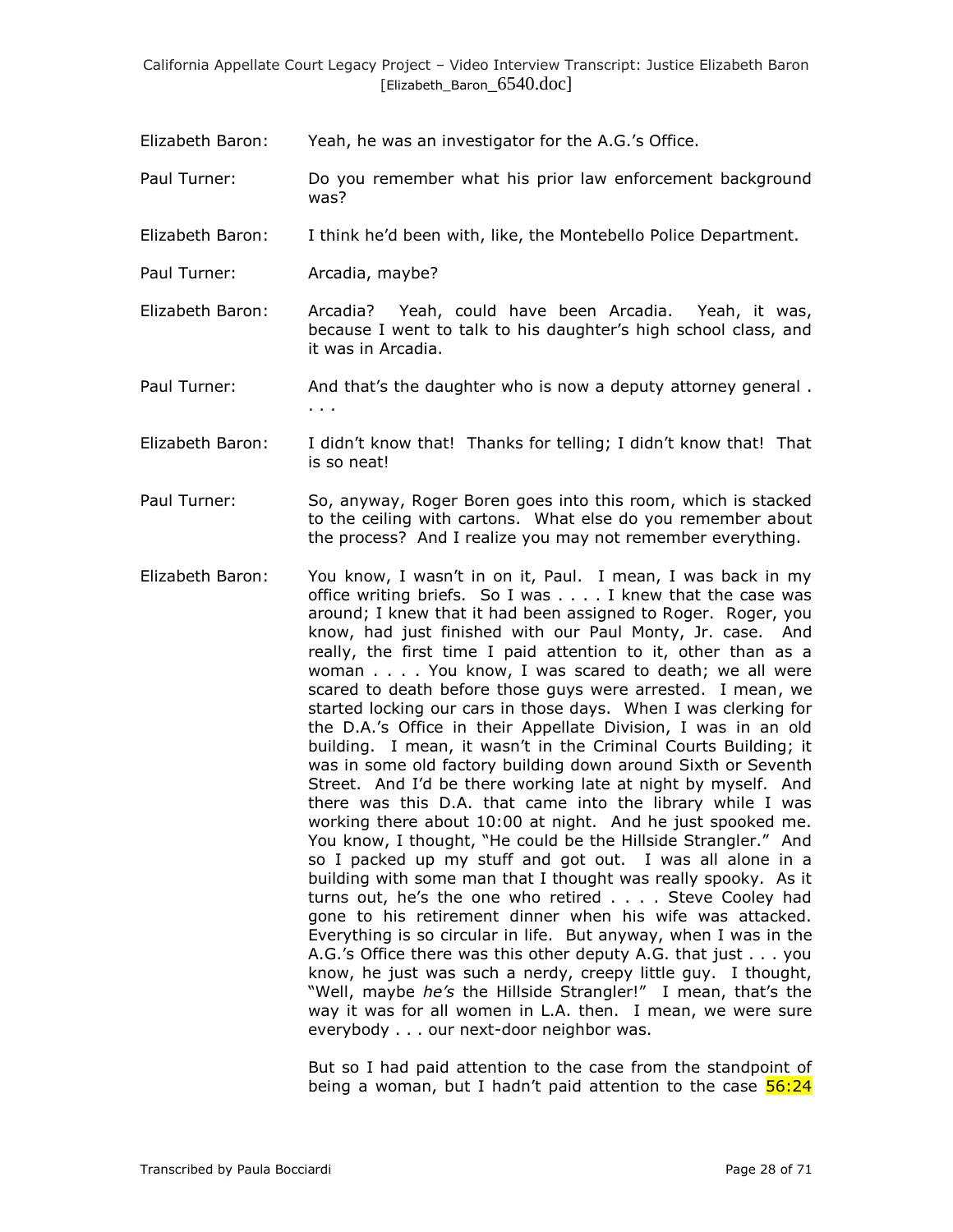> from the standpoint of being a lawyer because I was too busy, you know, doing my own work.

- Paul Turner: Before we go on to that, if I . . . if we could talk just briefly about the issue of forcible sexual assault and our culture's change in terms of its perspective on it, if we could. When I was a lawyer, you and I . . . we met each other when I was a lawyer. And I had always been . . . found that our culture just didn"t treat this like it was what it was: this horrible affront to our society. We could . . . . For example, when I was a lawyer, if a person is charged with rape, they could get probation!
- Elizabeth Baron: Well, there was even a jury instruction . . .
- Paul Turner: What did the jury instruction say?
- Elizabeth Baron: . . . . that said, "Rape is a charge that's . . . is easy to bring and difficult to defend against" – words like that – "so you should view the testimony of a rape victim with caution."
- Paul Turner: Now, when I was . . . .
- Elizabeth Baron: It was terrible!
- Paul Turner: When I was a lawyer, I just . . . . You know I represented rapists, and I represented murderers and child molesters and robbers and dope traffickers and whatnot. And later you . . . I think you did some criminal defense, didn't you?
- Elizabeth Baron: Yeah.
- Paul Turner: The Constitution requires that that occur, and it is . . . our culture and our society is unsafe unless . . . .
- Elizabeth Baron: What does our . . . .

Paul Turner: Well, that we have to have lawyers to represent . . . .

- Elizabeth Baron: Oh, yeah. Oh, okay.
- Paul Turner: But what stunned me once . . . . I was talking to you, and for once I . . . . And I think you were a deputy attorney, I know you were a deputy attorney general, and you were . . . . It struck me that here is somebody who understands this is evil. And the rest of our culture, with the minimal sentences and jury instructions and the like, didn't feel that way. If I'm correct in that assessment, tell me how you think our culture has changed. Or maybe it hasn't changed.
- Elizabeth Baron: Well, I think it started changing with Armand Arabian, because Armand Arabian went out on a limb and refused to give that jury instruction in a rape case – which was reversible  $58:29$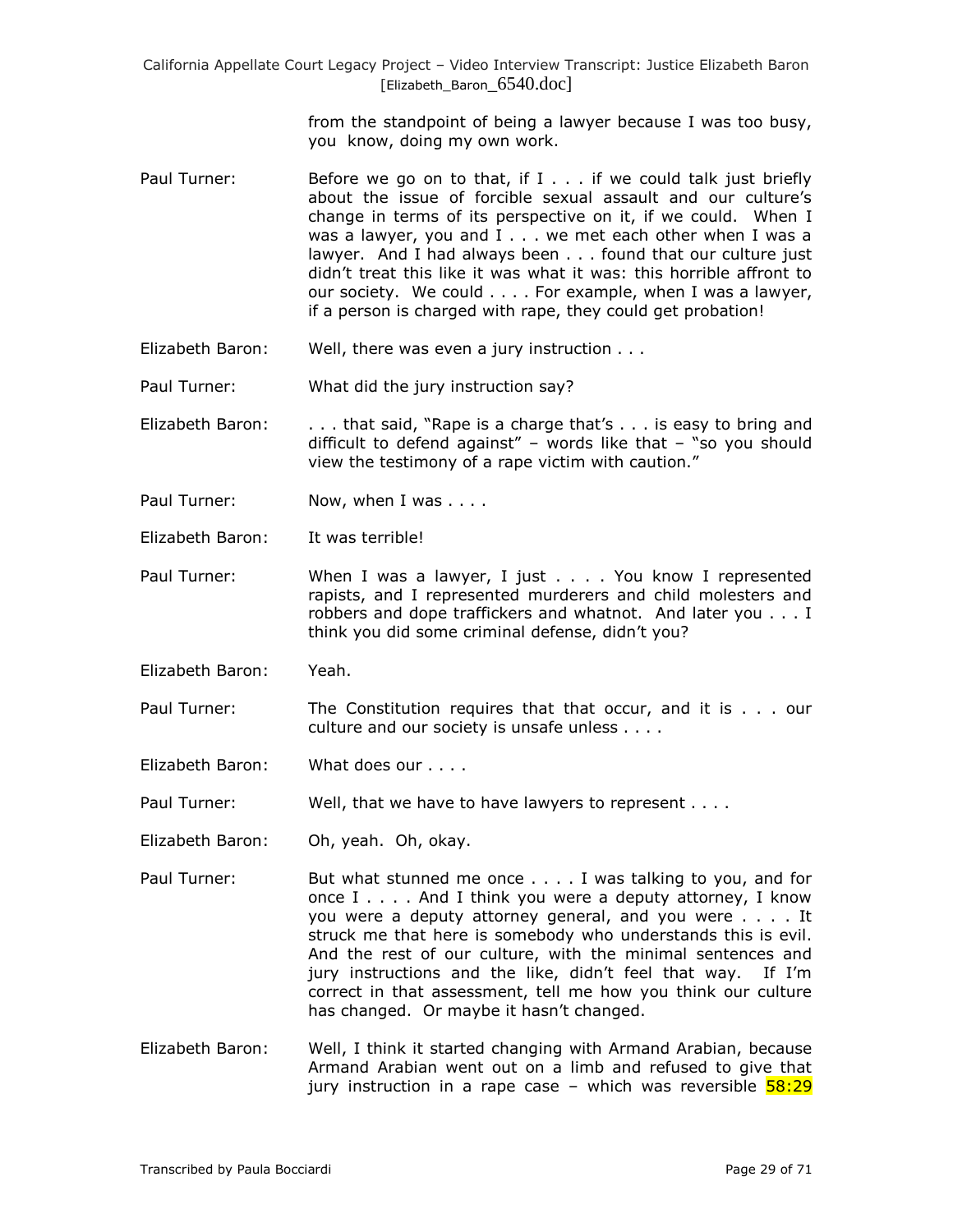> error because the Supreme Court had approved that jury instruction. And, you know, Armand . . . .

- Paul Turner: Is this the same . . . .
- Elizabeth Baron: Here you were between your conscience and the rule of law, and Armand"s conscience won out, and he refused to give the instruction. And so that went all the way up to the Supreme Court and the Supreme Court said, "Armand, you"re wrong, but the instruction shouldn"t be given."
- Paul Turner: So that we"re clear, that"s the same Armand Arabian who later became a member of the California Supreme Court.

Elizabeth Baron: Right. Went to the Court of Appeal, and . . . . Was he in my division? No. Whose division was he in? Division Three. Your secretary worked for him.

- Paul Turner: That's correct.
- Elizabeth Baron: Right.
- Paul Turner: Now . . . .

David Knight: I'm sorry; I'm going to ask you to pause for a moment while I change tape. And we are ready to pick it up again.

- Paul Turner: Now, we were talking about . . . we're talking here about . . . .
- Elizabeth Baron: The change in people's attitudes toward rape. The ...

Paul Turner: Right. Why don't you continue, You were . . . discussed what happened with Justice Arabian. Why don't you continue on?

- Elizabeth Baron: Well, I think that he . . . his courage inspired us that something had to be done. And I was very active in the women's movement, and of course rape was high on the agenda of the women's movement. I mean . . . .
- Paul Turner: I got the impression that that was . . . At the beginning of the "70s, one would characterize that as a women"s issue but not an issue that men seemed to care about.
- Elizabeth Baron: Right. I don"t . . . didn"t remember *any* man caring about it until Armand. But we had marches. We had "Take Back the Night" marches across the United States. We had 10,000 women marching down Hollywood Boulevard to protest the way women were treated as rape victims: women were asking for it; women who got raped wanted it; there was no such thing as rape. There were rape jokes: "Oh, well, just, if it happens, lay back and enjoy it." I mean, there . . . women wouldn't report it because police officers would make jokes with them or treat them  $\dots$  I mean, the police officers were as bad as  $1:01:02$ .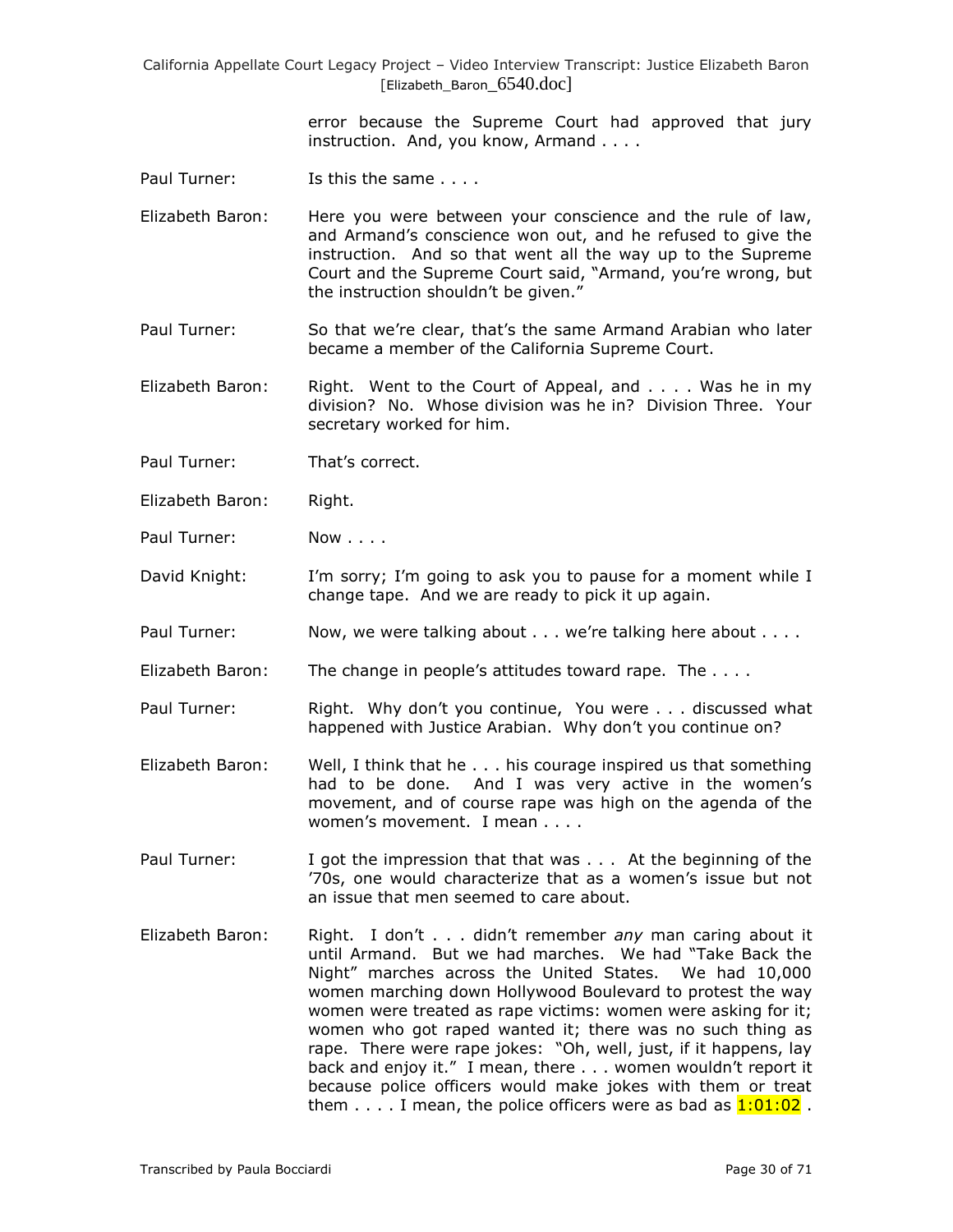. . . The culture of the police department was just terrible toward women who claimed that they had been raped. And as I said, here"s a law that says that you should look at the testimony of a rape victim with caution. If you had been robbed at knifepoint or . . . and somebody took your Rolex watch, well, hey, that's pretty easy to say and then go collect the insurance for it. But nobody said, "Well, you should look at a robbery victim's testimony with caution."

George Deukmejian and probably Bob Philibosian had an awful lot to do with changing those attitudes. First, I mean, I had been in the office under Evelle Younger, so when he retired and George Deukmejian came in, he brought Bob Philibosian. And we were all surprised, because in our little mail slots we would get these little messages, like . . . . Bill Pounders, who is, I think, just retiring from the superior court, he had one to please go investigate some kind of gun laws. Well, that was his specialty. And you . . . Bob"s been in the office about a month, and he knows that Bill Pounders has a specialty on guns. And so people were always getting these little messages.

Well, I got one about a case in which a woman had been abducted off the street by three gang-bangers who did everything to her except use their penis. But she was penetrated by their fingers and objects in the car. This woman was traumatized. And they got probation because it was battery; it wasn't a sexual offense. So I get this little note from Mr. Philibosian to check into this, respond to this woman's letter, and see what we can do about it. And so I responded to her letter. I explained what the law was but that we wouldn't let it rest there – that nobody should go what . . . through what she went through and have those guys walking the street in six months' time.

So I drafted the legislation for sexual battery, which would carry the same penalties as rape. And by now we had been working really hard to get those penalties for rape up to . . . I think we got them up to two, four, six in state prison and then gradually we got them up to six, eight, ten, and then I think we got them up to . . . . I sentenced a guy to over 50 years for raping one woman when I calculated in all the things he did to her. So things changed. People changed, too. The attitudes of men began to change. I think one of the things the women's movement did was to make men understand that attitudes had to change. I mean, we changed language: we changed "Miss" and "Mrs." to "Ms"; we changed "chairman" to "chair" or "chairperson." We had . . . . But the biggest change was in the area of rape and rape laws. And, I mean, I have a book here that I wrote a chapter on a book on rape protocol on how to treat the adult victim of rape. But anyway, we . . . I wrote this legislation and George Deukmejian found a legislator to carry it. (He had been in the California Legislature before he  $1:04:49$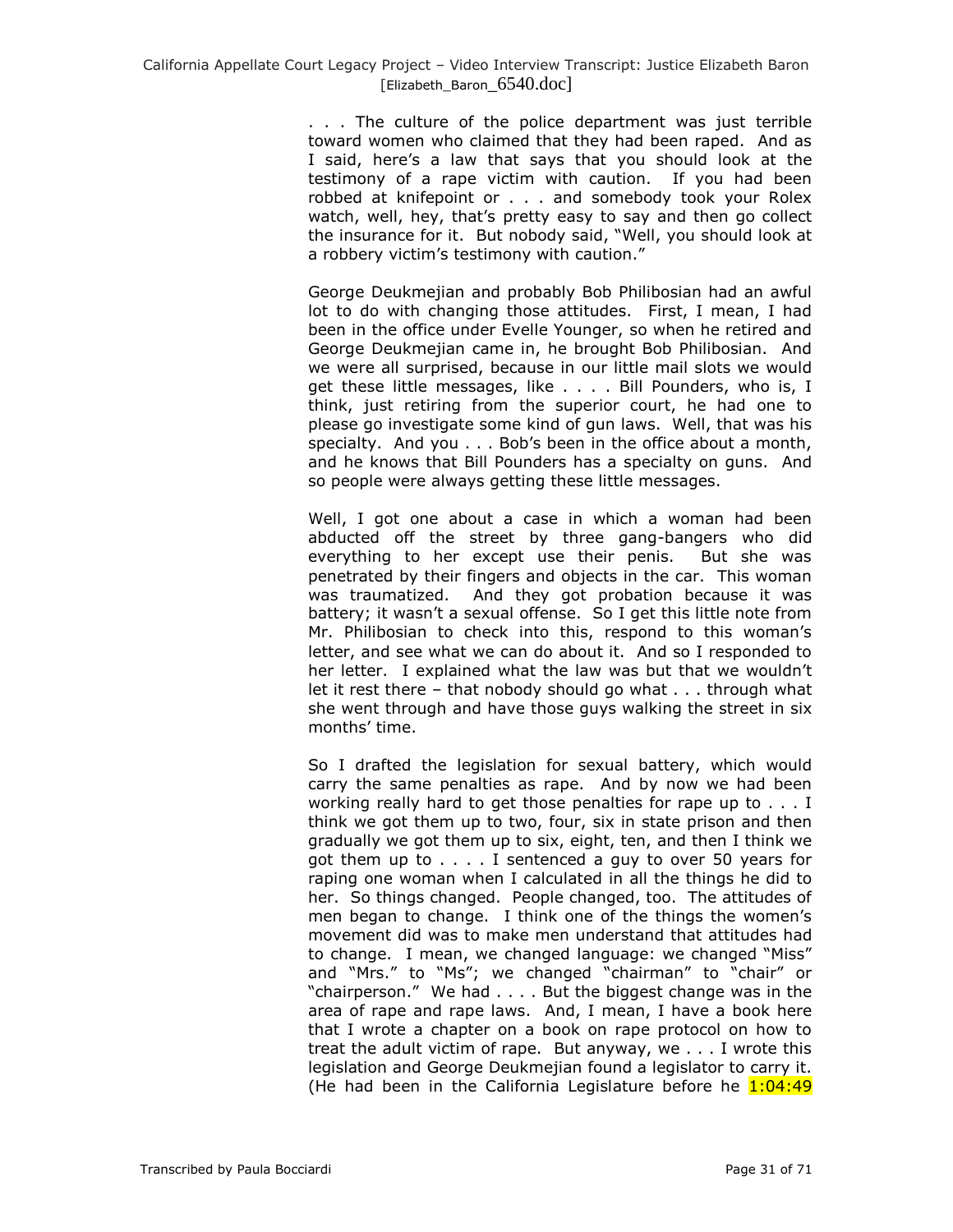> became the A.G.) He got somebody to carry it for us and it became the law and it was a good thing. He was a good A.G.

- Paul Turner: Now, let's go back to . . . .
- Elizabeth Baron: A good Governor, too.
- Paul Turner: We"ll get to that shortly.

Elizabeth Baron: Especially who he picked to go on the bench.

- Paul Turner: So now the decision has to be made: do . . . does the Attorney General take the case against Mr. Buono?
- Elizabeth Baron: Well, Roger recommended it to Philibosian, Philibosian recommended it to Deukmejian, Deukmejian said, "Okay, you guys go for it." I mean, and he was putting his career on the line, too, I think. You know, John Van De Kamp was a good District Attorney, and the two deputy D.A.s that evaluated that case were very experienced prosecutors. And I think that the decision that they made was not unreasonable given Kenneth Bianchi, who was such a terrible liar and was complaining about his multiple personality that committed the crimes. But Roger had a different take on it, and so did Philibosian.

And, you know, here's how I first really learned about the case. My phone rings, and it's Roger, and he says, "Liz, come on down to my office; I want to show you something." So I trot on down to the office and he"s got a video machine going and he pops this tape in. And we've got Kenneth Bianchi sitting behind a little table, and we"ve got the shrink from Montana. And the shrink is asking Kenneth about who committed the crime, and Kenneth is saying, "Oh, Steve did it – Steve." And so the psychiatrist says, "Well, come out, Steve." And Kenneth just looked at him. And he says, "Part. Come out, Part. Come out, Steve." And nothing happens. And so he gets down on his hands and knees in front of this guy, and he says, "Part! I know you"re in there. Come out, Part." And you could see the light dawning in Bianchi's . . . . "Oh!" And then he just changed his persona and he became this real mean, gruff guy and he held his cigarette differently and he changed the tenor of his voice and he became Steve. And at that point he told about all the crimes. He told about Buono, he told about what they did to all these women down in Los Angeles, he told about the two coeds in Washington. And that"s how it all came out. Well, in a court, you know, when you have a man who"s mentally ill and a multiple personality who says he committed these crimes, how reliable is his testimony going to be against Angelo Buono?

Paul Turner: Let me ask you this: did you . . . do you think he really had multiple personalities? 1:07:53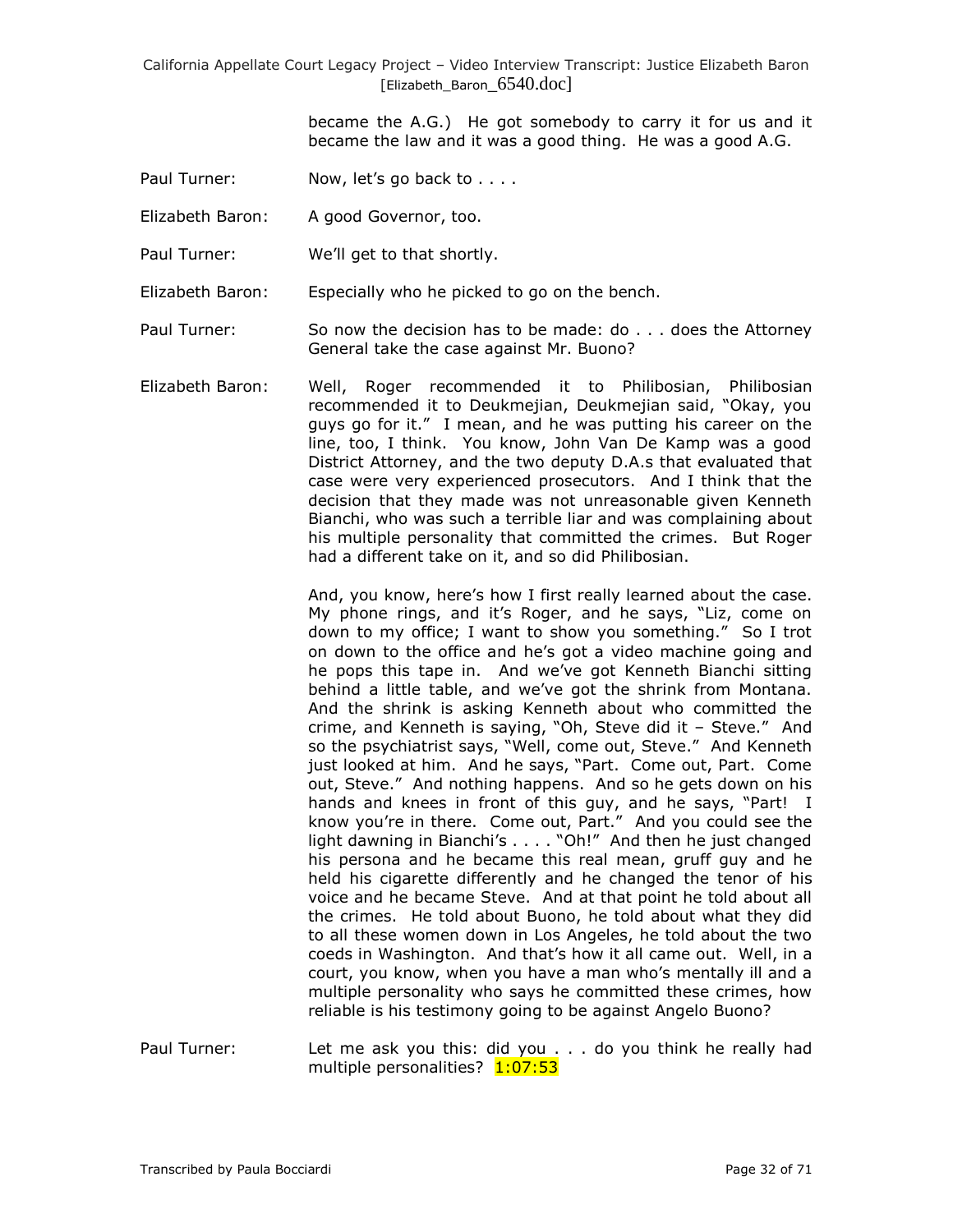- Elizabeth Baron: I proved he didn"t. So no, I didn"t. That was my job: to prove that he wasn't a multiple personality. And  $I \ldots$ . The reason why they gave this to me is because I had clerked . . . . Going back to the Manson Family, when I became a clerk for the Public Defender"s Office, I asked to go to Mental Health because I wanted to learn about the psychiatry and how the mental health system worked, which is what convinced me that psychiatrists don"t know any better than you and I what causes evil in this world. But because I had spent three months in the Public Defender"s Mental Health Unit, when I got to be an A.G. they assigned me all the mental health cases. So . . . . And it was very cutting-edge in those days. And that's why Roger selected me to do this portion of the trial, on the hypnosis and the mental health issues, is because I had been doing those cases for the office.
- Paul Turner: Now, did you participate in the trial, or did you do the work that they used?
- Elizabeth Baron: No, I . . . . Mike Nash and I did the pretrial. And then when the pretrial was over, then Mike Nash became second chair to Roger and my time was done. And shortly after that, I left the A.G."s Office and went into private practice.
- Paul Turner: Now, tell us about private practice.
- Elizabeth Baron: I wanted to be like Jerry Chaleff. I mean, he just took control of the courtroom. I mean, we . . . . I would be examining witnesses that were harming his case, and he"d just get up from counsel table and go over and pick up the bailiff"s phone and – those . . . these are the days before cell phones – and he"d, you know, make telephone calls while I"m doing this crucial examination. And it was like, "Oh, he is so cool." Of course, Ron George stopped that after a while, but . . . .
- Paul Turner: And how long were you . . . . So tell us what kind of law . . . . What . . . . You did criminal defense, you did civil. Or tell us what you did when you were in private practice.
- Elizabeth Baron: Well, I went into private practice to do civil work. I wanted to do plaintiff"s personal injury. But I never got any cases. And I had bought all this furniture; you're looking at some of it here from back in 1982. Still have it. Cost a fortune. Got an office in Century City. No clients came my way. So I went down and got myself on the criminal defense panel, picked up cases, and ... on the dependency panel, to handle dependency, represent kids and parents in the dependency court. And I did that for two years. And I really liked doing the dependency work, Paul. I just thought it was one of the most important things I"d ever done. But I didn"t like being a criminal defense lawyer. I just didn"t like it. I got cases dismissed, and I was a good lawyer, and I didn't like using my talents to see guys walking out that I knew had committed the crimes. I also didn't like  $1:11:18$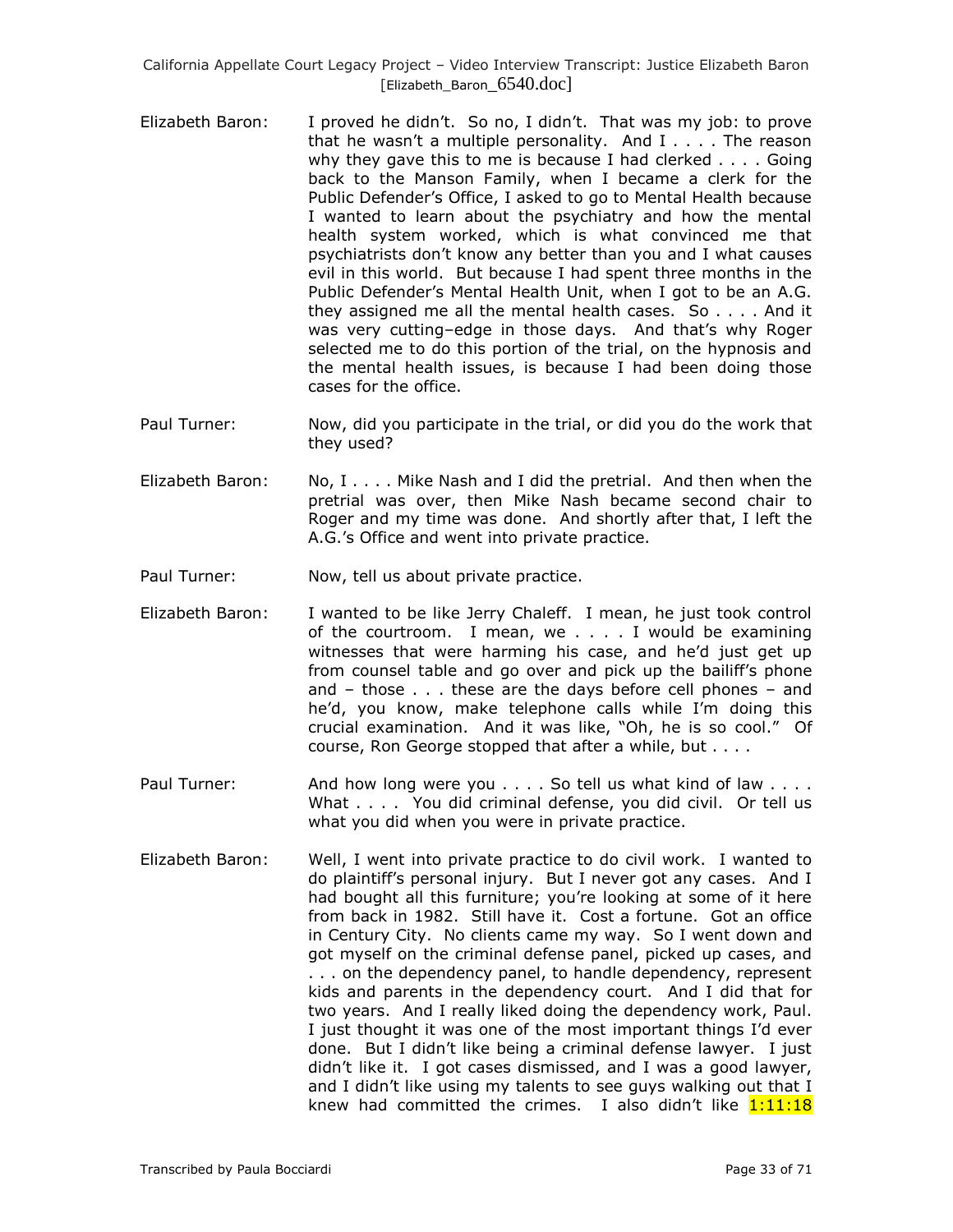> going up . . . going in the lockups. They stank. I"d have to take my clothes and hang "em out when I got home at night, you know, outside because they"d smell so bad from being in the jail.

Paul Turner: At some point you began working for the superior court. Do you remember how that happened? You started working as a . . . . You were a referee, right?

- Elizabeth Baron: Oh, right. Right.
- Paul Turner: Now, how . . . .
- Elizabeth Baron: I was thinking juvenile court, of course, and juvenile court's part of the superior court.
- Paul Turner: Tell us how that happened.
- Elizabeth Baron: Well, I was irritated at some of the judges I appeared before one in particular, who will be nameless. He was done by noon, and he was playing golf at one, and I . . . . It just offended me. These cases were so important and he was just *[snaps fingers three times]* whizzing through that calendar. And he wasn"t trying cases. There was another judge who you couldn"t get him to try a case. All he would do is take you back in chambers and talk and talk and talk about the cases. These cases need to be resolved. These were little kids who were out of their homes. These were parents without their children, children without their parents. Who knew if the allegations were true or not yet? And they needed to be adjudicated. And so here"s this judge that . . . . I think he was afraid to try cases. There were a couple of others that . . . one that I thought was very abusive to counsel. I mean, these cases are tension-filled cases. And I thought that this particular judge was very abusive to the lawyers that were there, so I didn"t like that. So I thought I could do a better job. So I went and applied to the PJ to be a referee.
- Paul Turner: Now, who was the PJ?
- Elizabeth Baron: Randolph Moore.
- Paul Turner: And so you were hired as a referee?
- Elizabeth Baron: I was hired as a referee. There was a defense lawyer, Chuck Lindner, who was standing at the elevator in the Criminal Courts Building when I was looking at a very old notice on the bulletin board that they were looking for referees. And, oh, the notice had to have been up there for over a year. And I had known Chuck from the Criminal Courts Bar Association. I said to him, "I"m going to apply for that, Chuck," and he said, "Oh, Randy Moore makes those decisions. Come on, I"ll take you." And so he takes me up to Randy Moore's, and he says, 1:13:56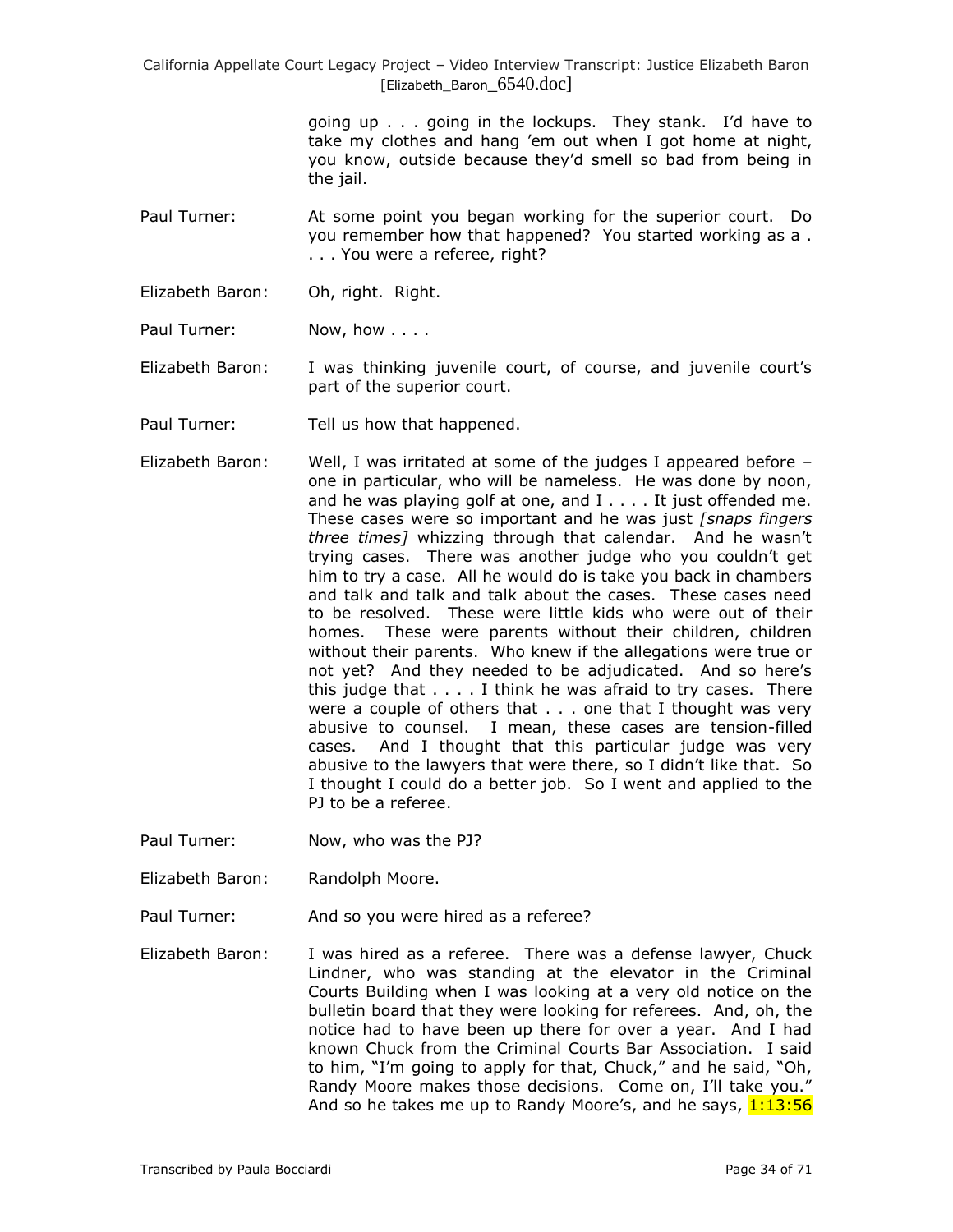> "She"s really good. You should put her on as a referee." And Randy said, "Okay." So I became a referee.

- Paul Turner: What kind of cases were you handling?
- Elizabeth Baron: They were dependency cases.
- Paul Turner: And were you handling the arraignments, were you handling the trials, were you handling the dispositions, the adjudications, or what?
- Elizabeth Baron: The adjudications. Yeah. The Hillside . . . not the Hillside Strangler, the McMartin Preschool allegations had occurred. That was a nursery school in which everybody – all the teachers and the owners of the school – were accused of molesting all the children in the school. It was . . . went on for a couple of years in L.A. And because of that case, allegations of child molestation came out of the closet, and the court system was being overwhelmed. And so a referee who would normally handle very subordinate issues - you know, arraignments, that kind of thing – were needed, and so I was put into a regular trial court to handle a full trial calendar.
- Paul Turner: And was Judge Moore the presiding judge all the time that you were sitting as a referee?
- Elizabeth Baron: I don"t think so.
- Paul Turner: Was Judge Boland . . . .
- Elizabeth Baron: You know, Judge Boland, I don"t think was the presiding judge of the . . . all the juvenile court then. He was the presiding judge of the dependency division, and I think he may have become PJ of Juvenile after that. He was *not* one of the judges that I had any complaints about. Oh, you thanked your lucky stars when you found yourself in Paul Boland"s court. I mean, that man was . . . . I mean, he was the consummate judge. Knew the law, was compassionate. He was an incredible man. Great loss to all of us.
- Paul Turner: He was a true-blue Bruin. At some point, though, you have a chance to become a judge. Could you tell us about that?
- Elizabeth Baron: Well, okay, I"m a referee and a friend of mine told me . . . . She was a D.A., later became a judge – Judy Abrams. But she was a D.A., and she and I would be on opposite sides of counsel table, and she told me she was going to apply to be a municipal court commissioner. And I was really impressed; oh my God, somebody I know actually might go on the bench. So I said, "Well, gee, I"d like to try that, too," and so I applied to be a municipal court commissioner and I didn"t get past the first nine judges. I mean, I didn"t get a call back. I mean, clearly I was  $\dots$  . And here I was a referee, and so I'd  $\dots$   $\frac{1:16:53}{1:16:53}$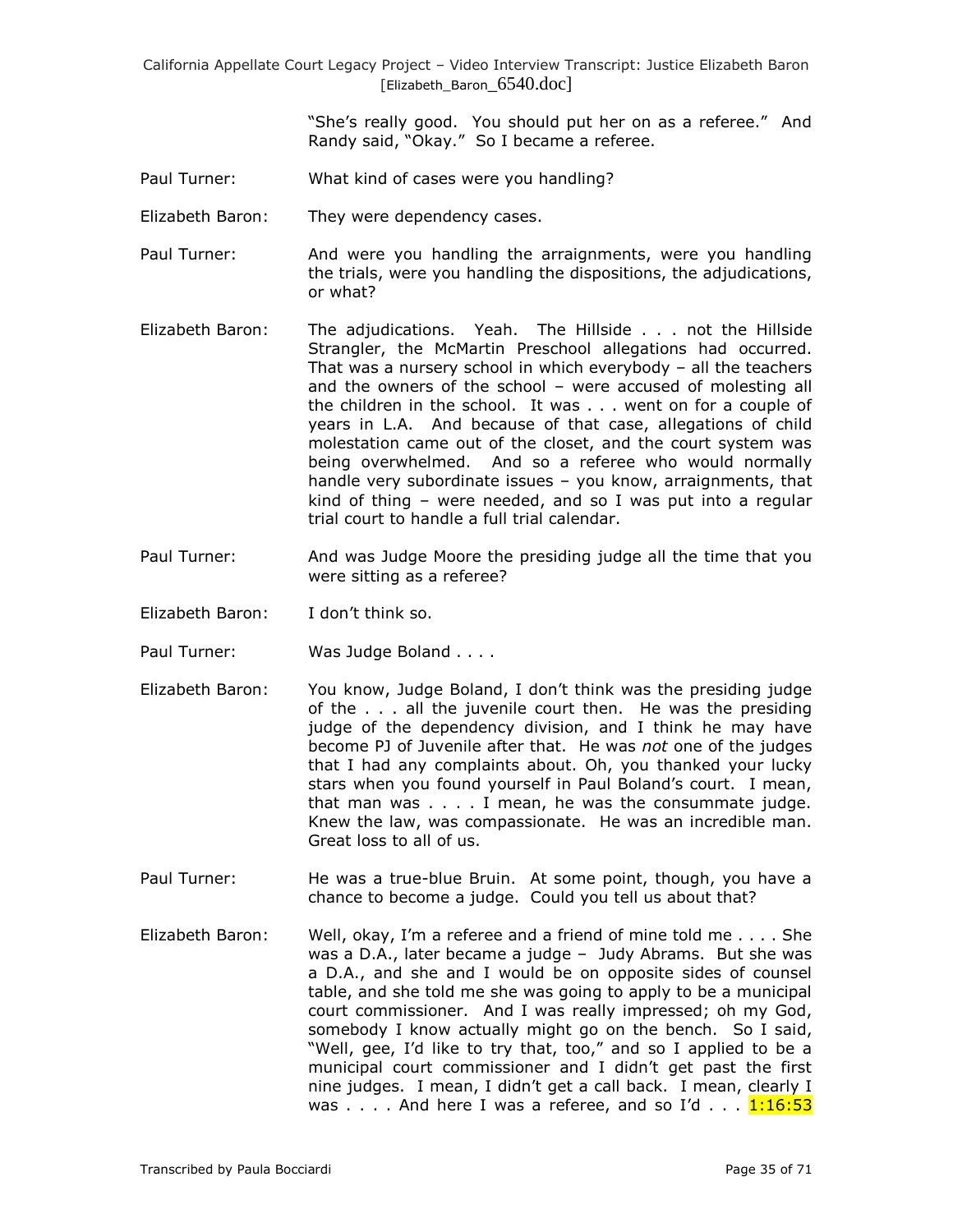> already was on the bench, but I was definitely not qualified to be a municipal court commissioner. And I was really upset about it. And  $I_1, \ldots$

- Paul Turner: So what happened?
- Elizabeth Baron: Well, I was down in the parking garage getting into my car and Nancy Brown, who was a municipal court judge at that time, was supposed to be on that panel, and she used to appoint me on cases. And she was on the far end of the parking garage, and she yelled at me across the whole garage, "Elizabeth Baron, don"t you let those municipal judges get in your way. You apply to be a superior court commissioner!" It was like, "Oh, okay."
- Paul Turner: Now, what . . . . Where . . . . You're in a parking lot.
- Elizabeth Baron: Yeah, I"m in the parking garage in the bottom of the Criminal Court Building. And she yells that in front of everybody. There were people getting out of, you know, their cars and going . . . .
- Paul Turner: Were some of the ones getting out municipal court judges? Getting out of their cars?
- Elizabeth Baron: You know, no, everybody"s going home for the day when this happened. But I suppose. I mean, I was just so stunned that Nancy had . . . . I mean, first of all, I didn't want everybody to know that I couldn"t even get past a municipal court judge interview. And now I"m going to be real catty.
- Paul Turner: Oh, go ahead.
- Elizabeth Baron: Okay. Not a single one of those municipal court judges that were on that interview panel ever got elevated to the superior court. But maybe through unification. Maybe through unification. But George Deukmejian didn"t appoint a one of 'em. Nor did Pete Wilson.
- Paul Turner: Now . . . .
- Elizabeth Baron: Jerry Brown might have, since they were all Jerry Brown appointees . . .
- Paul Turner: Now, so it . . . .

Elizabeth Baron: . . . . who may be our Governor again.

- Paul Turner: Now what . . . So you apply to be a superior court commissioner.
- Elizabeth Baron: So I applied to be a superior court commissioner and . . . 1:18:39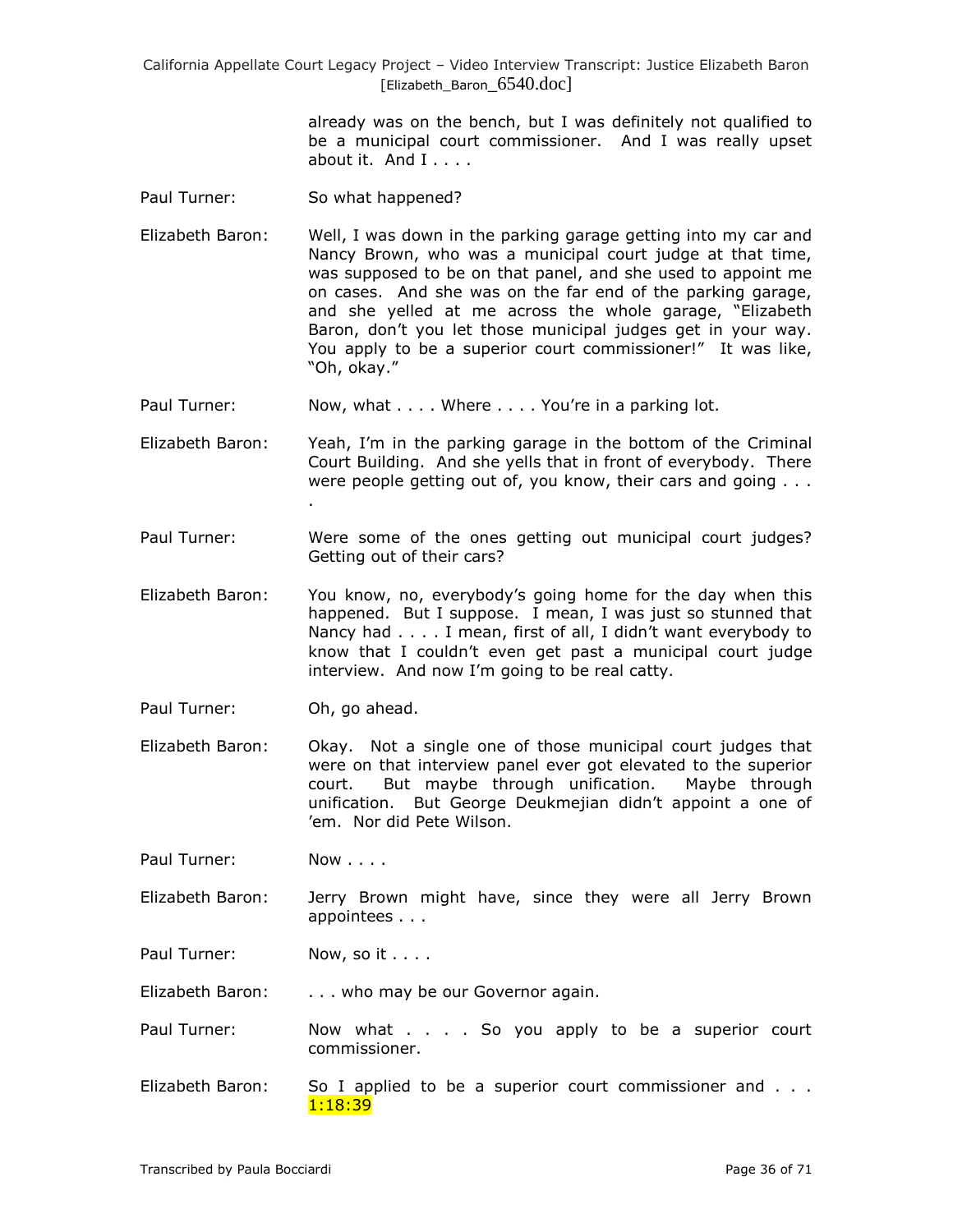Paul Turner: You couldn"t cut it as a municipal court commissioner.

Elizabeth Baron: Right.

- Paul Turner: Clearly, clearly unqualified!
- Elizabeth Baron: And you know what? They put us through a bar exam!
- Paul Turner: Right.
- Elizabeth Baron: If we got past . . . . What did . . . . Did we have an oral interview first? And then if we passed that, then we had to go take this bar exam. There were four questions and we got to pick three out of the four, and we had to write an essay on them! And I remember the first one I looked at; I didn"t know what in God's name it was about. To this day I don't know what area of law it falls into within the court's jurisdiction. But they had a dependency case, they had a divorce case. I had never done dissolutions; I was disillusioned by dissolutions. And one other area of law  $-$  I can't remember it now. But the dependency . . . . Oh, a criminal case. The dependency case I could answer, obviously. The criminal case I could answer. But the divorce cases . . . . So how I wrote that exam is, "I have never done a divorce. I have *been* divorced, but I"ve never done a divorce. And so if I was appointed to sit . . . or assigned to be a commissioner in family law court, I would have a lot of work to do. I would have to really do a lot of research." I wrote this out. I said, "For example, in this question, this is an issue. And I don"t know what the answer to that issue is, but I will know how to find the answer to that issue." And so each one of those . . . . I mean, some you could kind of figure out what it was going to be. And so Paul Boland, who  $\dots$  I guess he was  $\dots$ . I guess he may have been  $\dots$ . Well, he was at least on the committee. He told me that I had gotten the highest grade on the written exam, but that I came in fourth on the list because I had no family law background or civil background. But anyway, I got to be a superior court commissioner.
- Paul Turner: And that was in May of 1986.
- Elizabeth Baron: If you say so.
- Paul Turner: And what were your assignments when you were a superior court commissioner?
- Elizabeth Baron: I was sent to Compton, and I handled major felonies in Compton for, what, two or three years?
- Paul Turner: Did you do the trials, do the arraignments?
- Elizabeth Baron: Oh, no, the trials. Trials.  $1:20:59$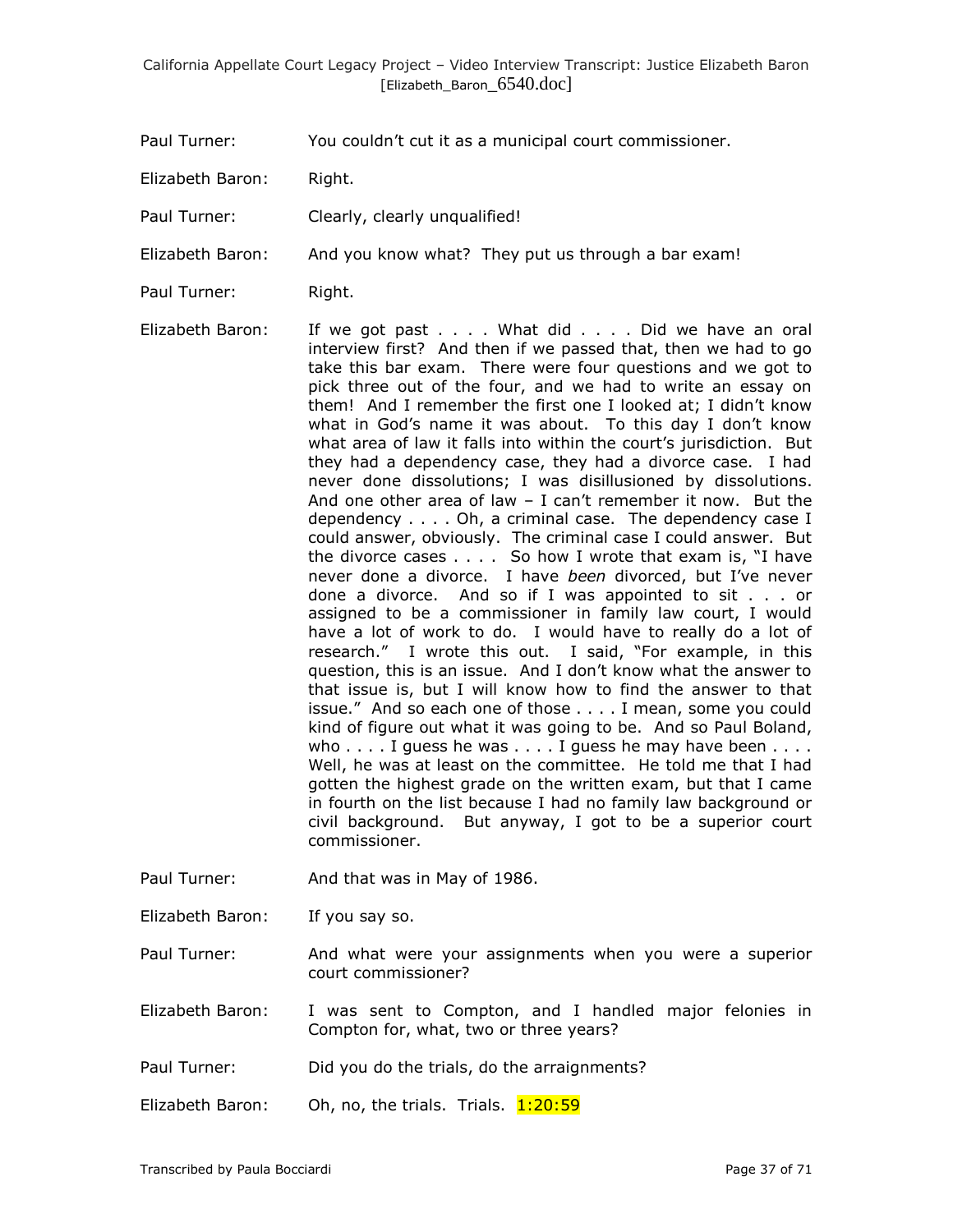- Paul Turner: And at some point you wanted to become a municipal court judge.
- Elizabeth Baron: Well, I really didn"t; I wanted to be a superior court judge. But that was the way you had to get there, was to be a municipal court judge. And . . . .
- Paul Turner: So did you . . . . You applied, obviously.
- Elizabeth Baron: I applied and I was sent over to the JNE Commission and I had an interview and I did very well and nothing happened. And now you go into that big, dark deep hole. Marvin Baxter, who"s a justice on the Court of Appeal now, was . . . .
- Paul Turner: You mean the Supreme Court?
- Elizabeth Baron: No, I . . . . Well, he had gone to the Court of Appeal. And now he's on the Supreme Court.
- Paul Turner: Oh, so at this time he . . . Marvin is . . . .
- Elizabeth Baron: No, actually he was the Governor"s appointments secretary.
- Paul Turner: Okay.
- Elizabeth Baron: And very conservative. And I had a reputation for being liberal – only because of my activities in the women"s liberation movement. And so I didn"t go anywhere. And I figured I knew why. And I understood. But then Marvin got appointed to the Court of Appeal, and a man named Terry Flanigan became the Governor"s appointments secretary. And I had a friend who was a public defender who had worked with Terry in Sacramento; they had both been in the Legislature. Aides – legislative aides. And she said, "You should write to him, because he's different." And I thought, "Oh, it's the Governor who makes these decisions." And she said, "But, yeah, he screens them; you should write to him." So I sat down and I typed up a letter that said, "Dear Mr. Flanigan, I have an application in for appointment to the municipal court, and my friend Jill Lansing said that you"re different from Marvin Baxter. And so would you please take a look at my PDQ and see if I"m the kind of person that Governor Deukmejian might ever appoint to the bench?"
- Paul Turner: And what is a PDQ?
- Elizabeth Baron: Your Personal Data Questionnaire with all the information you file with the Governor when you"re seeking an appointment.
- Paul Turner: So you send this letter to Terry. What happens? 1:23:15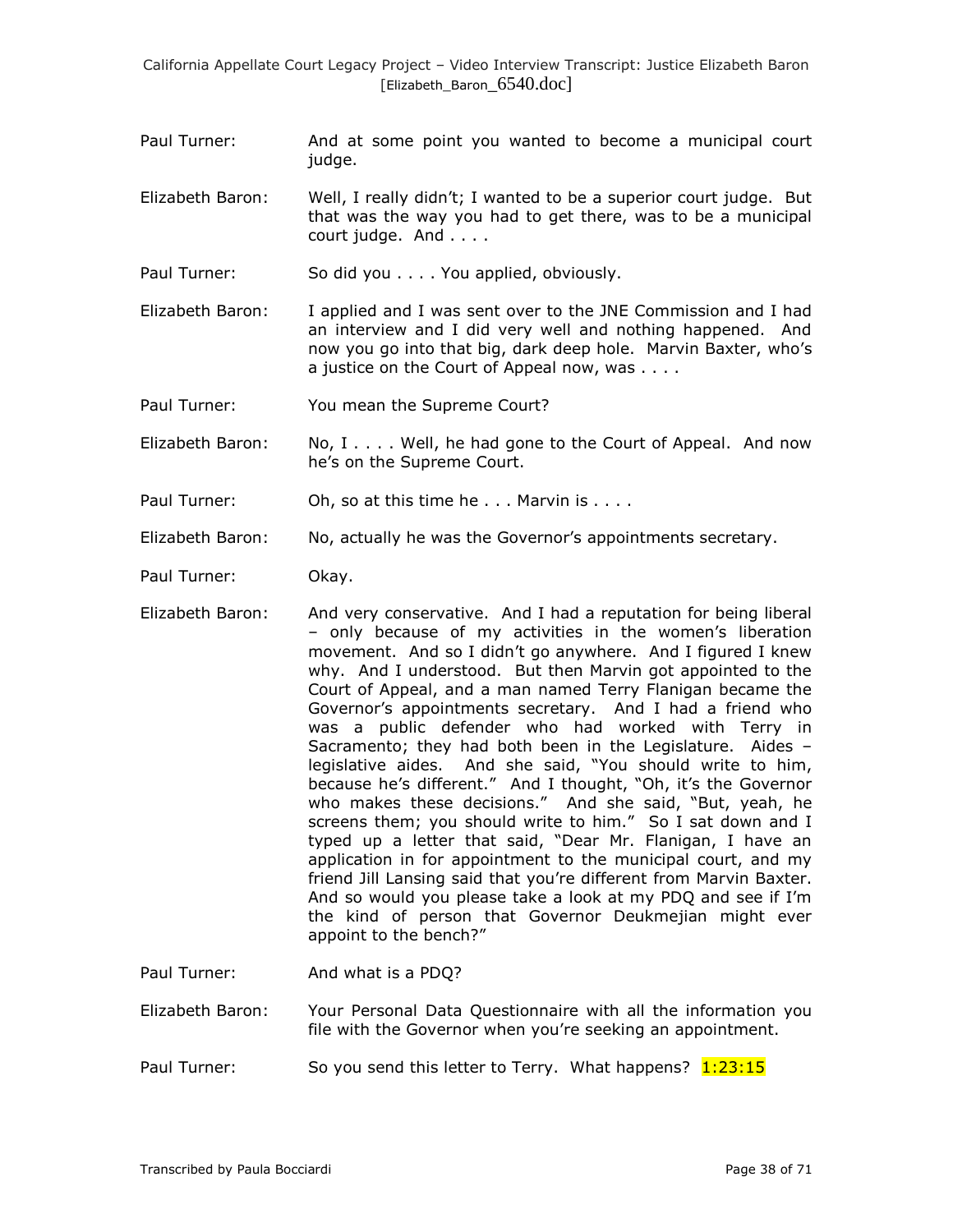- Elizabeth Baron: And I . . . . Two weeks later I get an interview, and as it turns out, Terry"s mother had been a fashion model for the John Powers Agency, which was one of the big . . . . John Robert Powers, one of the biggest modeling agencies in New York. And so Terry did not have any adverse feelings about people who were models who never went to college, who, you know, went to law school, because he thought his mother was the smartest woman he'd ever met. So he invited me up for an interview . . . .
- Paul Turner: Now, when you say invited you up, where did you go for the . . . .
- Elizabeth Baron: Oh, actually, he came down. He was in L.A., so he invited me over for an interview.
- Paul Turner: Okay.
- Elizabeth Baron: And . . . .

Paul Turner: Was this . . . . Where did the interview occur?

- Elizabeth Baron: Some state office. It wasn"t the State Building. It was somewhere down around Chateau Place, MacArthur Park, somewhere around that area. Some . . . . Do you know what I'm talking about?
- Paul Turner: Sure do. I think it was . . . it's called the Governor's Office.
- Elizabeth Baron: That"s where the Governor had his office?

Paul Turner: That's . . . . The Governor had his office there.

- Elizabeth Baron: Why"d he have his office there instead of in the State Building?
- Paul Turner: "Cause the place he had it was much nicer.
- Elizabeth Baron: It was a nice office building.

Paul Turner: There was a shortage of office space.

- Elizabeth Baron: Oh.
- Paul Turner: But back to you. So you go down to mid-Wilshire . . . .
- Elizabeth Baron: And so, well . . . .
- Paul Turner: You go down to . . . drive . . . .
- Elizabeth Baron: I go see Terry Flanigan. And I"m Irish. And you can get into my family's Irish history if you want, 'cause it's quite fascinating, but one of the first questions Terry asked me is, "Why should Governor Deukmejian appoint a 1:24:53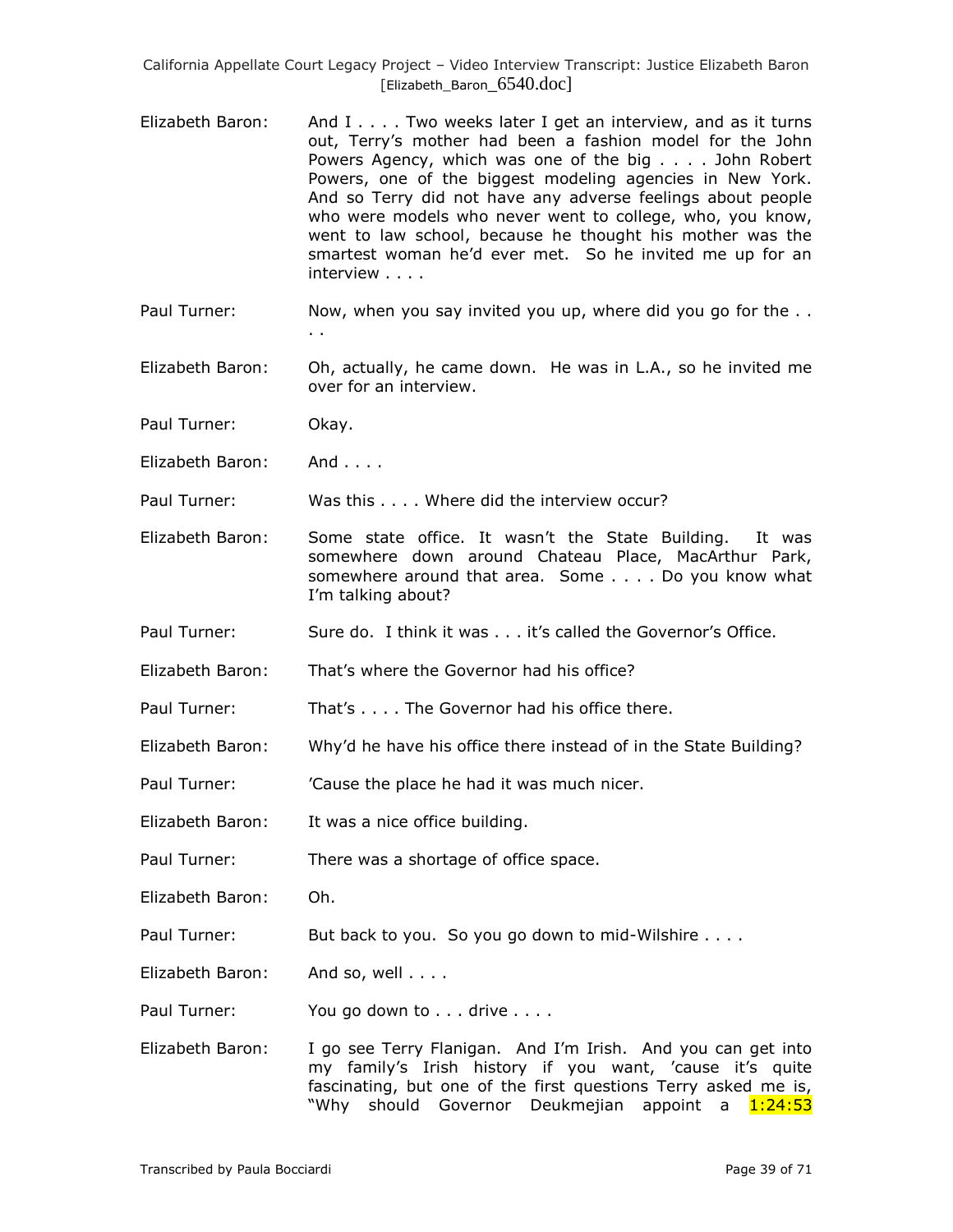Democrat?" And I said, "The real question, Mr. Flanigan, is how did a nice Irish boy like you become a Republican?" Well, then my interview became him telling me all about how he became a Republican! That he had worked for Pete Wilson in San Diego. And so we just got along, you know, with this kind of a repartee. And two weeks later, after that interview, I got appointed to the municipal court.

And so what I did is I went down to the Post Office and I got a change of registration and . . . . Oh, and by the way, my family had been Republicans, too, and that goes back to the family history with Woodrow Wilson and why they became Republicans. But, so I had asked . . . . One of the things I had said to him after he told me all this about being a Republican, I said, "Well, didn't you ever want to rebel?" And it was, like, he hadn"t even though of that. And I told him since my family was Republican, I rebelled and I became a Democrat. And so I went . . . after the appointment I went down to the Post Office and I got the Change of Voter and I changed my voter registration to Republican and then photocopied it, and I sent it to Terry and said, "Okay, I"ll quit rebelling."

Well, then when I went for superior court the next  $-$  and he's on the Court of Appeal now, too – the next appointments secretary, Chuck Poochigian . . . .

- Paul Turner: Well, first of all, tell us where you were assigned as a municipal court judge.
- Elizabeth Baron: Well, I went to traffic court for about three weeks.
- Paul Turner: That's 1945 South Hill Street?
- Elizabeth Baron: Yeah.
- Paul Turner: It's 1944 Olive Street?
- Elizabeth Baron: No. I don"t know. Yeah, I guess. Oh, Paul, I can"t remember all that stuff. That's unimportant, you know? You find your way to it, you know, and you get there! And you memorize the way. Now you have GPS that can get you there, but back then you had your . . . .
- Paul Turner: So you"re assigned to the Traffic Courts Building. What do you do at the Traffic Courts Building?
- Elizabeth Baron: Three weeks I was there, and then I was sent to Central Arraignments, I think.
- Paul Turner: So you did arraignments, then, in the ....
- Elizabeth Baron: In muni court somewhere. But . . . . Over in the jail. 'Cause I was over on Bauchet Street in the jail . . . . And I was 1:27:26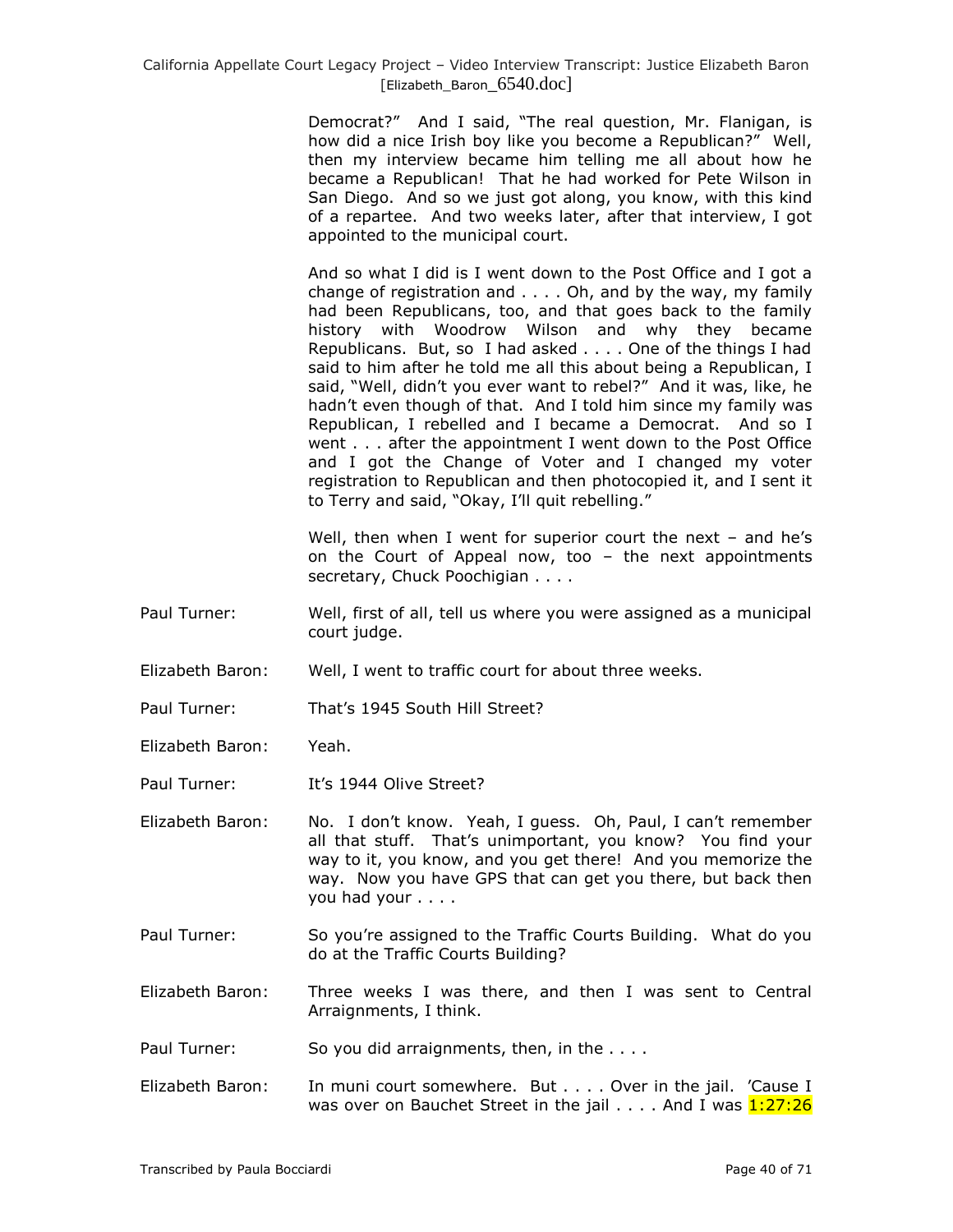> there for about two weeks, learned whatever it is I had to learn, and then I was getting a new assignment and a brandnew judge named Tom Willhite came. Because he was brandnew, he got sent over there. So I taught him everything I had learned in two weeks, and . . . .

- Paul Turner: And this is doing arraignments in . . . on Bauchet Street in the courtrooms which are attached . . .
- Elizabeth Baron: To the jail.

Paul Turner: . . . . to the Los Angeles County Jail.

Elizabeth Baron: To the jail.

Paul Turner: Where is . . . . What is Tom . . . .

Elizabeth Baron: And Tom is now in my division of the Court of Appeal.

- Paul Turner: That"s right. Now, what happened after you were used to arraignments?
- Elizabeth Baron: Okay, so, I think they sent me to West L.A. . . . . West L.A. . . . . ? Oh, they sent me to a trailer in West L.A.! Oh, God, yeah, I was in this trailer, and when it rained, all you could hear was this cacophony of sound. And my chambers was in another trailer that was behind . . . . The front part of it was a courtroom, and the back part was my little chambers. But my courtroom was in the chambers . . . . It was in . . . . My court was in a trailer next to that. When I was in chambers I could hear the judge, Judy Champagne. I could hear everything she said; her voice would come right through the walls. And I had no computers, no books. And I didn"t know anything about misdemeanors. My whole world had been felonies. And so I had to learn how to use the computer and learn how to do legal research on a computer. But in the meantime, when it rained I had to get from my trailer to the trailer next door where my cases were. And it was great. There was a great big post  $-$  it held up the roof of the trailer - right smack in front of me. So I had this little jury box over here, and I had lawyers that would stand over there, and there was no sidebar. And of course I couldn"t see anybody straight down the middle "cause I had a post in my way. But then the first sidebar, they . . . I said, "Okay, approach," and they got up there and there was no place to be, except the door to go outside. So I opened the door and said, "Okay, I guess we"ll step outside," so we stepped outside, the door closed, and we were all locked out of the court. It was really embarrassing, you know. It was very embarrassing.

And then another time I got locked out, and this bag lady walked by and said to me, "Young lady, that's a very attractive coat you're wearing!" 1:29:59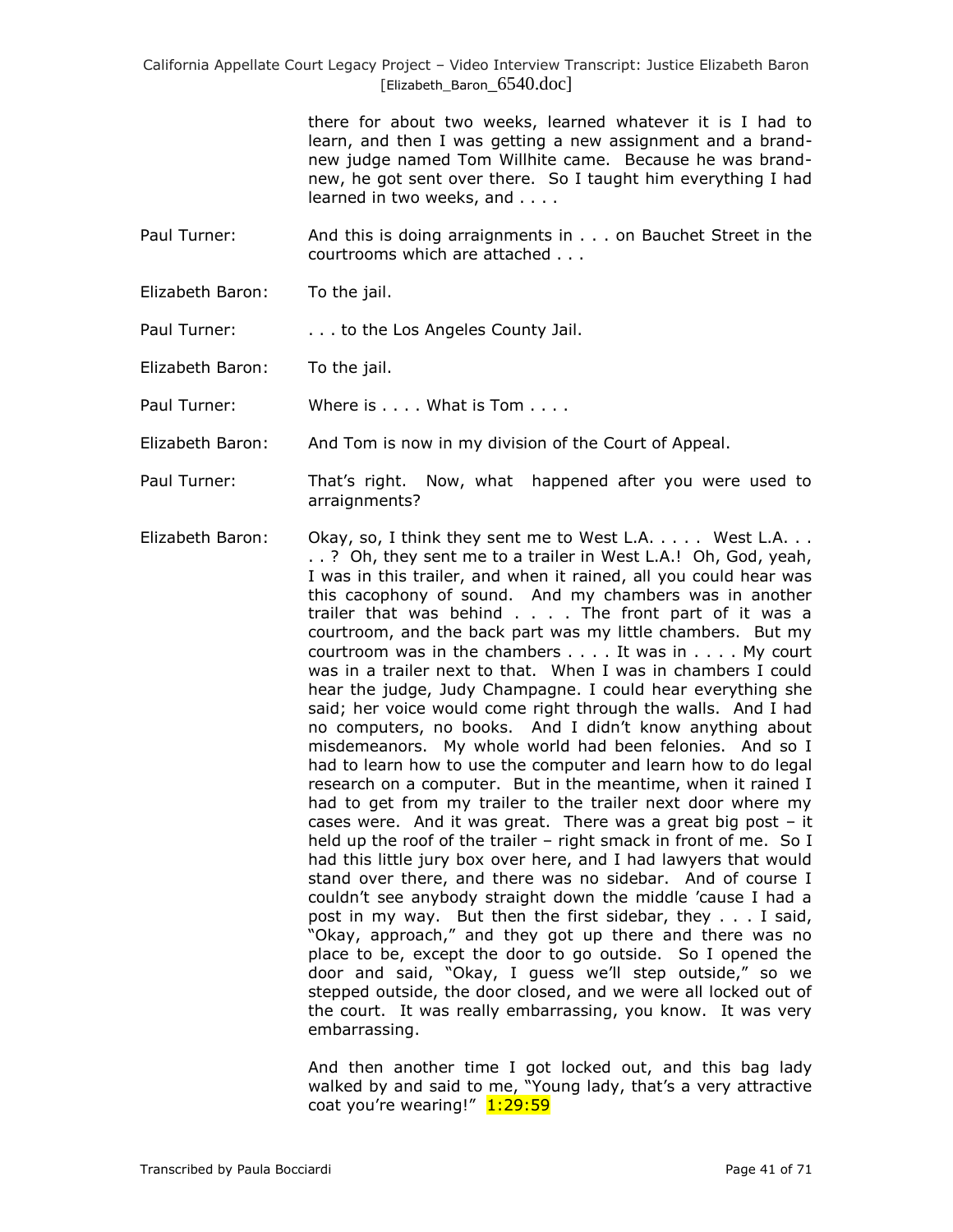I mean, anyway, I did a year in West L.A. It was a good experience, Paul. A lot of homeless people sent there, a lot of mental health issues, and that was the area I was always interested in.

And then I got sent to San Pedro. And the courtroom that I was assigned to there, the other judges said everybody who sits in that courtroom has been a woman. And everyone who's been in that courtroom has gotten elevated to the superior court. So I got the lucky seat.

- Paul Turner: Now, what kind of cases did you handle there?
- Elizabeth Baron: Oh, the typical misdemeanor cases: drunk driving, assault and battery. Every Saturday night the Slavic community – the Serbs and the Croats – the kids would get into it. So every Monday morning I would have the kids that got picked up for beating each other up. And that"s in the days before the Serb-Croatian war; I guess they were . . . had their own in San Pedro.
- Paul Turner: Now, at some point did you apply to be elevated?
- Elizabeth Baron: Yeah.
- Paul Turner: And how did you do that? How do you . . . . How did you apply to be a superior court judge, when you already are a municipal court judge?
- Elizabeth Baron: I think it"s pretty much the same thing. You get a Personal Data Questionnaire, you fill it out, you send it to the Governor's Office with a cover letter of "I would like to be considered for elevation to the superior court."
- Paul Turner: And would . . . . And I trust that also your name eventually would be sent to the Commission on Judicial Nominee Evaluations.

Elizabeth Baron: Right.

Paul Turner: Which is . . . .

- Elizabeth Baron: And then if you get through that, then you get to meet the Appointments Secretary.
- Paul Turner: Now, you . . . . So at some point . . . . Do you remember when you applied?
- Elizabeth Baron: Uh uh. I was a muni court judge for two years, so somewhere in there. Probably . . . .

Paul Turner:  $\frac{91?1:32:01}{1:32:01}$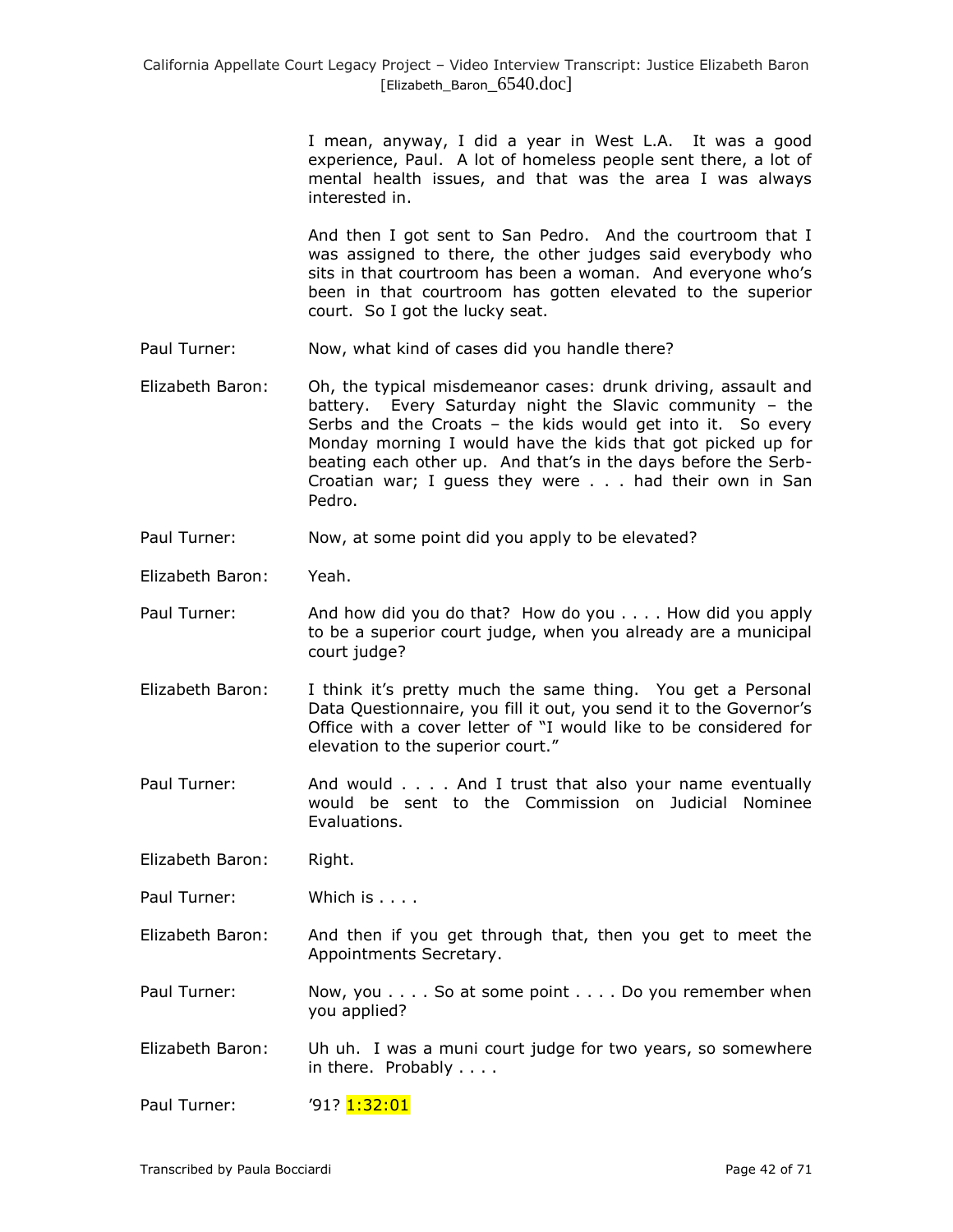- Elizabeth Baron: Probably when I got locked out of the trailer!
- Paul Turner: Now, so you . . . . When you were appointed . . . . So you applied. Were you interviewed, before you were appointed, by the appointments secretary?
- Elizabeth Baron: Yeah. This time I got to go to Sacramento and was interviewed by Chuck Deukmejian.
- Paul Turner: Chuck who?
- Elizabeth Baron: Chuck Poochigian. And the first question he said is, "Did Terry Flanigan make you become a Republican?" And I said, "You"re damned right he did!"
- Paul Turner: Do you know how long you all talked?
- Elizabeth Baron: Oh, we talked for . . . we probably talked a couple of hours.
- Paul Turner: And . . . .
- Elizabeth Baron: Maybe not that long.
- Paul Turner: And when you . . . . Let me ask you this. When you got appointed by Governor Deukmejian, how did you find out you"d been appointed? Did the appointments secretary call you?
- Elizabeth Baron: Well, yeah. The first . . . . Terry called me the first time. And he had called me once before, in between my appointment to . . . . He was calling to ask me about somebody else. And when I heard his voice on the phone, it was like *[prolonged intake of breath]*. And then he was talking to me about somebody else, and it was like, "Terry, don"t you ever call me again," you know. "I practically had a heart attack hearing your voice on the other end of the phone." And I said, "Unless you"re getting me an appointment."

Okay, so the next time, was that Chuck? Yeah. I never spoke to a Governor. I never . . . . I mean, I knew Governor Deukmejian because I was in his office, but I was also very shy, believe it or not, so I had never even gone up to him and shaken his hand at any of their little company parties. I never met Pete Wilson, so . . . . I never met the Governors. I think Chuck called.

- Paul Turner: Tell us about where you served as a superior court judge.
- Elizabeth Baron: Back to Compton. Spent my whole time in Compton.
- Paul Turner: How about night court?
- Elizabeth Baron: No, I did night court as a commissioner.  $1:34:00$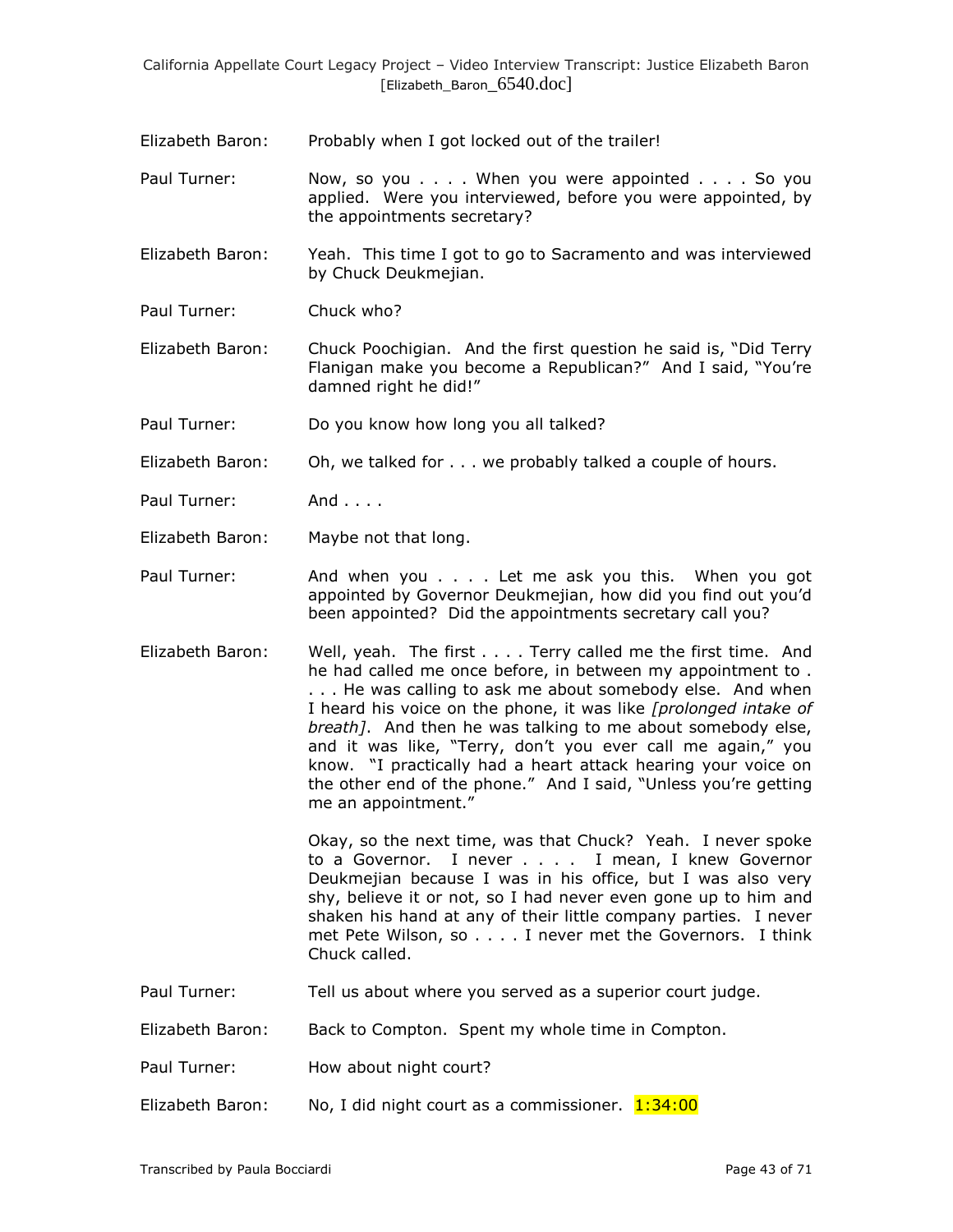- Paul Turner: Okay. And so you"re assigned to Compton. What do . . . . Tell us what your assignments are in Compton.
- Elizabeth Baron: Same thing. Felony trials: murder, rape, robbery, and guys who drop little rocks of cocaine. Special circumstances cases. Death penalty.
- Paul Turner: Now, you became the supervising judge there; is that correct?
- Elizabeth Baron: Nobody else wanted it, so I . . . .
- Paul Turner: Was does a supervising judge in Los Angeles Superior Court do?
- Elizabeth Baron: Well, in Compton you ran the master calendar. You did all the law and motion. You did civil cases. If, you know, you didn't have any open, *you* did the civil cases. When anybody got sick, you ran up to their courtroom and you handled their calendar for them. You didn't do much assignment of cases, necessarily; we were a direct calendar, so everybody had their own calendars. But when it was a last-day case, then you had to find a home for it, so you worked between other courthouses. I worked mostly with Steve O"Neil. He was the supervising judge in Torrance, and so he and I would be on the phone every day trading cases back and forth. Unfortunately, he passed away, too: another great jurist who died a few years ago.
- Paul Turner: And his spouse, when he passed away, was . . . .
- Elizabeth Baron: Was Patti Kitching, who is on the Court of Appeal.
- Paul Turner: Now, at some point you decided you wanted to be on the Court of Appeal. Do you remember when that was?
- Elizabeth Baron: I wanted to be downtown L.A., Paul. My friends were downtown. Downtown is where things were happening. I was trying major felony cases – death penalty cases in Compton. But I was all alone out there. Nobody wanted to talk about law in Compton. I mean, I"d get real excited; I"d have some wonderful issue, and at lunchtime we"d all . . . . You couldn"t go out to lunch, because you"d get shot in Compton. I mean, bullets came through your courtroom windows in Compton. So we had lunch in a second-floor room that had . . . was all boarded up. And so we"d go to lunch and, I mean, I"d have some incredibly interesting issue that I would want to talk about with my colleagues, and they wanted to talk about who won the Lakers game, or the "SC/UCLA rivalry, or . . . . And it was lonely. It was very lonely. So I wanted to be back downtown where I knew the judges, we'd been in the A.G.'s Office together, or I"d been down there as a commissioner. You were down there. Good friends were down there. Lawyers that I liked were down there. And I tried to get Bob 1:36:46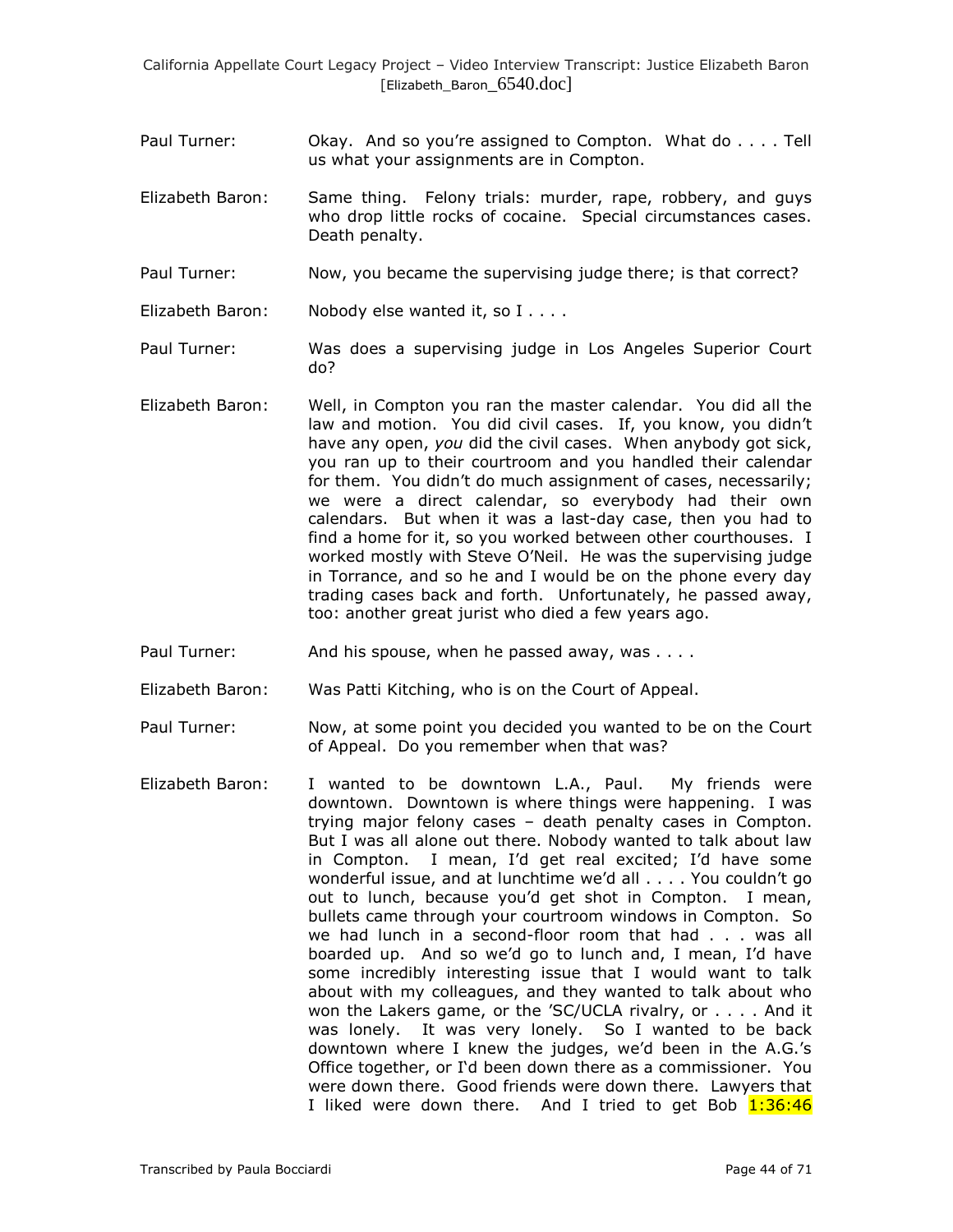> Mallano, who is now on the Court of Appeal, and he was the Presiding Judge of the Superior Court. I just begged and pleaded with him: "Put me down in CCB." That's all I ever wanted is to be a superior court judge in the Criminal Courts Building.

- Paul Turner: In defense of Judge Mallano, he has made it clear to me, on a number of occasions, he absolutely, categorically needed you in Compton.
- Elizabeth Baron: Yeah, that"s what he said.

Paul Turner: Well . . . .

Elizabeth Baron: I guess if they could get nobody . . . .

Paul Turner: He swears it's true.

Elizabeth Baron: Yeah, right.

Paul Turner: Okay.

Elizabeth Baron: And so since I couldn"t get downtown to CCB, I decided that, well, I'll apply for the Court of Appeal because that's downtown. And I also had been assigned to your court – your Court of Appeal – and did a case for you there.

Paul Turner: Who was Joe Hunt?

Elizabeth Baron: Joe Hunt was the defendant in the Billionaire Boys Club case, which is the appeal that I did for you.

Paul Turner: And tell us about how you sit . . . . You sat by assignment, is that correct?

Elizabeth Baron: Yeah.

Paul Turner: And, did you sit on any other cases by assignment?

Elizabeth Baron: I don"t think so. I think I was up there just for that one case.

Paul Turner: And . . . .

Elizabeth Baron: I can't recall anything else.

Paul Turner: What . . . . Just give us your assessment of the Joe Hunt case or the . . . whether it would be the facts, or whether it would be the legal issues, or . . .

Elizabeth Baron: Oh, my God.

Paul Turner: . . . . . whatever. 1:38:01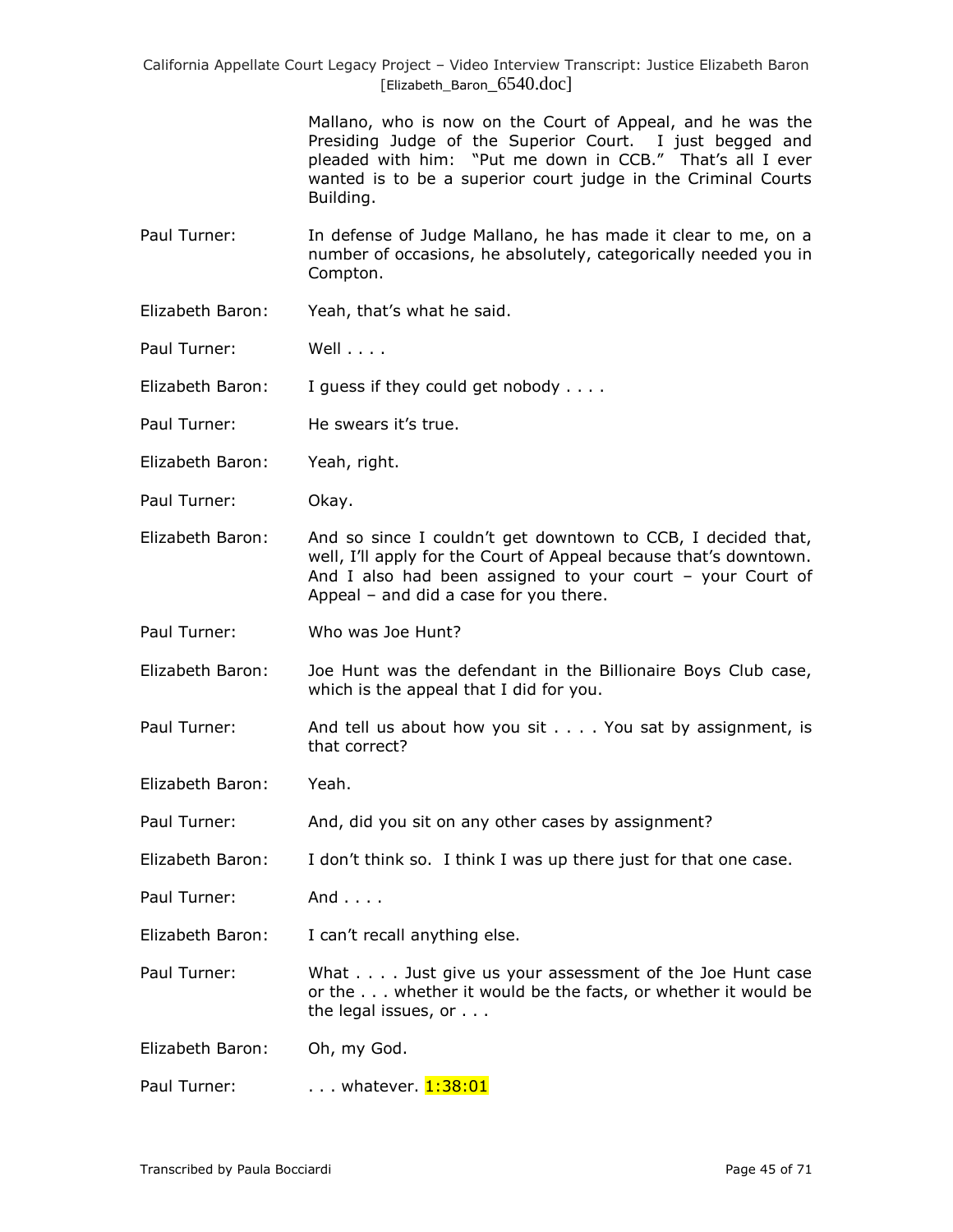Elizabeth Baron: First, there were 1,800 pages of briefs. I think that's why you disqualified yourself, Paul Turner. You"re no fool. There were so many transcripts that I had to put them on the floor of the chambers. I had to lay them out on the floor so I could get to the transcripts. I mean, you can imagine  $-$  if there's  $1,800$ pages of briefs in the appeal and the writ – how many pages of transcripts and clerk"s transcripts there were. I think there were over 30,000 pages. And I was writing this thing, so I had to read all of that stuff.

> So that was the first thing. The second thing is Joe Hunt . . . . The body – the man he killed, Mr. Levin – his body had never been found. So it was a totally circumstantial, no-body case that came up on appeal.

> Third, the judge. Judge Laurence Rittenband, who is now deceased, had to have been . . . . Well, I did hear one lawyer say something good about him once. She said she knew exactly where she stood in his court: that she was going to lose. And so that was clear, and so there were never any problems. This man did things in his courtroom that were so shocking that I would . . . and every one of the issues was brought up. Comments to the jury. Berating the defense lawyer. I mean, taking over questioning. Just unbelievable things. And so every issue I would deal with, it was like, "Oh, my God; this is just terrible what this judge did!" But the bottom line is that the evidence of his guilt was so strong that did the judge"s behavior outweigh the facts of the case and the strength of the evidence against Joe Hunt? But I could have turned it on its head at any one of the issues, and I think there had to have been 30 issues or something in the case – each one having to do with the judge"s conduct. And so what I would do is I would write up an issue, and I would take it to the other two justices. And I would say . . . .

Paul Turner: Who were the other two justices?

Elizabeth Baron: Orville Armstrong – Jack Armstrong – and Ramona Godoy Perez, who passed away a few years ago. So I would take it to them and I would say, "Okay, read this; read this one. And if you want me to switch it, I flip it, and this case gets reversed." And they would come back and they would say, "No, no, it"s fine, Liz, it's fine, Liz," and at that time I didn't realize that the overwhelming caseload that you all were dealing with . . . . "Cause they really didn"t have time to pay attention to really what was going on. And . . . . But then there was one after another after another, and it was very, very difficult except that Joe Hunt was very, very guilty and had killed this man.

> And so . . . . But I . . . . Honestly, Paul, I could have reversed it and he would have gotten a new trial in which he would have represented himself, because he had two other murders that he represented himself after he was convicted of this one, 1:42:01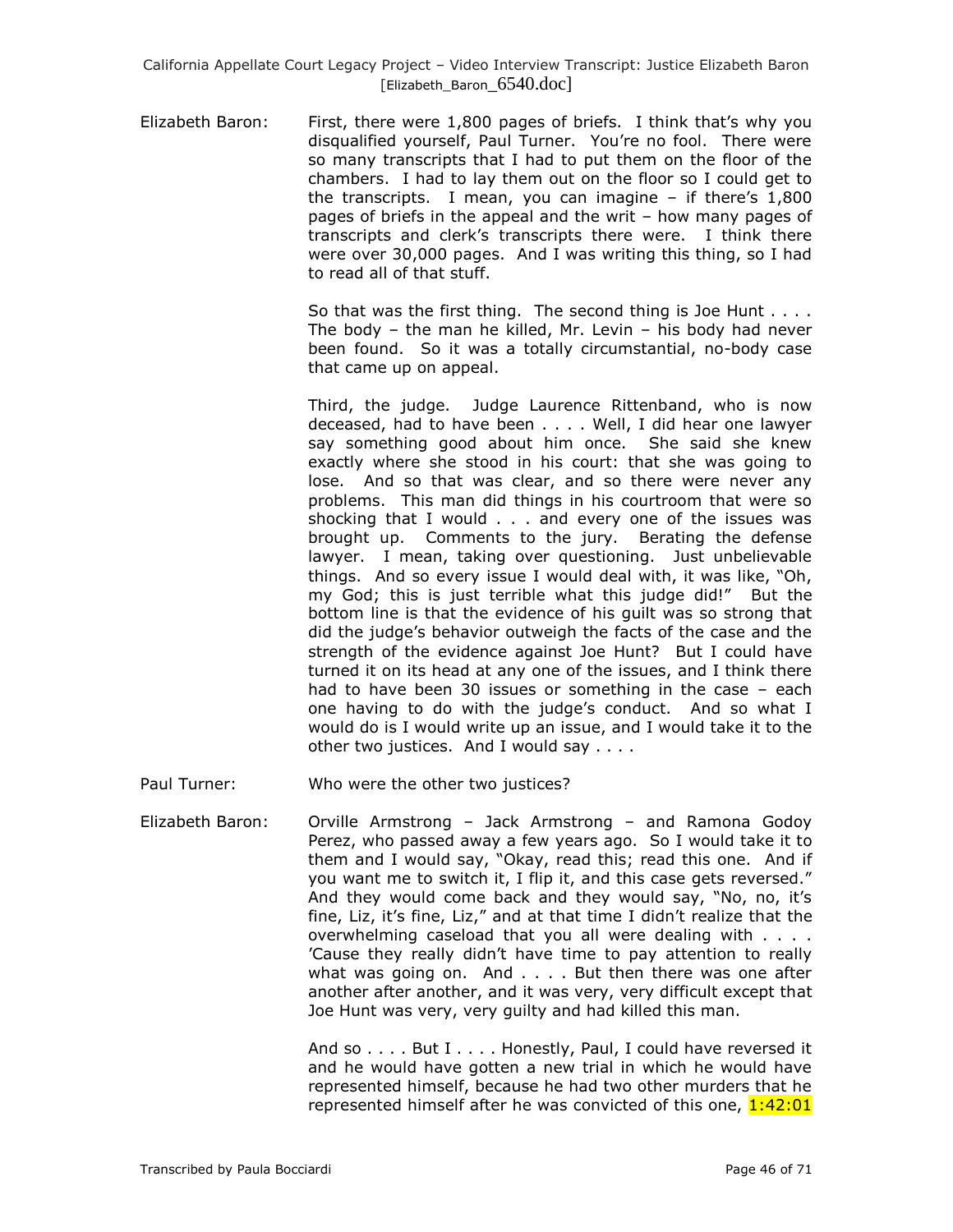and was acquitted. He was a far better lawyer than most lawyers. He was a very, very smart young man. He had . . . was involved in commodities trading and was scamming people and that"s how he ended up killing this one particular man.

But . . . . So I waited for oral argument, because that was going to be the key. And I really expected to have the appellate lawyer come in and talk about justice, to talk about what fairness is, and what are we all doing in a system in which a judge can behave like that. And what I got was a lawyer who came in and just repeated the facts of the case that I had already read. It made . . . .

- Paul Turner: Facts in a case where there was overwhelming proof of guilt.
- Elizabeth Baron: Yeah. He could have argued otherwise.
- Paul Turner: That's my . . . yeah.
- Elizabeth Baron: And he did in his briefs. And he came in and he repeated all of that – everything that was in his briefs he repeated to me. And what I really wanted to hear was an impassioned argument about the meaning of justice in our courts. And if he had given us that  $-$  if Jack had heard it, if Ramona had heard it  $-$  I may have given that man a new trial. As it was, I granted an evidentiary hearing on many of the issues that were raised in the writ and made a request  $-$  I think through you  $-$  that it not go back in front of Rittenband. That it get . . . . Just go to the master calendar and get sent out under a normal rotation. "Cause, you know, you can also affect the outcome by what judge handles the case, "cause you kind of get to know their particular, you know, ways of handling a court. And so you could send it one judge and you know they"d just roll over for it. And you could send it to another judge that"s really going to analyze it and not be afraid to make a decision and reverse a conviction, if it had to be. It ended up with Steve Czuleger, who later became the presiding judge of the superior court.
- Paul Turner: Before we get back to your application for appointment to the Court of Appeal, let"s talk about Bernard Witkin. First of all, who is Bernard Witkin?
- Elizabeth Baron: Okay. Let"s take a break and then we"ll talk about Bernard Witkin.
- Paul Turner: Sure.
- Elizabeth Baron: Okay.
- David Knight: And any time you'd like to continue.
- Paul Turner: All right. Now, we were going to talk about Bernard Witkin . . . 1:45:00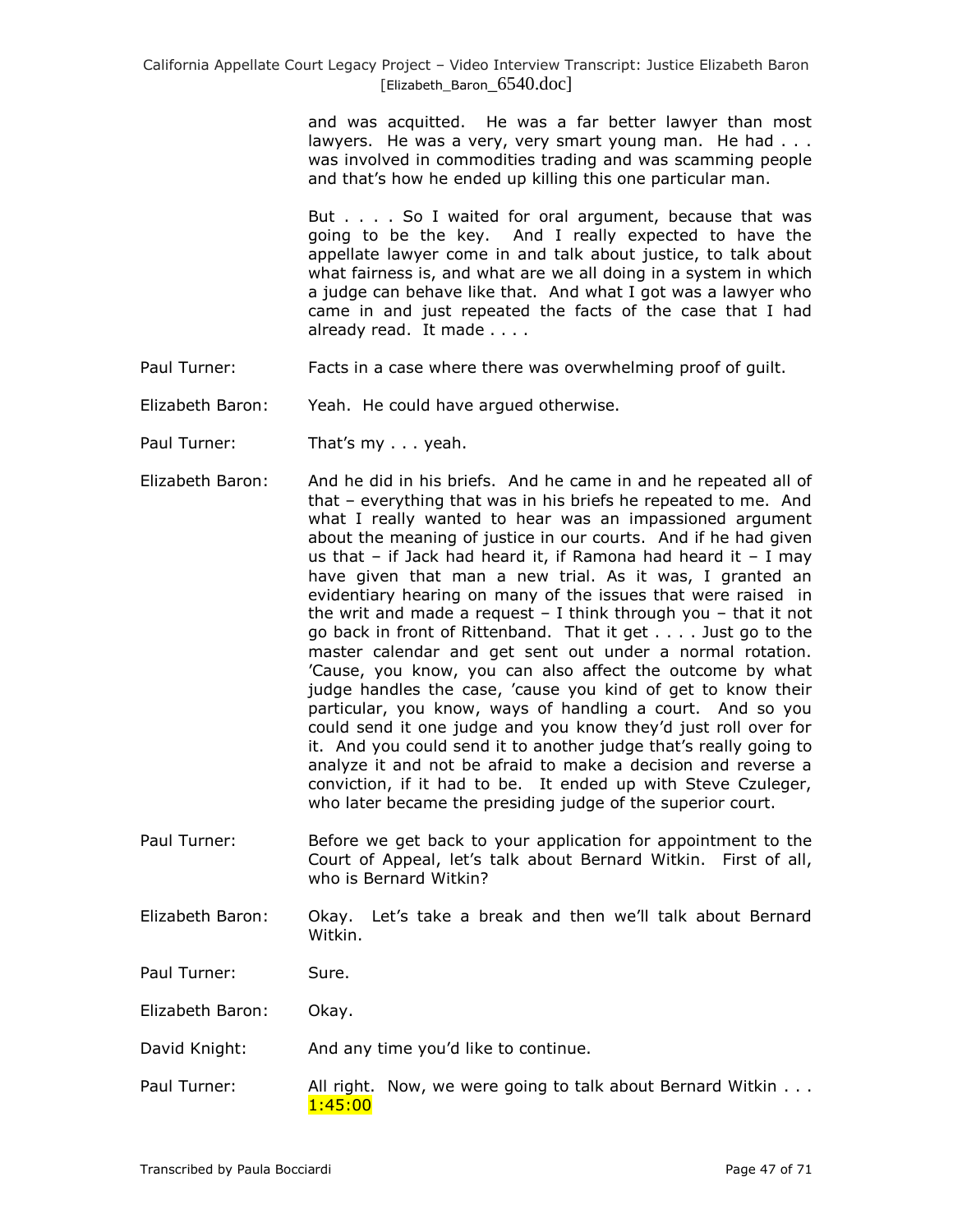Elizabeth Baron: Oh, yeah.

Paul Turner: . . . . before we get back to your application to the Court of Appeal. And I wonder if you"d tell us, who is Bernard Witkin?

Elizabeth Baron: Bernard Witkin wrote California law.

Paul Turner: And tell us about that.

Elizabeth Baron: When Bernie was a law student  $-1$  think he went to Hastings, didn"t he? He didn"t go to Hastings. Boalt Hall, of course. Boalt Hall, because that's in . . . that's where the judges' college is now. He wrote all these outlines, like those Gilbert"s Outlines I was talking about. He wrote all these outlines for himself while he was in law school, and some of his classmates saw them, and he ended up selling his notes – his outlines – on his classes. And instead of becoming . . . well, he became a lawyer; he became a research attorney on the Supreme Court. But he began these books on California law called *Summary of California Law, Summary of California Procedure, Evidence, Criminal Law, Criminal Procedure*. There wasn"t any area of California law that this man didn"t write the treatise on. And it became the definitive source for finding California law.

> For example, when I became a muni court judge and I had to do small claims cases, I didn"t know any civil law. I had been a criminal prosecutor. I didn"t know anything about all the various kinds of cases that would come up before a small claims judge. And I had Witkin in my chambers. And so there wasn't a question that arose that I couldn't find the answer in Bernie Witkin"s books. Amazing genius of a man.

- Paul Turner: Now, at one point you and Arthur Gilbert interviewed him; is that correct?
- Elizabeth Baron: Yes, we did.
- Paul Turner: Now, tell us about that interview.
- Elizabeth Baron: Well, first, the Executive Director of the California Judges Association . . . which, I wanted to do this for CJA. I was the chair of the annual meeting or involved in some way. I wanted to do an interview with Bernie Witkin for the judges. And I was told by everybody who knew Bernie that he does not do interviews. But I called him anyway, introduced myself, and said that I wanted to do a videotaped interview with him for the California Judges Association. And he said, "You only want to . . . . " He was 89 years old at the time. And he said, "You only want to do that 'cause you think I'm going to die." And I said, "I *know* you"re going to die, and we"ve got to get you on tape before you die. You"re 89 years old. How much longer are we going to wait to do this?" I mean, I don't know  $1:47:47$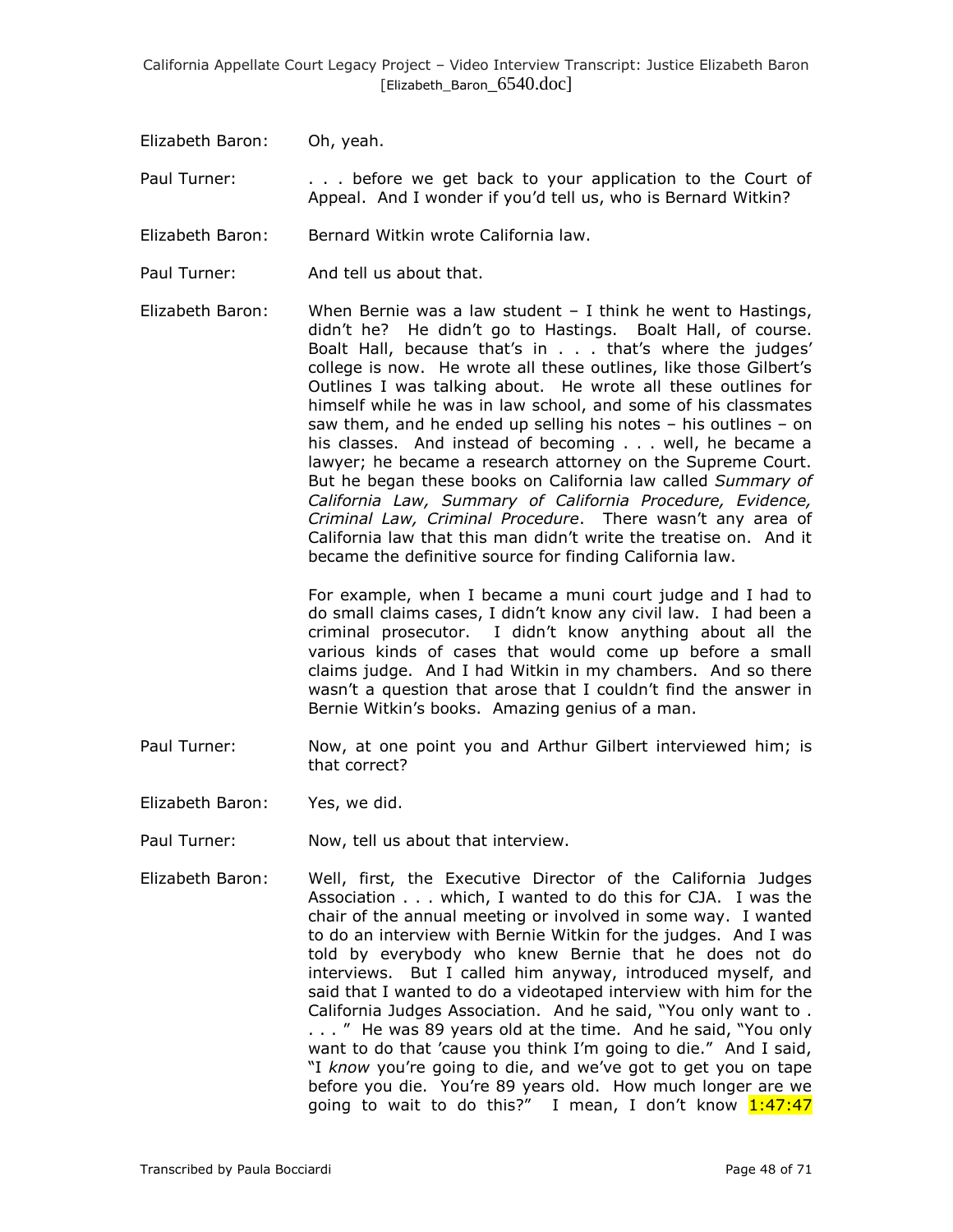> whether I could have said it to his face, but on the telephone it was easy. And he said, "Well, all right. That's very persuasive." So he said, "Do I get to choose the interviewers?" And I said, "Yes, there"ll be three, and you can choose two, because I"m going to be one of them. I wouldn"t miss this for the world." So Art Gilbert and I and I can"t remember the name of the other justice – do you?

- Paul Turner: No.
- Elizabeth Baron: I was a superior court judge at the time, and . . . . But anyway, we met over dinner and discussed the various questions. And Bernie wanted the questions in advance. So we said okay. I mean,  $he's ...$ .

Paul Turner: The Ayatollah Khomeini . . .

- Elizabeth Baron: He's the guru!
- Paul Turner: . . . . . . and Bernard Witkin both wanted the questions in advance.
- Elizabeth Baron: Yes. Well, he . . . we devised our questions and we sent them up to Bernie. And when we came to shoot the interview, we each had our questions that . . . broken up, that we were going to ask. And . . . what are you doing?
- Paul Turner: Getting a picture of me and the videographer.
- Elizabeth Baron: Good! So then we start . . . the tape starts rolling. But before that happens, he"s telling every standup comic joke that you can believe and has everybody in hysterics except me because I'm a nervous wreck; I had put this thing together, and I want them to stop laughing and telling jokes! I want to do this interview. So we start off, and I"m the first one who asks a question, and I ask my first question, and he says to me, "That"s *not* the first question, young lady! The first question . . . ."
- Paul Turner: Did he call you "young lady"?
- Elizabeth Baron: Of course. And the first question is . . . . And he has a stack of answers this thick, you know, and never once did he look at it. It sat on his lap, and he went through three hours of interviews, and I now know what that's like after sitting here with you for an hour and a half. It's not easy. He was incredible, that man. We boiled it down to a 35-minute tape.
- Paul Turner: There's a tape that was made that's 35 minutes.

Elizabeth Baron: Yeah, yeah.

Paul Turner: And no doubt it's available now on DVD. 1:50:10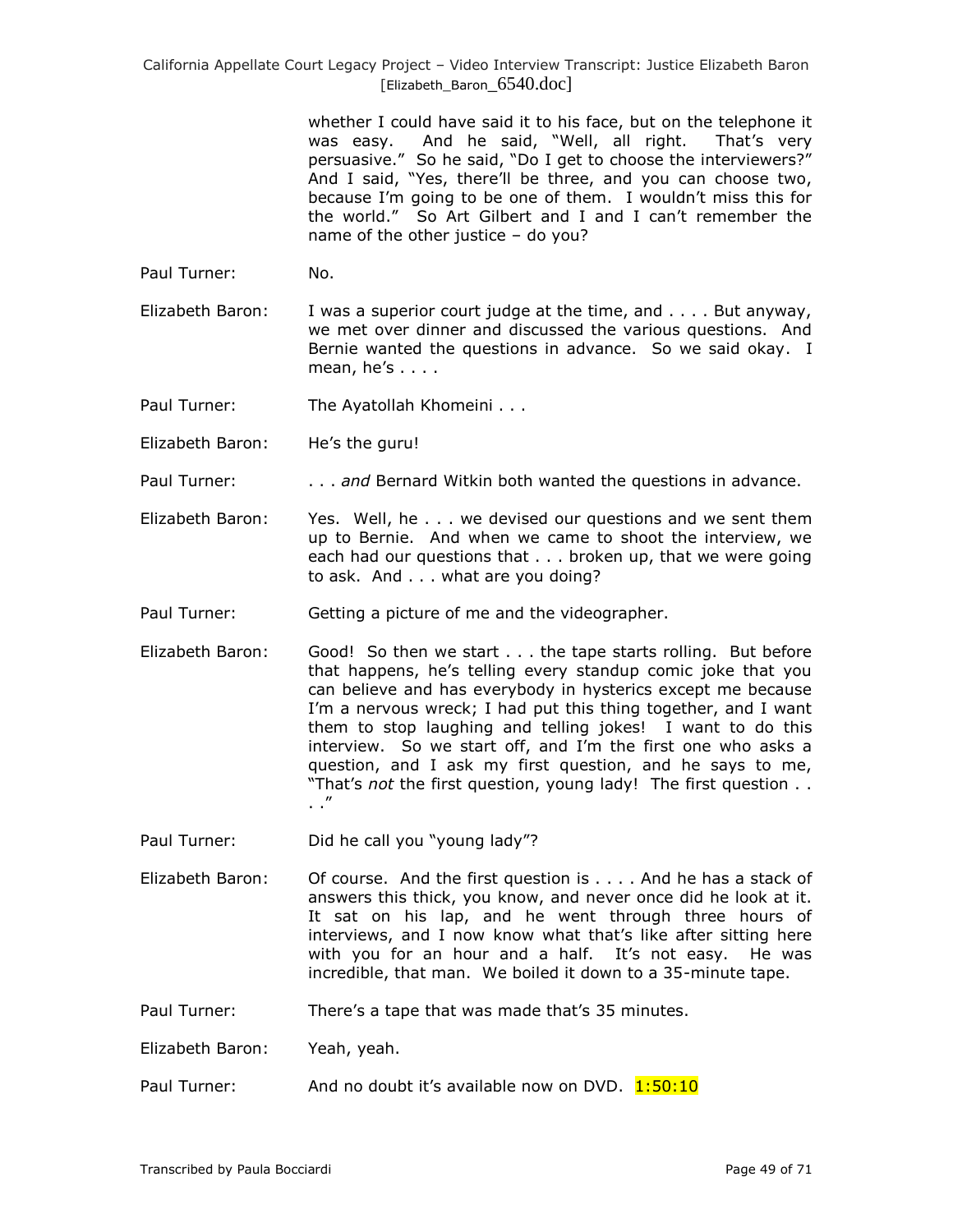Elizabeth Baron: I think it"s still on VHS.

Paul Turner: All right. But could be turned into DVD.

- Elizabeth Baron: Right. We could give it . . . . we could give a copy to David, and David will take it back to the AOC and the AOC will make it into a DVD, right, David? He's nodding his head yes.
- Paul Turner: But the problem is that there was . . . the 35-minute tape is not the interview. There is another interview . . .
- Elizabeth Baron: There is . . . .

Paul Turner: . . . . which is the things that ended up, as they say in show business . . .

Elizabeth Baron: On the cutting room . . . .

Paul Turner: . . . . . . on the cutting room floor.

- Elizabeth Baron: Yeah. And I did the editing. There was a box, a carton, filled with tapes - about three hours' worth of tapes of Bernie. And I had that in . . . I had it in my attic, I had it in my closet, I had that box traveling around with me for all these years. And I finally delivered the box to Stan Bissey, who is the Executive Director of CJA. So it should be in their hands. I have, of course, a couple of copies of the 35-minute . . . .
- Paul Turner: Do you think there"s things that are . . . that you did not include in the 35 minutes that perhaps people who want to look at the life of Bernard Witkin would probably want to see?
- Elizabeth Baron: Oh, I think everything he had to say was very, very important.

Paul Turner: Okay.

Elizabeth Baron: I mean, I think it's an incredible interview, just . . . . I mean, the man was a genius. And he was funny; he'd tell these jokes. But here's what I loved about him: When I went to his house, of course he had all these books. Oh, oh, and the way . . . oh, the way he organized things. But on his bookshelf was the complete *Oz* series. Everybody"s only heard of the *Wizard of Oz* except me; when I was kid, I read every one of "em. I think there"s 13, 14 books in the *Wizard of Oz* series. And he had every one of them. And it was like, "I'm going to love this man." But he still has these things; he's 89 years old and he's got the *Oz* books. But you should have seen how he organized. He didn"t use a computer; he used a Royal typewriter that was already 50 years old. Anybody looking at this . . . . Probably people now don"t even know what a Royal typewriter is. But he used a Royal typewriter and he used shoeboxes, and he had shelves in his office, and all of his materials were in shoeboxes, and each one was labeled for what area of the law it  $1:52:35$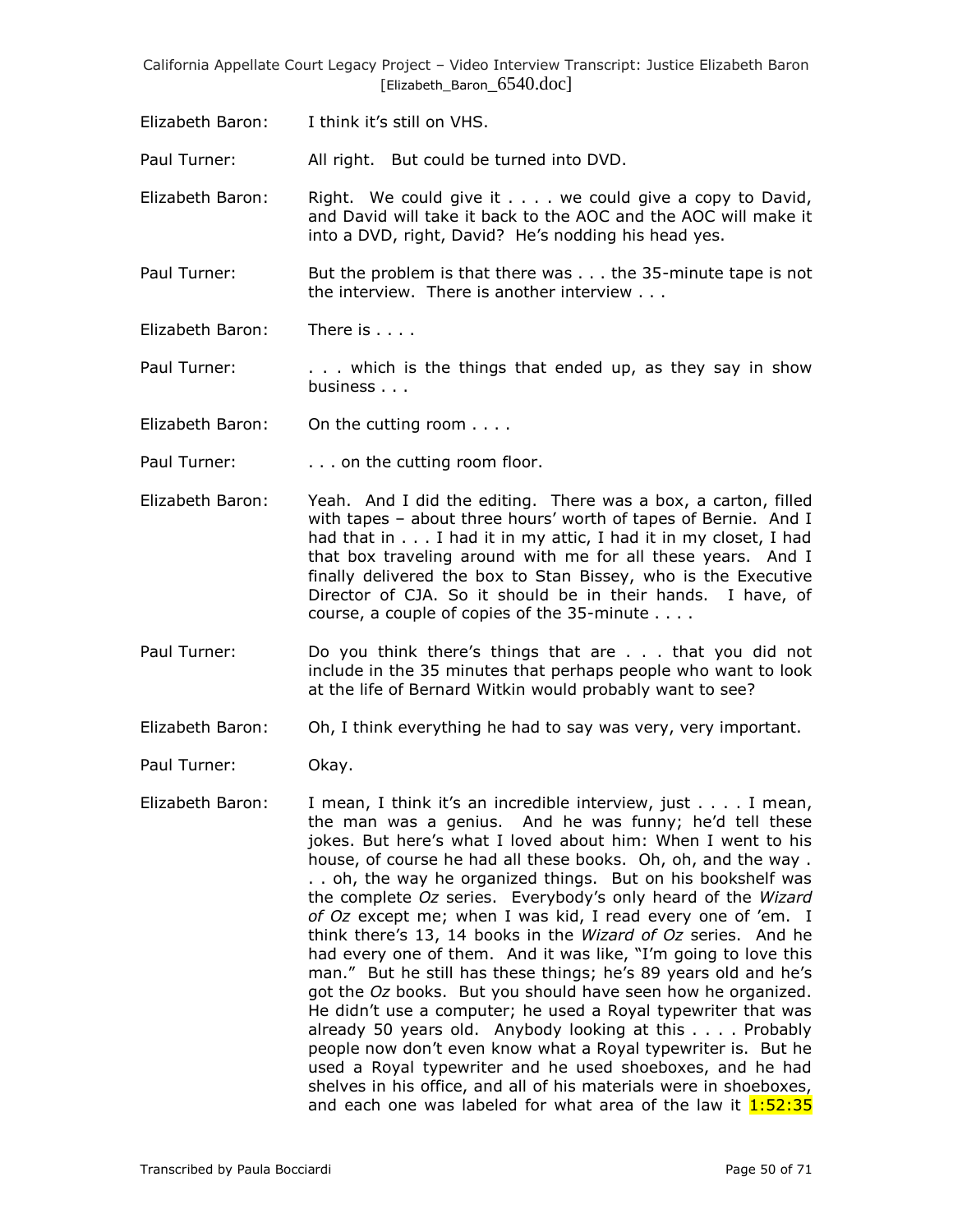> was. And as the cases came down from the Courts of Appeal and the Supreme Court, he would gather them and they would go into their little slots. And then when he was ready to sit down writing, everything was organized. Incredible.

Paul Turner: Okay, now, we're still on . . . .

Elizabeth Baron: He had a nice wife, too. Very, very smart wife. I wrote a profile of her. Look it up in one of the CJA journals. Neat lady.

Paul Turner: And what . . . and also very rich people because of the financial success . . .

Elizabeth Baron: Ah, yes.

Paul Turner: . . . . . . that was richly deserved for the work he's done.

Elizabeth Baron: And they gave it away. Alba Witkin – that's Bernie's wife – she took charge of giving the money away. When I went up to interview her a few years later, I mean, I . . . she showed me the lists of all the groups that they gave money to. I mean, incredibly generous. Incredibly wonderful people.

- Paul Turner: All right, let's go back from Bernard Witkin, back to Compton. You decide . . .
- Elizabeth Baron: Oh, that's a big jump.
- Paul Turner: . . . . you want to be on the Court of Appeal, right?
- Elizabeth Baron: No, I want to be in downtown L.A.
- Paul Turner: Oh, you want to be in downtown L.A.
- Elizabeth Baron: So I put in for the . . . .
- Paul Turner: So you figure the only way to get there is to get on the Court of Appeals.
- Elizabeth Baron: Well, and Donald Gates . . . . I read in the *Daily Journal* our local legal newspaper – that Donald Gates was retiring. And Donald Gates was in the same division with Roger Boren. And as I've said, I tried cases with Roger Boren and I just thought the sun rose and set with the man. And it was like, "Oh, I"ll put in, and maybe, just maybe, I could get appointed and serve with Roger again." That would have been the *pièce de résistance* for me, is to serve with Roger again. And somebody got it ahead of me – Zelinsky, maybe?

Paul Turner: Zebrowski?

Elizabeth Baron: Zebrowski, that's a good name. Zelinsky is a horse trader I'm trying to reach. 1:54:36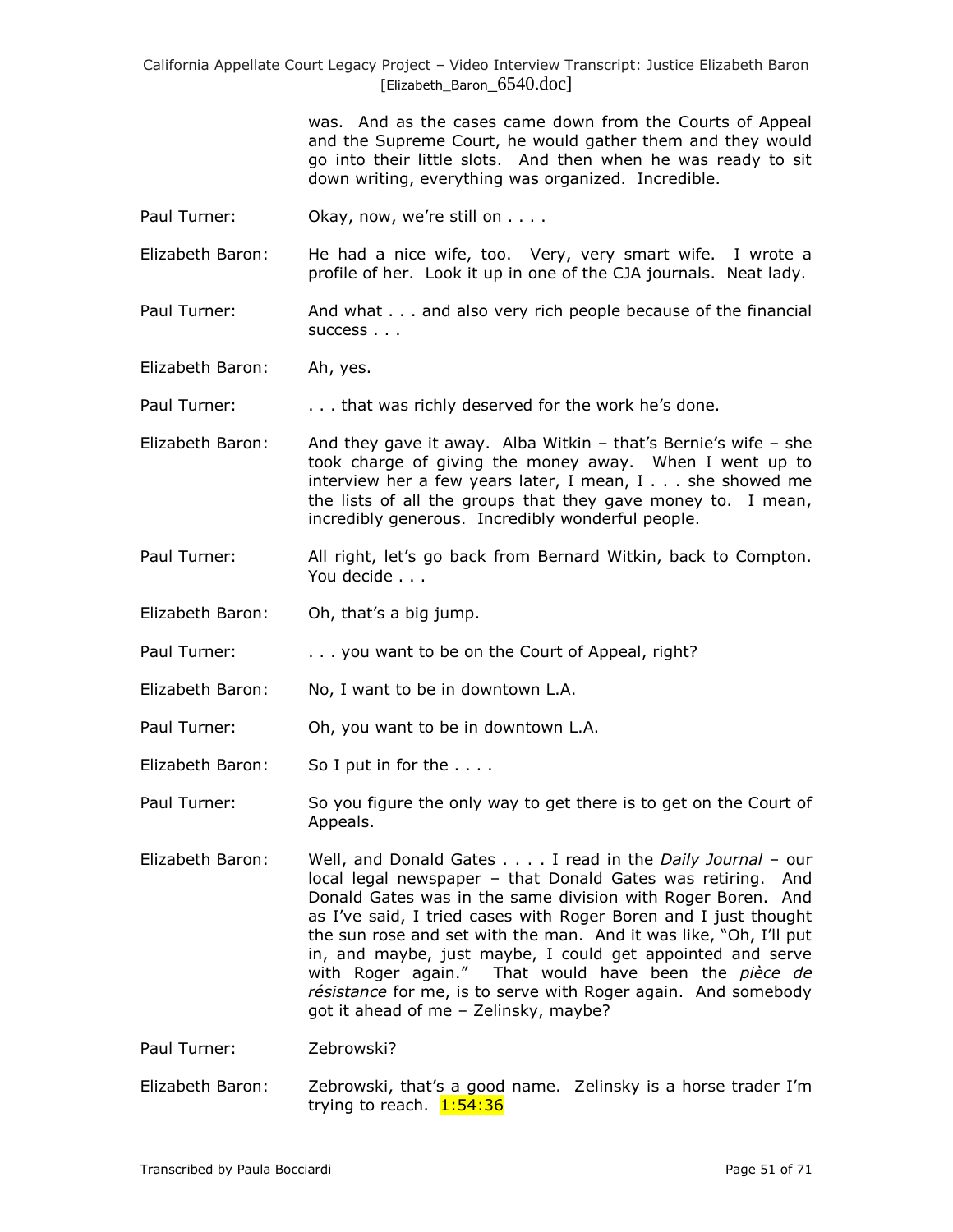Paul Turner: But you're . . . .

Elizabeth Baron: But so I ended up in Division Four, with . . . .

Paul Turner: You applied . . . . Now, tell us about the . . . how one applied to get on the California Court of Appeal.

Elizabeth Baron: Same way. Exactly the same way. You fill out that Personal Data Questionnaire and you mail it off with a cover letter saying that you would like to be considered for elevation to the Court of Appeal.

Paul Turner: And . . . .

Elizabeth Baron: And you go through that same JNE process. I mean, has . . . have other people explained that JNE process?

- Paul Turner: Yes, but why don't you tell us what . . . . Give us your assessment of it.
- Elizabeth Baron: I think that . . . . I don"t know whether they do it in other states, and I understand that they have elections in other states, where people campaign like they"re, you know, running for the Senate or the presidency or their state legislators. The State Bar has a committee across the state of people who serve to evaluate anybody who puts their name in to be a judge in the state of California. And they do a thorough examination of you. They look into your background, your history. You"re required to put down 10 cases that you think are the most important cases, and put down your opposing counsel. Well, right there, just imagine: if you . . . your most important case, that you didn"t get along with opposing counsel, opposing counsel is going to hear from the State Bar and want to know about you. So you better have been professional and gotten along with your opposing counsel. They"re going to ask you to give them the names of, what, 75 people? A lot of people. You have to give them the names and addresses and phone numbers, and they"re going to send questionnaires to all of those people. They"re going to send out questionnaires at random to the judges in your county. They're going to send out questionnaires at random to lawyers who practice in your field, so if you"re a criminal lawyer, then public defenders and D.A.s, they're all going to get a copy of the questionnaire. And the questionnaire is going to ask about your work habits and your temperament, your legal skills, your writing abilities, your biases and prejudices. That questionnaire is going to cover in detail your life. And whether you"re applying for the municipal court, the superior court, or the Court of Appeal, or the Supreme Court, that's the process. And so for you to get through that process and get appointed, you have been thoroughly screened. And . . . . 1:57:30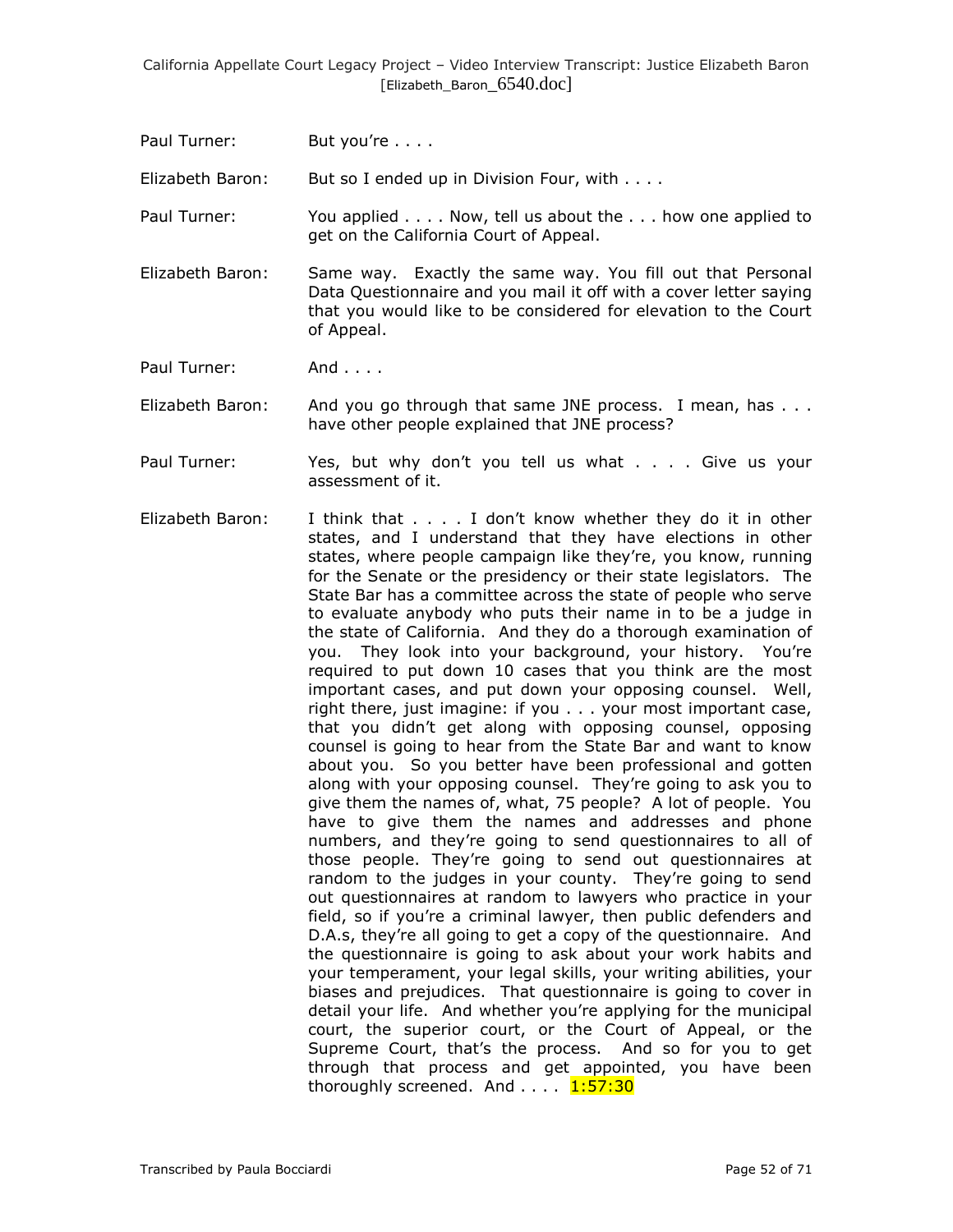Paul Turner: So you applied, your name was sent to the JNE Commission.

Elizabeth Baron: Right.

Paul Turner: And then what happened? You had your . . . .

Elizabeth Baron: You get your interview.

Paul Turner: Okay. And do you remember who your commissioners were?

Elizabeth Baron: Uh uh. You"d think you"d remember. Do you know who they were?

Paul Turner: No.

Elizabeth Baron: Well, you"ve done all this research.

Paul Turner: I'll find out.

Elizabeth Baron: Okay.

Paul Turner: I'll get back to you.

Elizabeth Baron: Okay.

Paul Turner: I have your dossier on file.

Elizabeth Baron: Well, you know all I remember from that interview is . . . .

Paul Turner: What?

- Elizabeth Baron: The only negative I got was that I had banned the deputy sheriffs, the bailiffs, from using – the bailiffs and the district attorneys from using  $-$  the judges' elevators. And so I was an elitist. And that was the negative. So I had to explain that in Compton, the way the courts were set up, there's only two courtrooms on each side of the building, with a judge"s elevator between each two courtrooms. And the public defenders would come in through the outside, to the public elevators, through the outside door into the courtroom. The D.A.s were coming up through the judges" elevators. And so they"re walking into the courtroom through the very same door that the judge is coming in. And what do you think the people out there in the audience, watching their sons and daughters being tried for crimes, think when they see the district attorney coming out the same door that just a few minutes later the judge walks out? I thought that that gave such an appearance of impropriety that it had to stop. And of course the D.A.s were . . . .
- Paul Turner: Well, isn"t it just improper that you"re giving a special benefit to one side in a criminal litigation – the prosecutor – but you"re not giving it to a deputy public defender  $\dots$   $1:59:26$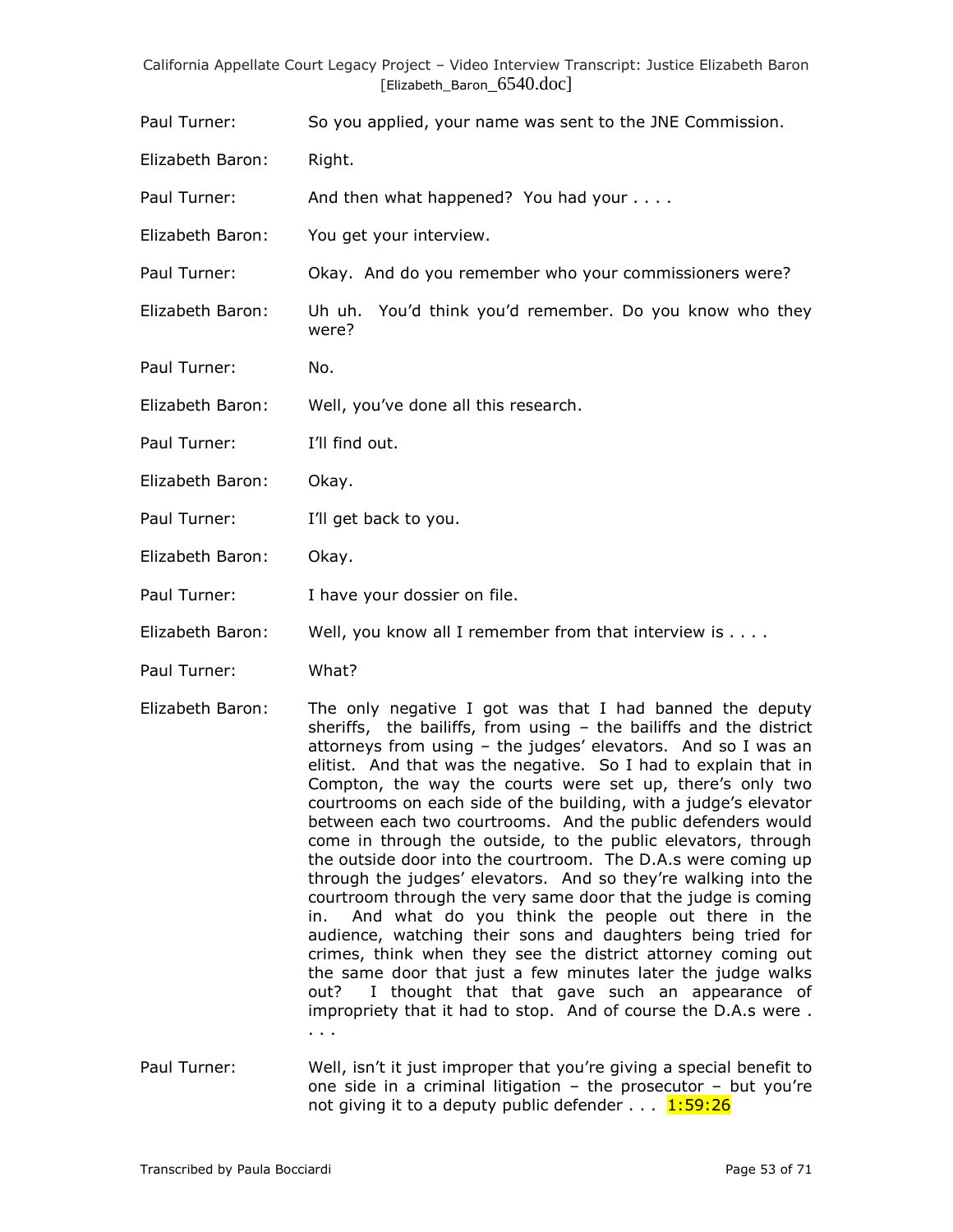Elizabeth Baron: Well, you know . . . .

Paul Turner: . . . . . on the other side?

- Elizabeth Baron: The deputy . . . . If the public defenders had used it, too, that would have been fine. But they didn"t. And why they didn"t, I don"t know. This had been going on for a long time before I came to Compton. And the bailiffs were using the judges' elevators, which was fine, but we"re in a courthouse where people are afraid to come and do their jury duty. Lawyers from downtown are afraid to come out to Compton because it's such a violent place. I mean, I drove into the parking lot one morning and there was a dead body laying there and there was blood everywhere. The guy had been shot to death in our own parking lot. I had bullet holes through my jury room, and I was on the  $10^{th}$  floor – high-powered rifle shots that went through my jury room. People were afraid; people got beat up on our elevators. And our bailiffs are using the judges' elevators? I thought they belonged out on the public elevators as added protection to everybody using those elevators. I didn"t think they ought to be alone out there. So that's how I explained it to the Court of Appeal, and I think they . . . to the JNE, and I think they bought it, because I made it to the Court of Appeal.
- David Knight: I'm going to stop you here and change tape. Now.
- Paul Turner: So much for elitism. So you completed your interview, and then what happened?
- Elizabeth Baron: Then I sat and waited.
- Paul Turner: How long did you wait? Do you remember?
- Elizabeth Baron: Nope, I don"t.

Paul Turner: Okay, so you"re waiting and then what happens?

Elizabeth Baron: I must have gotten a call . . . . Oh, oh, oh, it's a new appointments secretary, John Davies. So I got called up for an interview with him. And he was coming up from San Diego and I was coming from L.A., and we were . . . had a terrible thunderstorm. And so both of our planes were delayed, and I think my appointment was for ten, and I got there at noon, and of course hysterical that, you know, oh, I"m so so delayed, and I didn't have a cell phone to be calling ahead. And you're sitting out on the tarmac forever, not knowing when you're going to get off in this little bucket that you"re flying to Sacramento in. But he arrived late, too, so that turned out okay.

> But when he flew in, he said, "Oh, it's so late; I'm starving. Do you want to have lunch?" Oh, do I want to have 2:01:40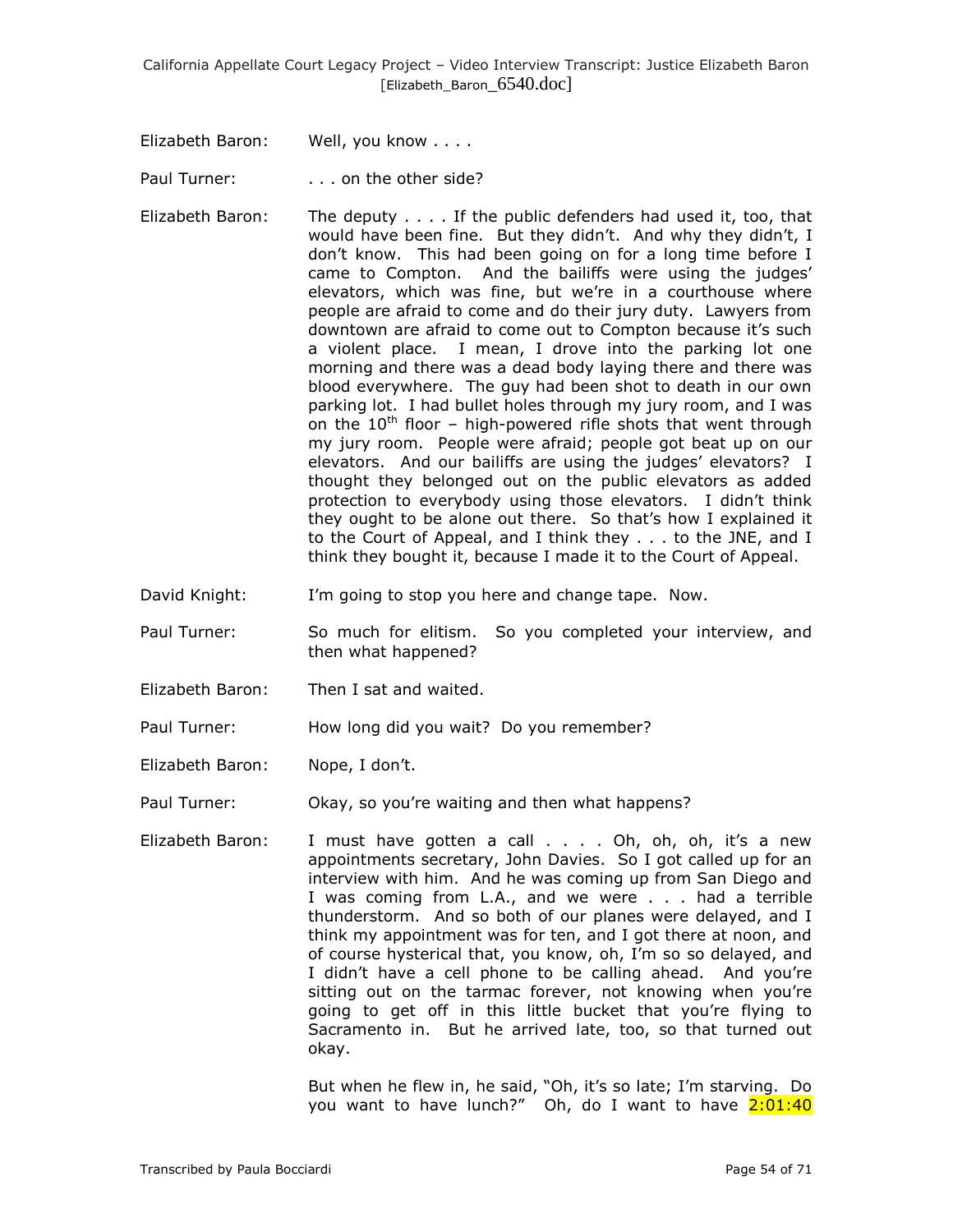*lunch*? With the Governor's . . . . Oh, yeah! Nah, I don't want to go to lunch with him. So we went to lunch, and of course I couldn"t eat a thing; I was sure I was going to have spinach salad in my teeth, or, you know, drop bread on my lap or do something, I was so nervous.

Oh, and he wanted to know . . . . Oh God, oh God. He wanted to know if Gary and  $I - my$  husband  $-$  if we lived together before we got married. That was one of his first questions!

Paul Turner: Well, the Governor lived with his wife before he married her.

Elizabeth Baron: Well, that"s what *I* said! I said to him, I said, "Did the Governor live with his wife Gail before . . . ." I mean, I didn't know the answer, Paul, but in this day and age I had to assume. And so I said, "Well, did the Governor live with his wife before he got married?" And he said, "Yes." And I said, "Well, how about you? Did you live with your wife before you got married?" And he said, "Yeah." And I said, "Okay, then I did, too."

> You know, if you . . . . I think my success was trying to keep a sense of humor in these interviews and not take myself too seriously. I think that's a problem for judges, is we take ourselves too seriously. We do serious work, but we don"t have to take ourselves seriously.

- Paul Turner: Did the entire interview . . . . Did the interview occur, where . .
- Elizabeth Baron: The Hall . . . .
- Paul Turner: In the basement of . . .

. .

Elizabeth Baron: No!

Paul Turner: . . . . . the Capitol, or . . . .

Elizabeth Baron: In that nice restaurant near the Capitol . . .

- Paul Turner: The Hyatt?
- Elizabeth Baron: . . . where only Republicans are allowed in. That one. The Hyatt.
- Paul Turner: The Hyatt. The Hyatt.
- Elizabeth Baron: Yeah. Yeah, you"re a Republican; you know that.

Paul Turner: No, no, they allow Democrats in there now.

Elizabeth Baron: Do they? 2:03:16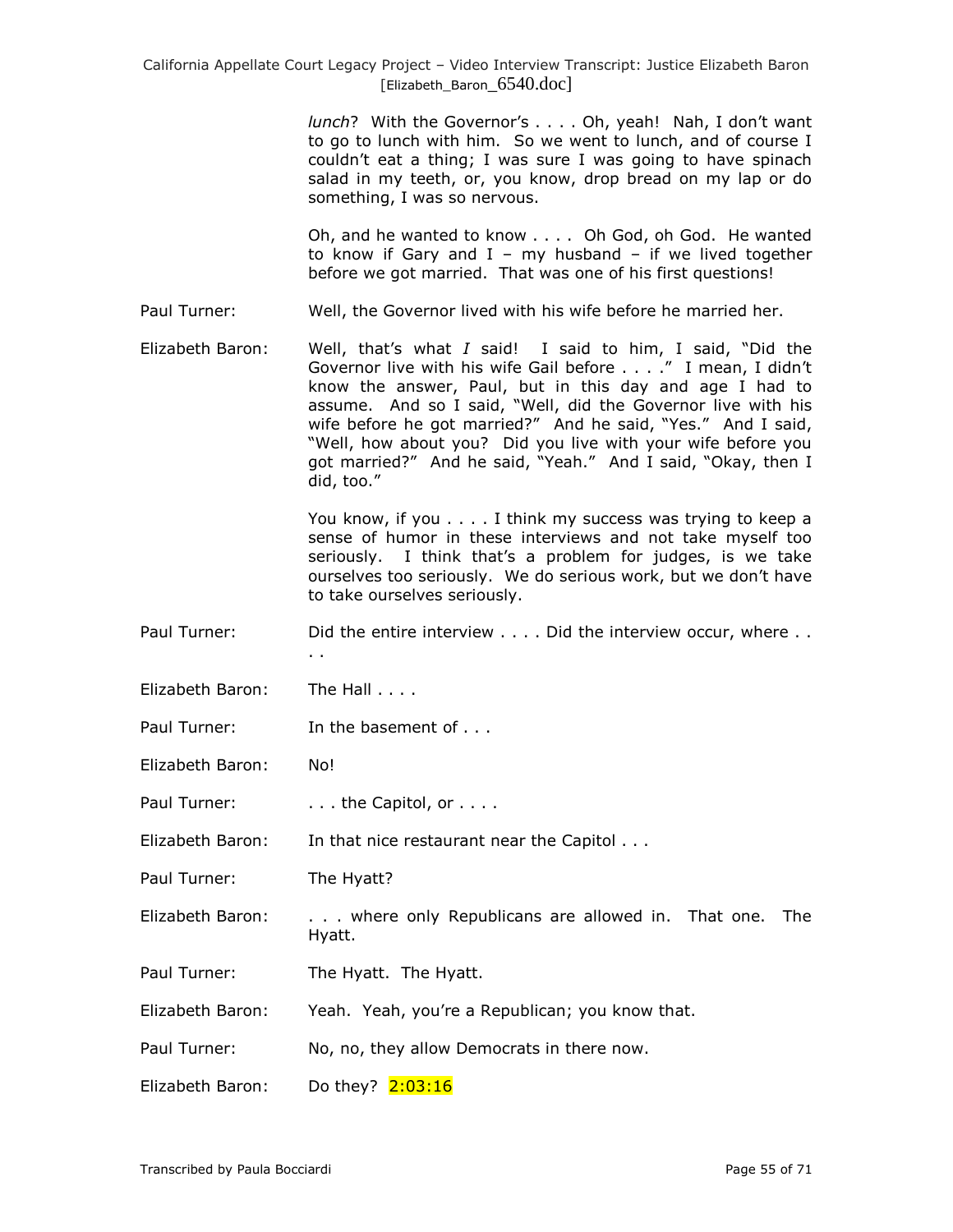Paul Turner: They try to avoid it.

Elizabeth Baron: Yeah.

Paul Turner: But now, they . . . . So you had lunch there, and did you ever get over to his office, and the Governor's Office?

Elizabeth Baron: Maybe.

Paul Turner: All right.

Elizabeth Baron: Maybe.

Paul Turner: To say goodbye.

Elizabeth Baron: Yeah, yeah. I think my car was somewhere close to there.

Paul Turner: Now . . . .

Elizabeth Baron: My rental car.

Paul Turner: We've used the term "appointments secretary" here.

Elizabeth Baron: Yeah, yeah.

Paul Turner: Is it fair to say that there was a change in the structure of judicial appointments that . . . from when Marvin Baxter was the appointments secretary to when, for example, John Davies was the judicial appointments secretary?

Elizabeth Baron: I don"t know.

Paul Turner: Okay.

Elizabeth Baron: I don"t know.

Paul Turner: Okay, so you . . . so then you go back to Compton.

Elizabeth Baron: And then I went back to Compton.

Paul Turner: Just waiting.

Elizabeth Baron: Just waiting.

Paul Turner: Did you feel you had gotten the job?

Elizabeth Baron: No. It's like I was sure I failed every exam in law school, I was sure I failed the Bar. Of *course*, I . . . . Who in their right mind would appoint me to the Court of Appeal? I mean, that was . . . that just wasn't in the cards. I really didn't  $\dots$  .  $2:04:18$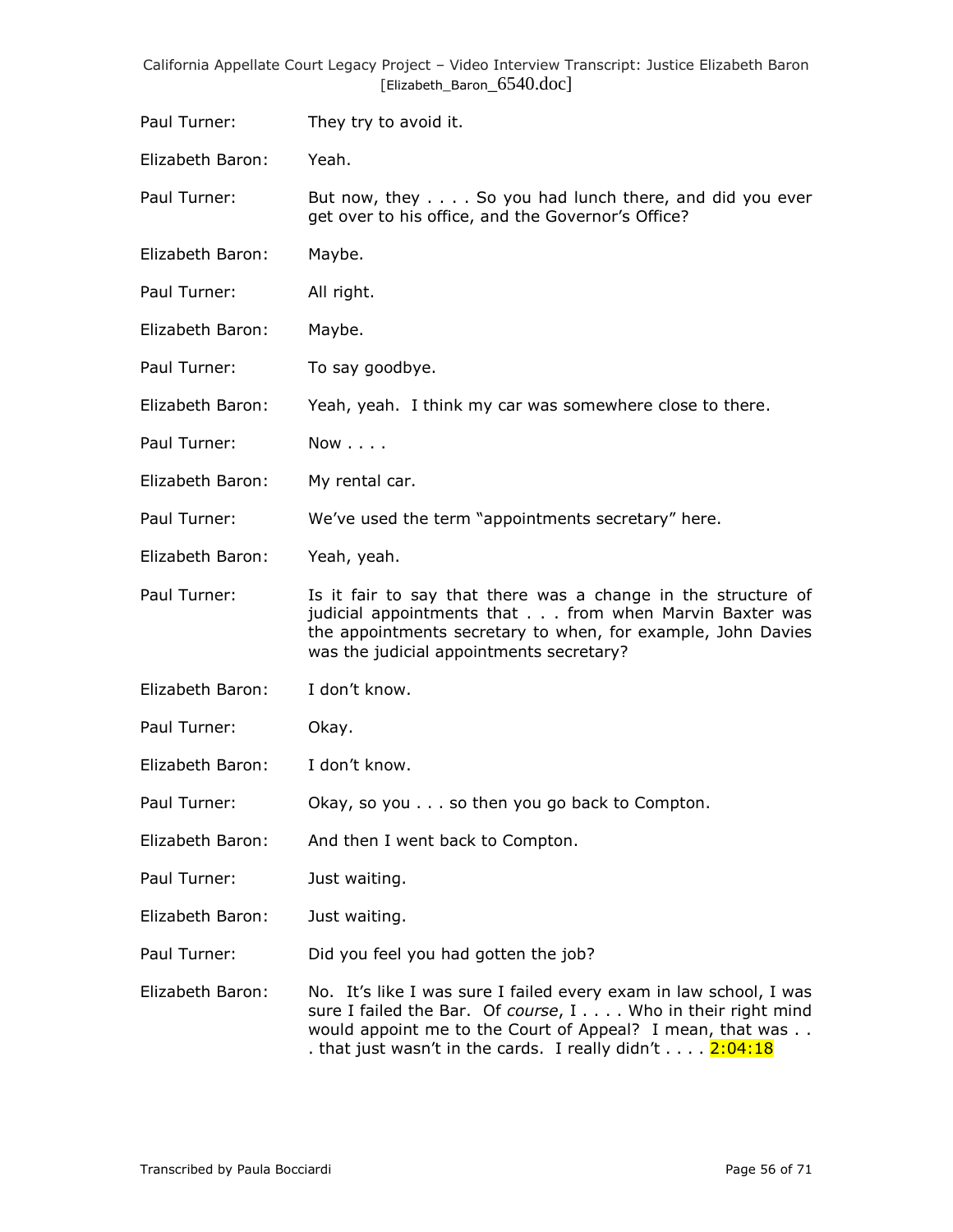- Paul Turner: Well, what . . . is it that you didn"t have an undergraduate degree? You thought that that would ace you out? You had been a model, or something like that?
- Elizabeth Baron: Mm hmm. Yeah. All those things.
- Paul Turner: Pete Wilson obviously didn't see it that way, did he?
- Elizabeth Baron: I never got to ask him about it, but obviously not, since I got .. . .
- Paul Turner: Did you ever meet Pete Wilson?
- Elizabeth Baron: I met him many years later. There was a dinner for him, and I was one of the speakers at the dinner. And it happened to be my birthday, and I have a picture of us all together – he and his wife, and Gary and I - and it says, "Happy Birthday, Liz."
- Paul Turner: Now . . . .
- Elizabeth Baron: Gary wanted me to frame it! He said, "Why do you have that card up there? Why isn"t that in a frame?" And I said, "Because if you open it, it says 'Happy Birthday from Pete.' You think . . . . If I frame it then I won"t be able to see that Pete Wilson wished me a happy birthday."
- Paul Turner: You get to the Court of Appeal.
- Elizabeth Baron: Mm hmm.
- Paul Turner: How many years were on the Court of Appeal?
- Elizabeth Baron: Two.
- Paul Turner: And you had a disability retirement . . .
- Elizabeth Baron: Right.
- Paul Turner: . . . . because of a bad back.
- Elizabeth Baron: Right.
- Paul Turner: Do you think you were treated fairly by the Commission on Judicial Performance and by the Judicial Retirement System?
- Elizabeth Baron: Absolutely.

Paul Turner: Okay.

Elizabeth Baron: Absolutely. In fact, I had heard such bad things about the Commission on Judicial Performance – everybody is scared to death of them – that I hired a lawyer to hand over my papers. And I wasted a lot of money. I mean, I think I paid 2:05:36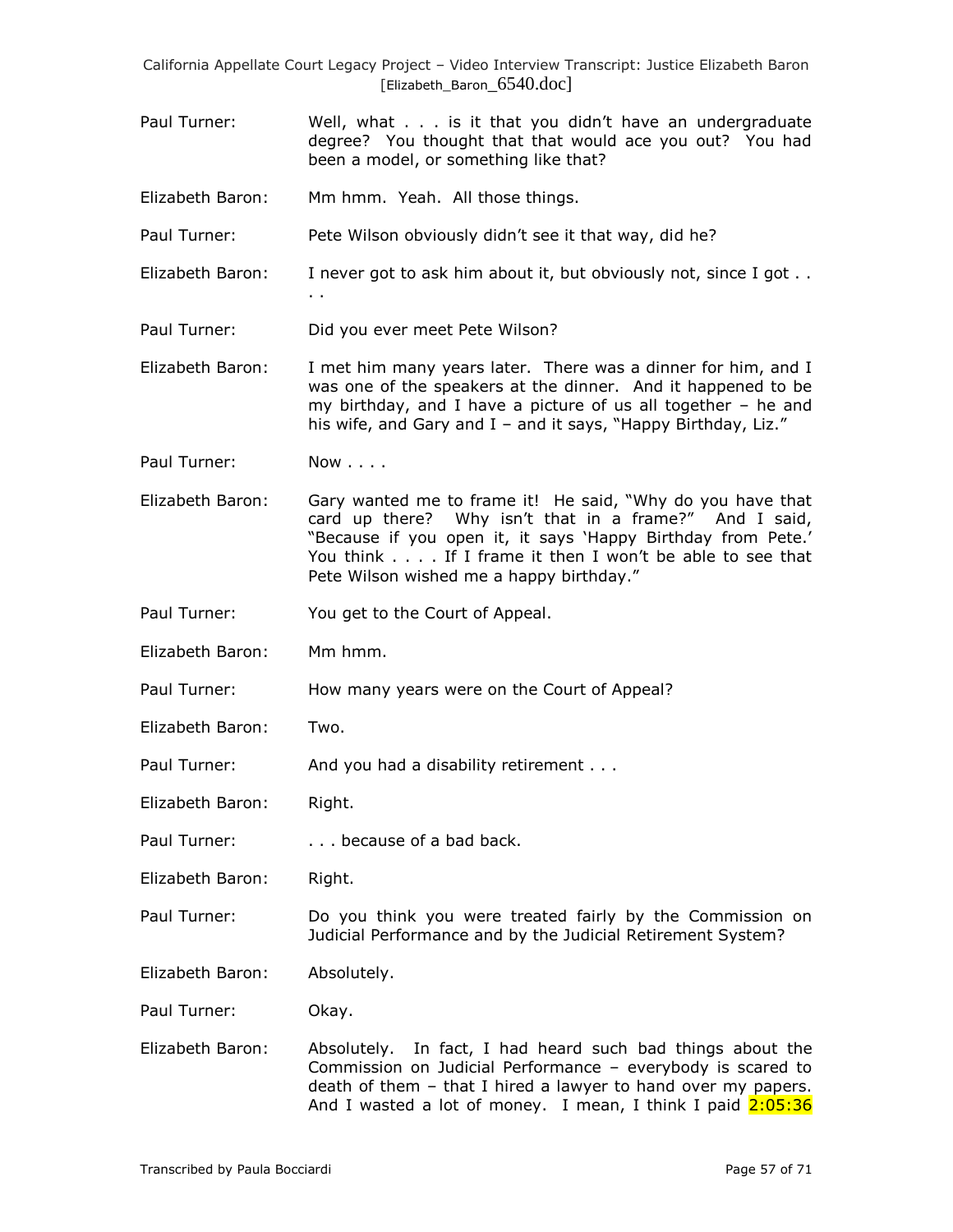> him two or three thousand dollars, and that was such a waste. Such a waste. I mean, all I had to do was put them in an envelope – just like I put my PDQ in to the Governor's Office – put my documents into an envelope and mail it to the CJP, and it would have been the same outcome.

- Paul Turner: Regret having to have to leave?
- Elizabeth Baron: Oh, I grieved, Paul. I couldn"t have grieved more than if a dearest friend had died.
- Paul Turner: Now, we began all of this by asking you what you're doing now. And one thing is apparently you go to prison.

Elizabeth Baron: I go to prison.

Paul Turner: Tell us what that . . . .

- Elizabeth Baron: Two or three times a month, I go to prison.
- Paul Turner: Now, you"ve been doing that for a long time.
- Elizabeth Baron: I've been doing it for 10 years now.
- Paul Turner: Tell us what kind of hearings you conduct in prison.
- Elizabeth Baron: Mental health hearings, surprise, surprise. Inmates in prison who suffer from mental illnesses who, as a result, become a danger to themselves or a danger to others or gravely disabled – they"re so mentally ill that they can"t even use the food, shelter, and clothing which we taxpayers happily provide to them while they"re incarcerated. They are so sick. But they refuse to take antipsychotic medications to relieve their symptoms. And if that happens, and they harm somebody, or they try to kill themselves, or they are living in such filth, or losing 20, 30 pounds in two months' time, the Department of Corrections files a petition that goes to the Office of Administrative Hearings asking for a hearing to determine whether all those factors are true. Is the inmate mentally ill? If so, is he a danger to himself or others? Or gravely disabled? And if so, is he refusing medication? That's the allegations of the petition. And I serve as an administrative law judge pro tem, and I go out to the prisons, and I preside over the hearings.
- Paul Turner: You say you go to the prisons. Could you tell us what prisons you normally . . .
- Elizabeth Baron: Well, I go to . . . .

Paul Turner:  $\ldots$  hang out at?  $2:07:44$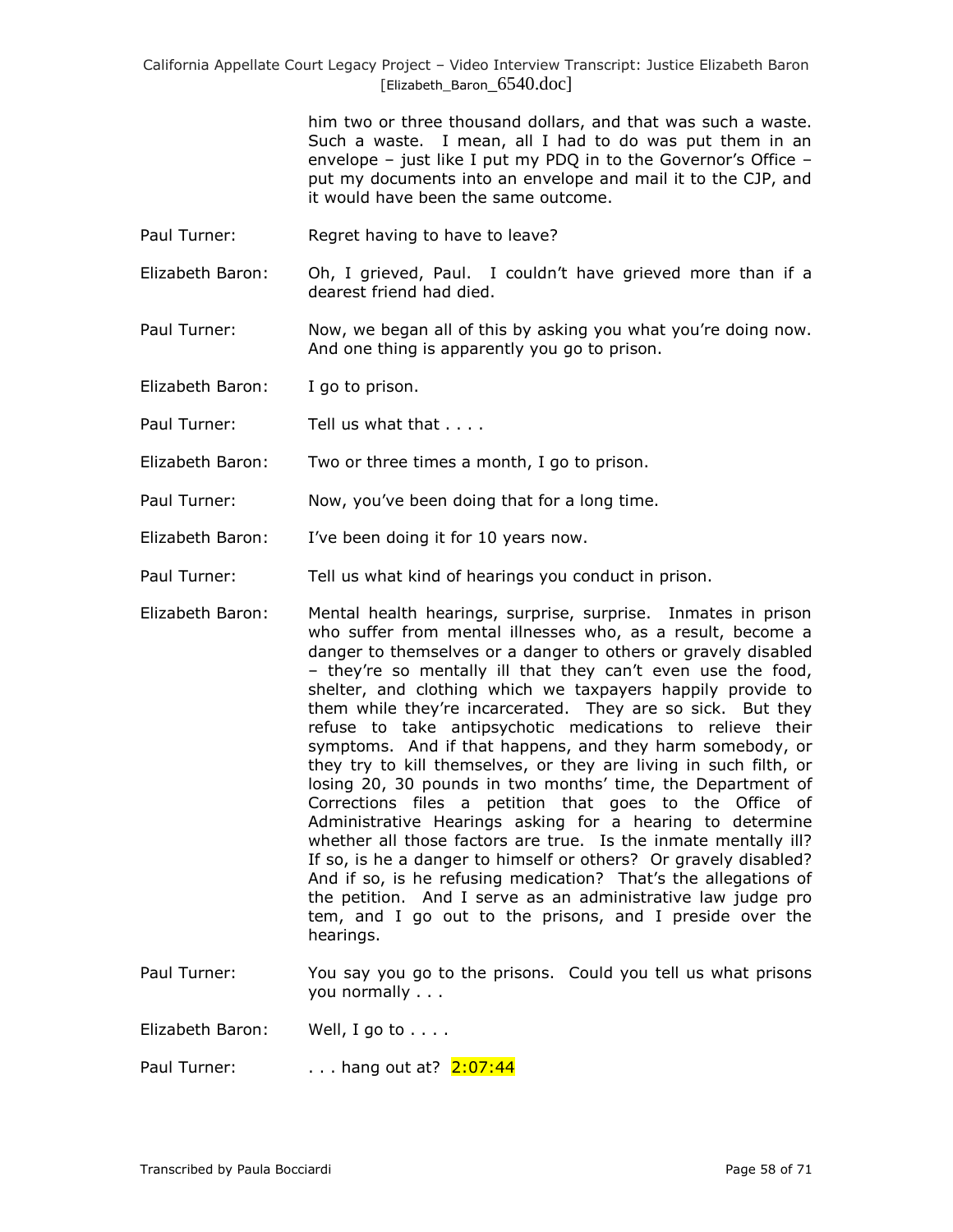- Elizabeth Baron: Right here in my local community, I go to Atascadero State Hospital and I go to the California Men's Colony in San Luis Obispo. I get . . . go to the Salinas Valley State Prison, which we call Soledad because it's in Soledad. I go to California State Prison in Corcoran, which we call Corcoran because it's in Corcoran. Wasco State Prison, Kern State Prison, North Kern State Prison, Tehachapi State Prison, the women's prison in Chowchilla, the women's prison in Los Angeles, the men's prison – CIM – in L.A., Chino area. I"ve done San Quentin and Fulton and Vacaville.
- Paul Turner: Now, how often do you do this?
- Elizabeth Baron: Well, I do it two or three times a month.
- Paul Turner: And . . . .
- Elizabeth Baron: Down to probably about two times a month now. I'm happy if I can get three a month. But a lot of  $\dots$  . I'm the only real judge that does this. Everybody else are lawyers who serve pro tem. And times got hard for lawyers during this recession, so a lot of them put in . . . . So we have more judges than we had before So I cut out the whole northern route; that was really . . . it was really hard on me to make that long drive, and I'd have to stay in hotels. The beds are bad, and my back is still . . . never going to be good. So, anyway, that"s what I do in prisons. And my dog Riley, who is my service dog, goes to prison, too. So when I get there, nobody says, "Hi, Judge." They all say, "Hi, Riley." He"s known in every prison in California. And here"s the really cute thing, is that the guards say every time Riley goes to prison, all the toilets flush, "cause all the inmates think he"s a drug dog. So they dump all their drugs down the toilet! We have had some actual . . . . That"s one of the things inmates do, by the way, to express their dissatisfaction with the system is to plug up their toilets, which floods whole tier blocks and whole cell blocks, and . . . .
- Paul Turner: And . . . .
- Elizabeth Baron: And they"re very important hearings. It saves lives. It saves inmates' lives, it saves civilian workers' lives, it saves guards' lives. These people are very, very sick.
- Paul Turner: And when you . . . .

Elizabeth Baron: And by the way, Charlie Manson has never been in front of me.

- Paul Turner: Now, when you do this . . . .
- Elizabeth Baron: He just gets to watch his television.  $2:10:08$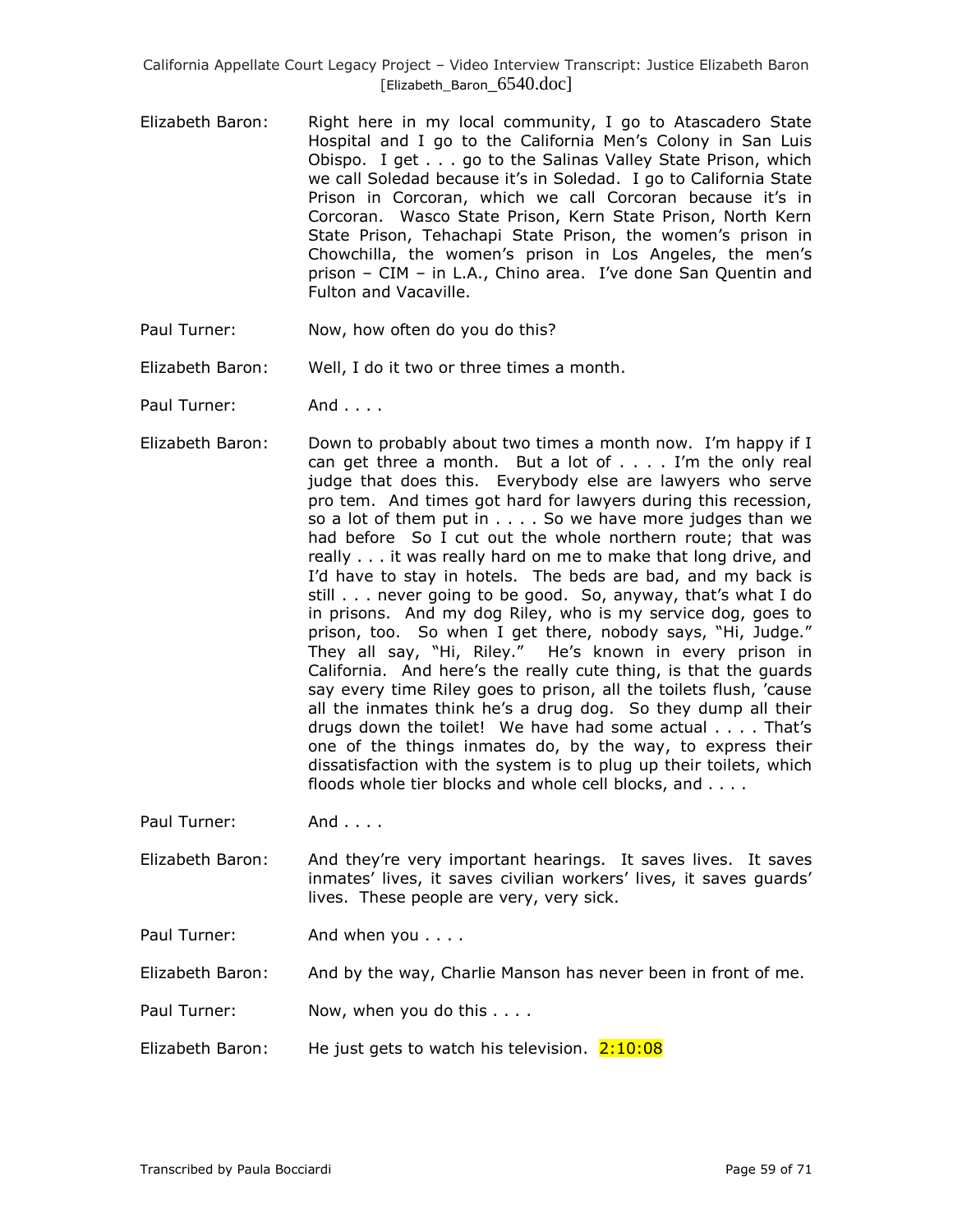- Paul Turner: Do you . . . . When you have these hearings, you make a decision as to whether the inmate will benefit from antipsychotic drugs, is that right?
- Elizabeth Baron: Correct. Whether all those factors are true, and if so, are psychotropic medications the most appropriate way of treating the inmate.
- Paul Turner: And sometimes, when you get there, does it look like the answer is "no"? Or is it generally "yes"?
- Elizabeth Baron: Most of the time the answer is "yes," but I"ve denied a lot of the petitions. I mean, sometimes the inmates have just been lying about their mental health system because it knows . . . it gets them out of the cell block – gets them into a hospital. Sometimes they feel they have medical problems that aren"t being appropriately treated, so if they say, you know, "I want to kill myself," they"re going to go right straight to a hospital bed. We're not going to take any chances with somebody that says, "I want to kill myself." So it may be the truth or it may not. So when I"m evaluating, I"m looking back. Have there ever been any serious attempts? You know, has he cut his wrists, or has she tried to hang herself?

Just last week I did a hearing at CMC in which . . . . A lot of times I"m looking at the inmates. I"m looking at their behavior and the way they speak. And you can tell a lot, because their speech may be racing, their thoughts may be jumbled, their expressions may be very, very depressed, they may be terribly angry – more than the situation calls for. So you"re evaluating that, and last week I had a young man that sat there very, very dejected – very depressed. Didn"t lift his head up. And he was there on a danger to others, not a danger to himself, although he had a very long serious history of trying to kill himself. But the aggravating factor that got him before me is that he had attacked somebody. And he had a history of mental illness. So I granted the petition and ordered that he could be medicated for a period of 180 days - that's the length of time. And he was taken out by the guards, the next one came in, and the next one came in. We did hearings and then a guard came in and called our testifying psychiatrist out because that young man had just gone and hung himself.

Paul Turner: Now, how long does a typical hearing last?

Elizabeth Baron: Sometimes they submit, and I"ve read all the documents already and it will take me five minutes to say all the magic words. Sometimes . . . . The average one probably doesn"t go longer than 30 minutes.

- Paul Turner: What's the longest one that's ever . . . .
- Elizabeth Baron: Pro pers. Three hours. Four hours. 2:12:58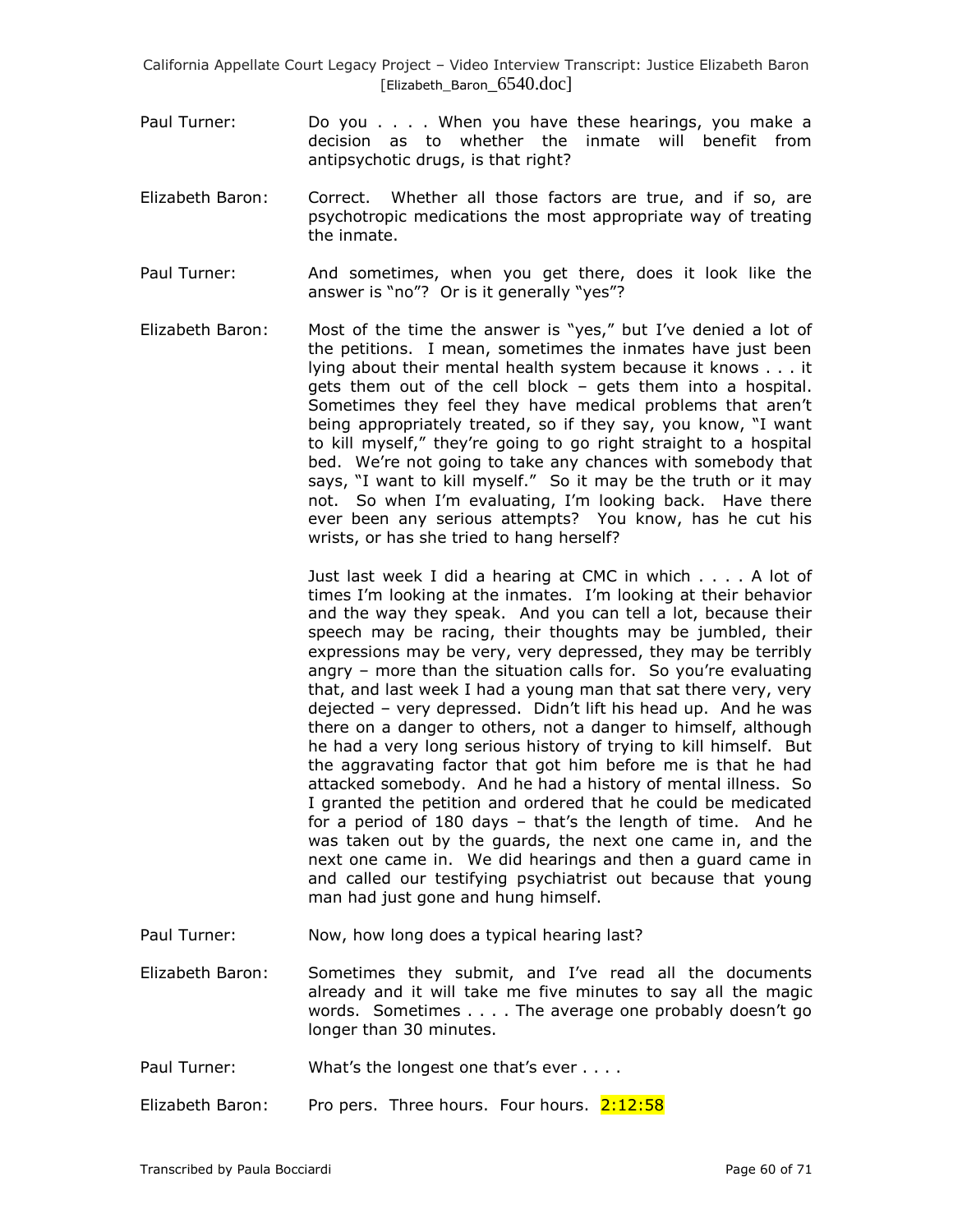- Paul Turner: Give us your assessment of the mental health staffing that you"ve seen in the prison system. And I recognize you"ve been doing this for such a long period of time, maybe things have changed. Can you just tell us how you come down on all that.
- Elizabeth Baron: You know, I was . . . . I had my own personal prejudices about what I was going to say. As I told you, I was not enamored with the ability of psychiatrists to evaluate people's mental problems that cause them to commit such terrible crimes. I didn"t think they know. I still don"t think that they know anything more than you and I know, Paul. We've seen so much. We really can't evaluate what goes on in a person's life to make them commit crimes unless they"re just plain evil, and there"s no answer for that. There just is no answer for how people can become like that – total sociopaths. My experience with the two major psychiatrists that testified on behalf of Kenneth Bianchi – that he had a multiple personality – I mean, these men were out to lunch! I mean, they just were charlatans, is what they were.

So I thought that's what I was going to see when I went to the prisons – that who would serve in a prison unless they graduated medical school at the bottom of their class, you know. If they were topnotch doctors they"d be out in Beverly Hills, treating the rich and famous. I was very quickly disabused of that. There are doctors in the prisons that are so dedicated to what they do – are so caring for the inmates. I was amazed at listening to them testifying about their concern for them, about all of the things they tried with them, how much help they"re trying to give them. And when they"re cross-examined about their knowledge, their experience, their background, their CV, so to speak, they have very, very excellent educations. And so I changed my opinion about them. And I think that as the years have gone by, I"m seeing younger ones. There were some old ones. There . . . . One man . . . . Listen to this. This doctor had been a lawyer for 40 years. He had been a member of the New York bar, the Florida bar, the Connecticut bar, and the Illinois bar. And the California bar. No, no; he hadn"t been a member of the California bar. And he retired after 40 years as a lawyer and he got bored and he went to medical school and became a board-certified psychiatrist. And when I met him he was 80 years old, and an absolutely sharp, incredibly caring doctor. Now I see a lot of young ones.

Paul Turner: Do you think . . . . Do they . . . .

Elizabeth Baron: And they"re good. And you know why they"re there? Because where else are you going to get such fascinating cases where so many mentally ill people of every kind of mental illness you can think of are all congregated in our prisons. So they are getting to do what they love the most.  $2:16:34$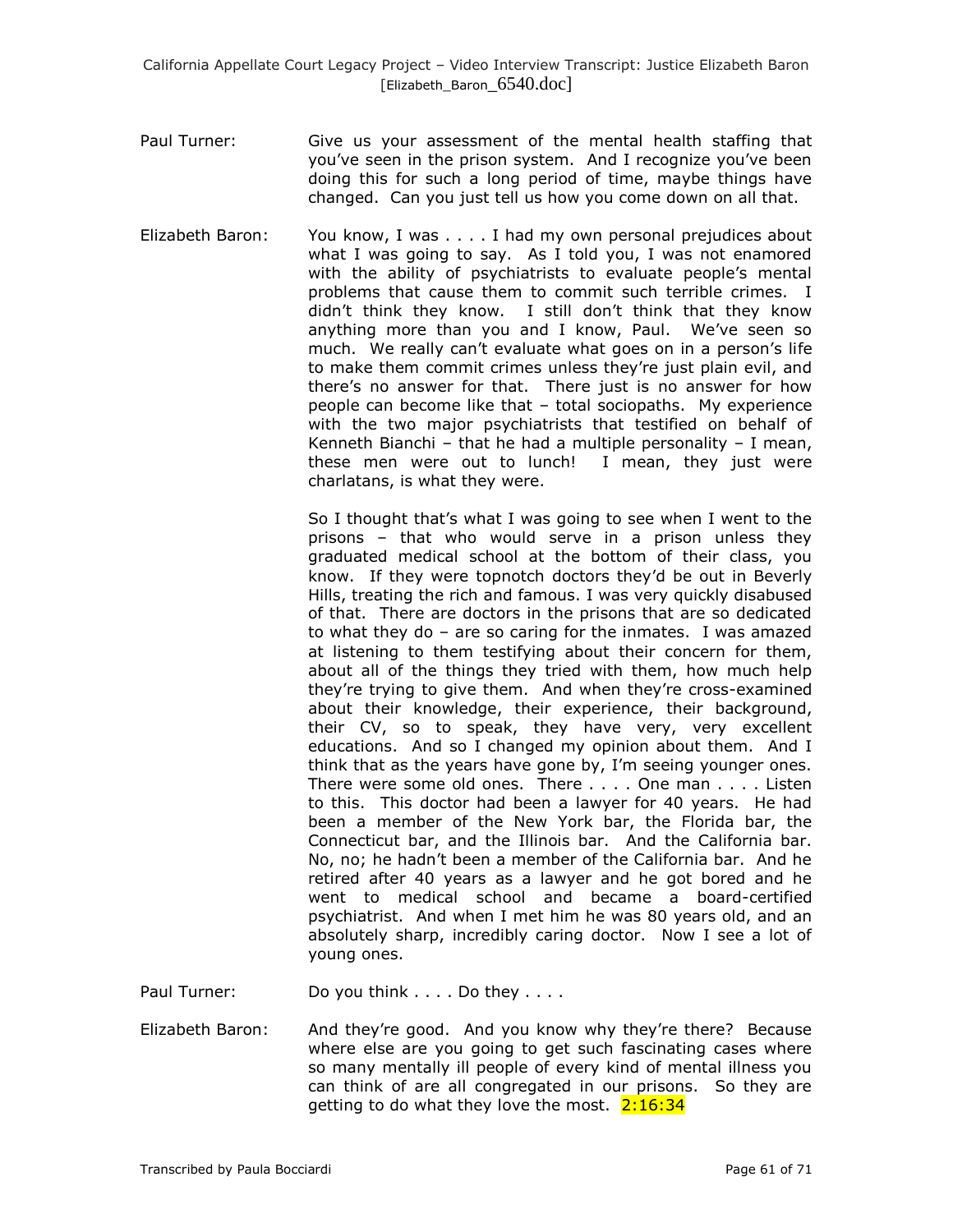- Paul Turner: So you're . . . . How would you rate the mental health system that"s provided . . . that you"ve seen? Based on what you"ve seen, how would you rate it for the Department of Corrections?
- Elizabeth Baron: I think that they"re doing a heck of a good job. Now, the whole medical system of the prisons is in the hands of a receiver by . . . as the result of a federal court judge in San Francisco that says that the inmates aren't getting proper medical care. And I don"t see the medical side of it. I go through the hospitals. Some of my hearings are held in the hospitals. I see what's going on. They look like the hospital of any . . . You go down to Good Samaritan and you will see the same kind of activities going on. But there have been lawsuits by inmates . . .
- Paul Turner: As I understand it . . . .

Elizabeth Baron: . . . . who have not been treated.

- Paul Turner: As I understand it, the U.S. Supreme Court on . . . last week, Monday of last week, granted certiorari on the question of the . . .
- Elizabeth Baron: Very interesting.
- Paul Turner: . . . . . of the health care system as provided to California prison inmates.
- Elizabeth Baron: Well, I"ll tell you that since that case was filed, I would go to a prison and I would hear an average of five cases. After the federal judge put the Department of Corrections into receivership, the cases tripled. There were two lawyers for the department that covered the whole state. Now they have half a dozen or more lawyers representing the department. The filings have quadrupled because I guess they"re afraid of the federal court case. So they"re filing more cases, and filing cases that shouldn"t be filed, that are very weak. And I think they"re doing it because they want to pass the buck to the judge. But that's what we're here for, you know?
- Paul Turner: Okay.
- Elizabeth Baron: The buck stops with us, right?

Paul Turner: You . . . .

Elizabeth Baron: I share the same birth date with Harry Truman, so . . . . We were both born on May the  $8^{\text{th}}$ .

Paul Turner: Okay.

Elizabeth Baron: For the future, he was a President of the United States. 2:18:43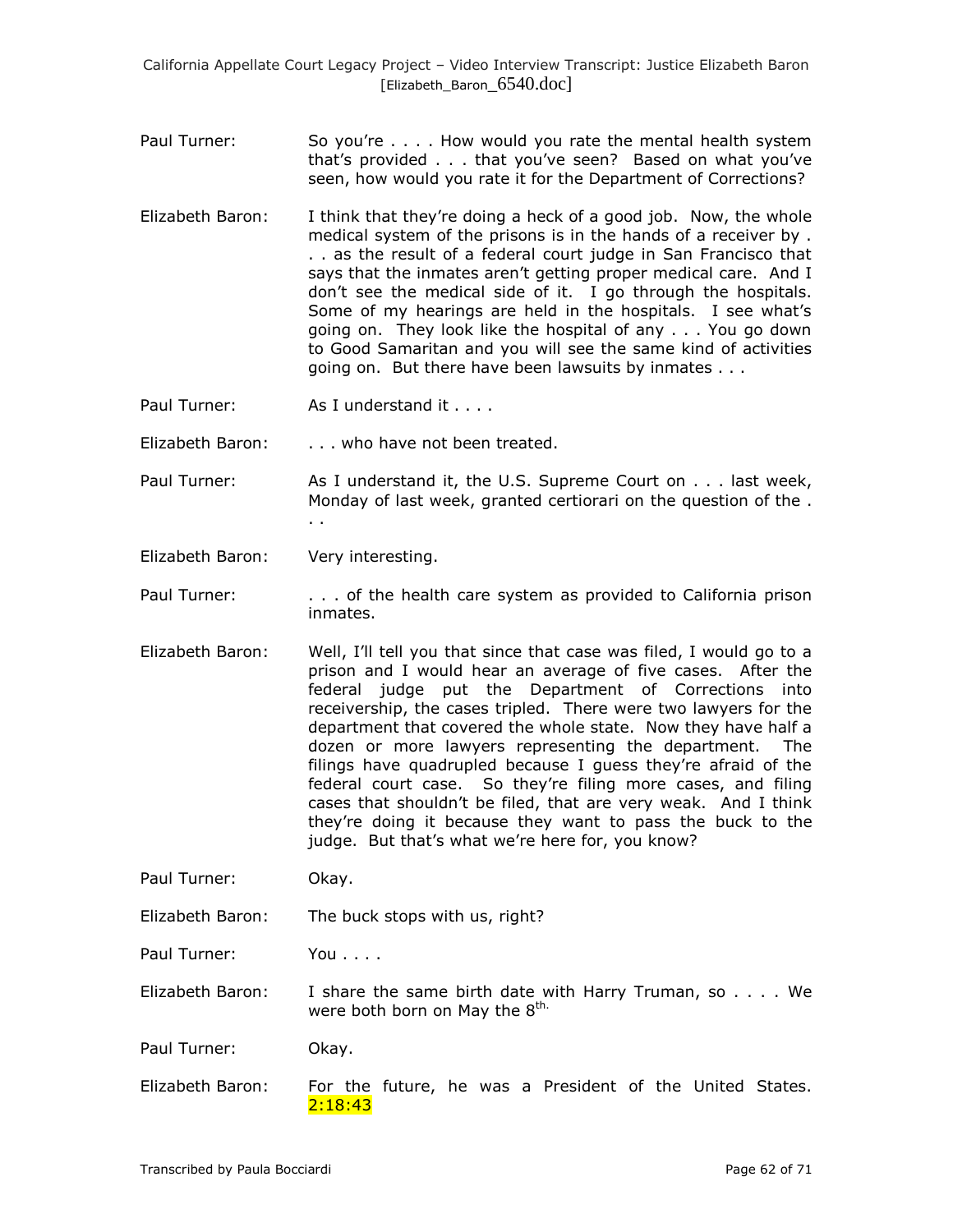- Paul Turner: That"s right. There"ll be some people watching this going, "Oh, that guy."
- Elizabeth Baron: Yeah, they won't know. Who's that?
- Paul Turner: Okay. The second thing you"ve been doing since you retired is riding.
- Elizabeth Baron: Riding horses.
- Paul Turner: Horses.
- Elizabeth Baron: Yes.
- Paul Turner: Tell me about this passion, because it is a . . . truly a passion.
- Elizabeth Baron: Well, I"d loved horses since I was a little kid. All those books I read in the New York Public Library, every horse book that was ever written. So by the time I was 11 years old, I think I was an expert on horses. And right about then, we moved to Texas, and my mother was looking for a job, so she gave me a dollar and she dropped me off at a horse rental stable. As it turned out, this stable was not just an old rental stable; it was the home for the professional rodeo riders from Fort Worth. And so I go in to rent a horse and they heard that Yankee accent, and boy, they wanted to have fun with that little Yankee girl. So, yes, they could rent me a horse, and they put me on one of the broncs. Every Sunday was "Rodeo Sunday," and so there were strings of bucking broncs there, and there were the big Brahma bulls in other pens, and . . . . So of course I promptly went flying off the horse and felt very stupid and got back on and got thrown again and got back on and got thrown again and began the history of my back problems. But then they decided that I was okay. They began to feel a little ashamed of themselves. Remember, these are 19-, 20-yearold boys that are rodeo cowboys and I"m an 11-year-old kid.

And so I began my first job there. I started working for them, grooming the horses, exercising them, mucking out stalls. And then I started being the guide and taking other people on trail rides, and taking care of the string of horses. And I got my first horse, and I was in love with them ever since. I had to sell my horses when I was in law school because I was studying.

- Paul Turner: And so . . . .
- Elizabeth Baron: But then when . . . . my back got so bad. I took a couple of falls, and in the surgery  $-$  I had two surgeries  $-$  they didn't go well. And I went to the head of neurosurgery at Cedars-Sinai, and he said there was nothing that could be done; no third surgery was going to fix it. He said I couldn't stay 2:21:12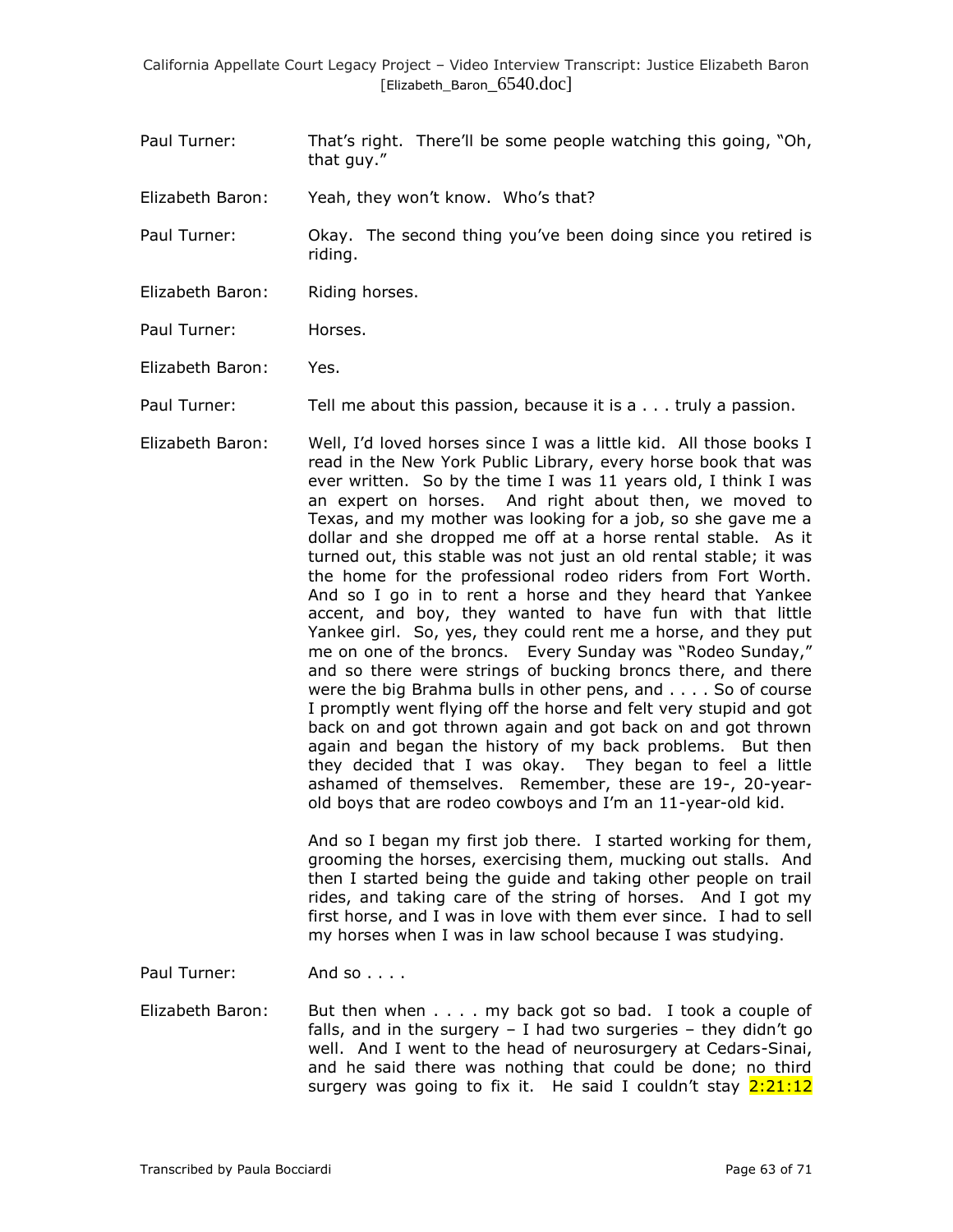> sitting all those hours. And you know how much sitting we do, Paul; I mean, that's all we do, is sit and research and write.

Paul Turner: Now . . . .

- Elizabeth Baron: And I said to him, "But does that mean I can never ride horses again?" And it turns out that he was a horseman, and he said, "Go get yourself a gaited horse." And a gaited horse is a horse that doesn't bounce you up and down. A gaited horse is a nice, smooth . . . . So I went out and I bought two Tennessee Walking Horses – one for Gary and one for me. First I got myself exercised a lot that first year. Walked up mountains, fell down mountains because my left leg gives out. Got myself a walking stick, got myself strong again, got the horses. And now I have these horses that you could ride and hold a glass of champagne and not – on a tray – and not spill your champagne. I have done this. Usually it's not on a tray, but we do take along a little wine and snacks with us when we go up into the mountains. And I don"t go galloping around the mountains. Those horses just . . . . Get on them and they take, really, they take me to the tops of mountains, around lakes, on the beach  $-$  places that I can't get to.
- Paul Turner: Now, the horses now are in the backyard.
- Elizabeth Baron: Yeah, they"re in their pasture. We think of it a little bit more than just a backyard, but yeah, they"re right out back. And it is feeding time, so you"re going to get to go feed with me when we"re done here.
- Paul Turner: God help me. Now the last thing . . . .
- Elizabeth Baron: Yeah, I heard you're afraid of horses, aren't you, Paul? You . . .

Paul Turner: No, no, I....

.

Elizabeth Baron: Yeah, yeah, yeah, yeah, yeah, yeah.

- Paul Turner: I'm Mr. Courage.
- Elizabeth Baron: You weren"t supposed to go home "till 2:00 tomorrow, and I was going to get you on a horse and take you down the Salinas River.

Paul Turner: No, I....

Elizabeth Baron: But now you"re telling me you"re leaving on a 6:00 train?

- Paul Turner: No, it's a 6:30 train.
- Elizabeth Baron: Oh, yeah. Uh huh.  $2:23:02$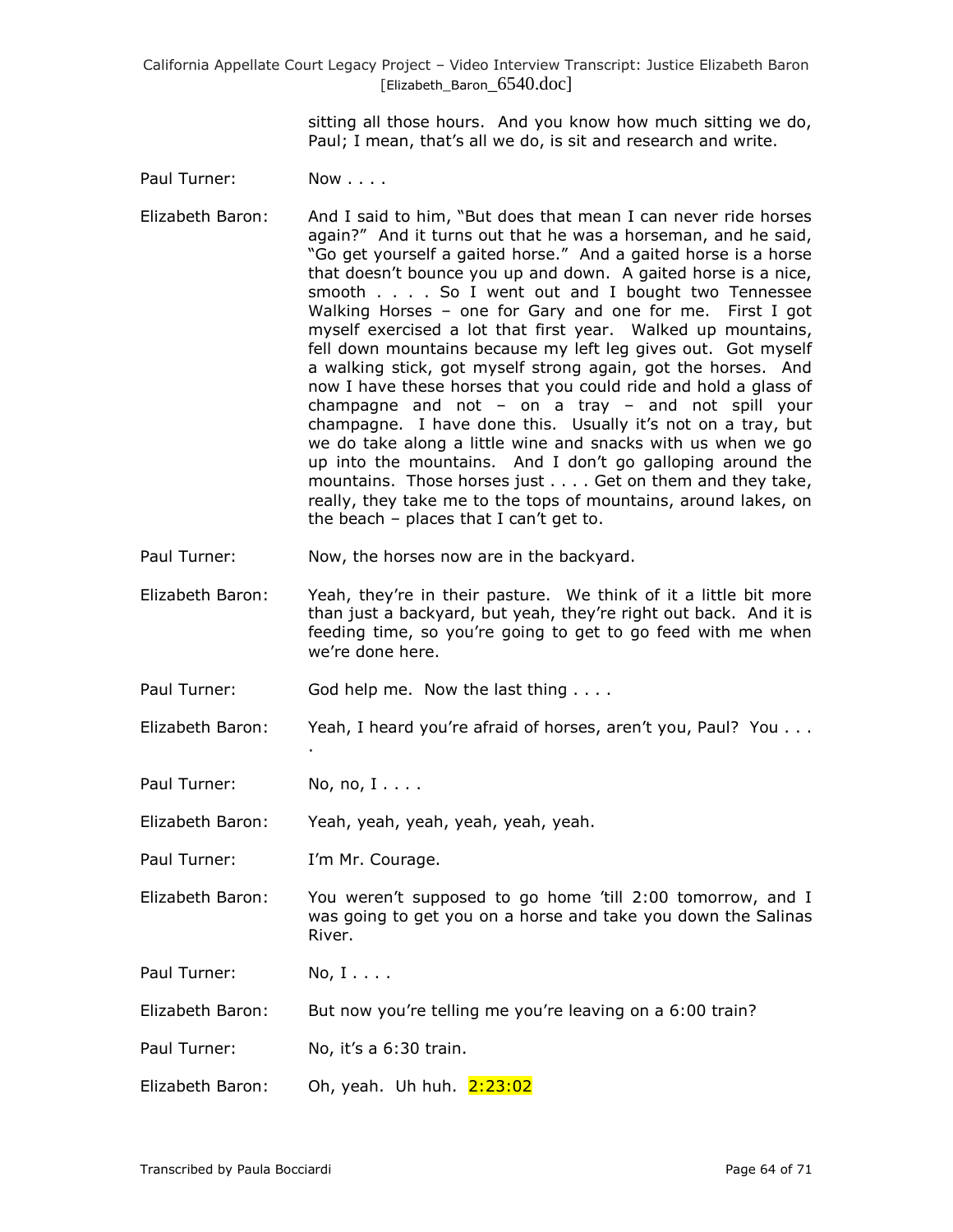| California Appellate Court Legacy Project – Video Interview Transcript: Justice Elizabeth Baron |  |                            |  |  |
|-------------------------------------------------------------------------------------------------|--|----------------------------|--|--|
|                                                                                                 |  | [Elizabeth Baron 6540.doc] |  |  |

Paul Turner: Now, the last thing you're doing is writing.

Elizabeth Baron: Writing.

Paul Turner: Okay.

Elizabeth Baron: Right.

Paul Turner: Now, you have the book right here. Why don't you just . . . .

Elizabeth Baron: I do.

Paul Turner: Why don't you hold . . . . Can you hold this book up so . . . .

Elizabeth Baron: Okay, this is . . . .

Paul Turner: What's the name of the book?

Elizabeth Baron: This is one of them, but I don't . . . the camera can't see it, but there"s a whole batch of them up there: the *California Civil Practice Business Litigation* volumes. So I wrote those for several years. And this book is the *California Civil Jury Instruction Companion Handbook*.

Paul Turner: Now, nobody else in this state, to my knowledge, writes about jury instructions.

Elizabeth Baron: Oh, I'm . . . . he wants me to hold it up.

Paul Turner: Now, as I understand it, nobody else in California writes . . .

Elizabeth Baron: No.

Paul Turner: . . . . . . about jury instructions.

Elizabeth Baron: Right, no.

Paul Turner: I mean, there's books that have, "These are the instructions." But . . . .

Elizabeth Baron: Right. These are the books that have the instructions over here. Oh, you can't see, but there's *BAJI*, which is the . . . what everybody used before we turned our instructions into plain English, and those are the *CACI* - California's Civil . . . .

Paul Turner: Now, how do you . . . . Do you go through each of the instructions? Or tell us how did . . . how you write the book.

Elizabeth Baron: Well, first, I have to find cases that cover interesting issues, and I have to use instructions that were actually given in a court and verdict forms that were actually given.

Paul Turner: Now, how do you find those?  $2:24:21$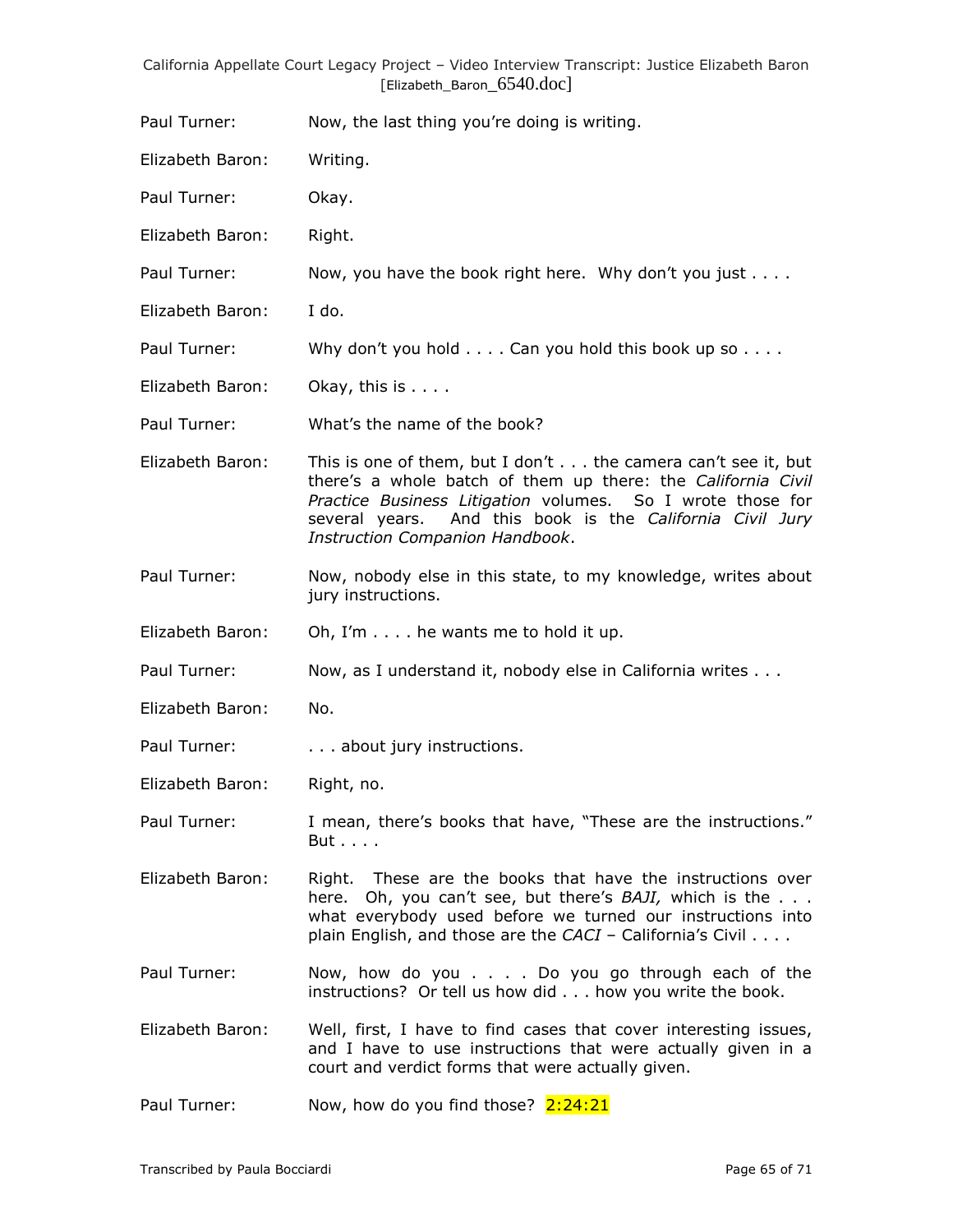Elizabeth Baron: So I start with the *Metropolitan News*. And every week they have a trials digest. So I look through the trial digest and I see if there"s any cases listed in an area that I want. Like I want insurance cases this week.

Paul Turner: This is the *Metropolitan News-Enterprise* in Los Angeles.

- Elizabeth Baron: This is true.
- Paul Turner: metnews.com
- Elizabeth Baron: Yes. Roger and his wife, ...

Paul Turner: Jo-Ann.

Elizabeth Baron: . . . Jo-Ann Grace, who have done me a great service with that paper. Anyway, I look to find cases in the chapters. Unfortunately, they don"t have the names of the cases; they just will have the nature of the case. It'll be insurance and it'll say what court it was in and it will say what the verdict was, defense or the amount of money. So I have to try and find that case online. And there"s a section on Westlaw that has California jury instructions that were given in cases. Somebody for Westlaw goes around to all the courthouses and scans cases into the records. And so you"ll have motions that were filed; you"ll have jury instructions that were proposed, that were refused, that were given. Not all of them are there, but if I search hard enough, I can find them. So I find the cases, and when I find the cases, then I have to see that the actual instructions are given and the verdict form is there. If it isn't, then I get the case number  $-$  'cause that will be in there  $-$  and I'll go to the court's website and I will try to download them from the court's website. And frequently I can do that. I have to pay for it, but I"m well paid to do the book; the royalties are good on this book, so  $\dots$ . If it's not  $\dots$ . And sometimes it's very, very infuriating because somebody hasn"t filed the court"s jury instructions in the file where they belong.

> Last week, when I was down in L.A. and you and I had lunch, I was there to go over to the courthouse and look for a set of instructions in a case that I felt was really important – I really wanted it in the book. They weren't there. I hadn't been able to get them on the website, and I thought, "Okay, well they just didn't get scanned in." They weren't there. How could jury instructions that were given in a case be not part of the court's file? In that case, I really wanted the case in here. So what I did is against West"s rules; they don"t want me to do this. But, you know, literary license: you have to do it if it"s important and you think you"re . . . it will aid your readers. Is . . . . I took the lawyer"s proposed instructions – I took the winning lawyer's, since the plaintiff won  $-$  I took his instructions that he proposed that *were* on the website, and then I 2:27:17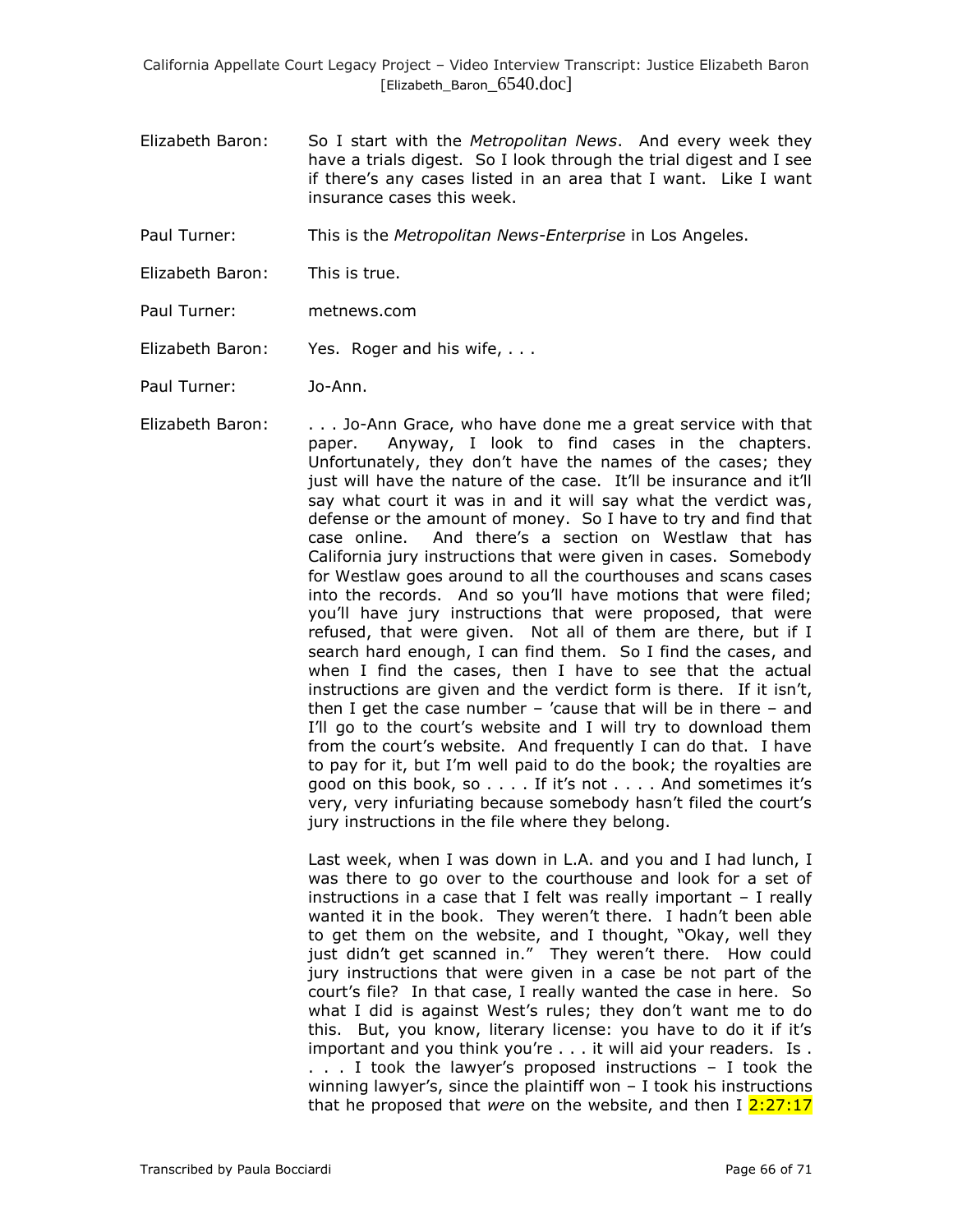went through them and decided, "Okay, as a trial judge, which ones would I have allowed in, which ones would I have refused, and how would I have rewritten them if I didn"t like the way the lawyer had rewritten them . . . had written them?" And so that"s what I did. I just took that case, and I just became trial judge of the week for that one. "Cause it took me a week to do that case. I mean, considering driving to L.A. – that was, what, 225 miles down and another 225 back, and I did it round-trip in one day and still had time to have lunch with you!

But anyway, that's how I do it. I get the instructions. Then I go through them and I analyze them, and what I don"t like about "em I make a little author"s note that "This should . . ." you know, "Note this; this should be changed, and this would be better if it was written that way." I have author's opinions, where I think something could have been better said in another way. I point out the flaws in the cases they were given. What I'm trying to do is, just in a boilerplate negligence case, show that even if it comes out of the official instructions, there are ways to make it better in a particular case, and this is how . . . is a sample of how it could be rewritten. So I do that.

I also, on some of these cases, will contact the lawyers who tried the cases. And there's  $a \ldots$ . Which is another way of getting cases. There is a magazine that comes out called *Super Lawyers of Los Angeles* or *Super Lawyers of California*? Well, I go through that and I find what lawyers are practicing in a particular area, and I write them a letter and tell them I"m, you know, writing this book – do they have any instructions on any of their cases that they would like to submit for the book? You know, Paul, these people deserve being called super lawyers. They are probably the busiest lawyers in California, getting the biggest verdicts. And they"re getting \$50 million verdicts. And so you would think they'd be too busy to bother with me. They never fail. They call me, they e-mail, they send me instructions, they give me comments on their instructions, their specials, how did they develop them, what was in their mind when they were developing. I mean, people like Dan Petrocelli and Bruce Broillet. Good people. John Girardi. Not his dad. His dad promised but didn"t come through. But I"m going to get him one of these days.

- Paul Turner: Do you mean his brother?
- Elizabeth Baron: I mean his brother. Anyway, that's how I do it. Then I put it all together. I'm close to hitting the "send" button on my manuscript. I get it all . . . .
- Paul Turner: Where do you send them?
- Elizabeth Baron: To West.
- Paul Turner: And do you have an editor there?  $2:30:09$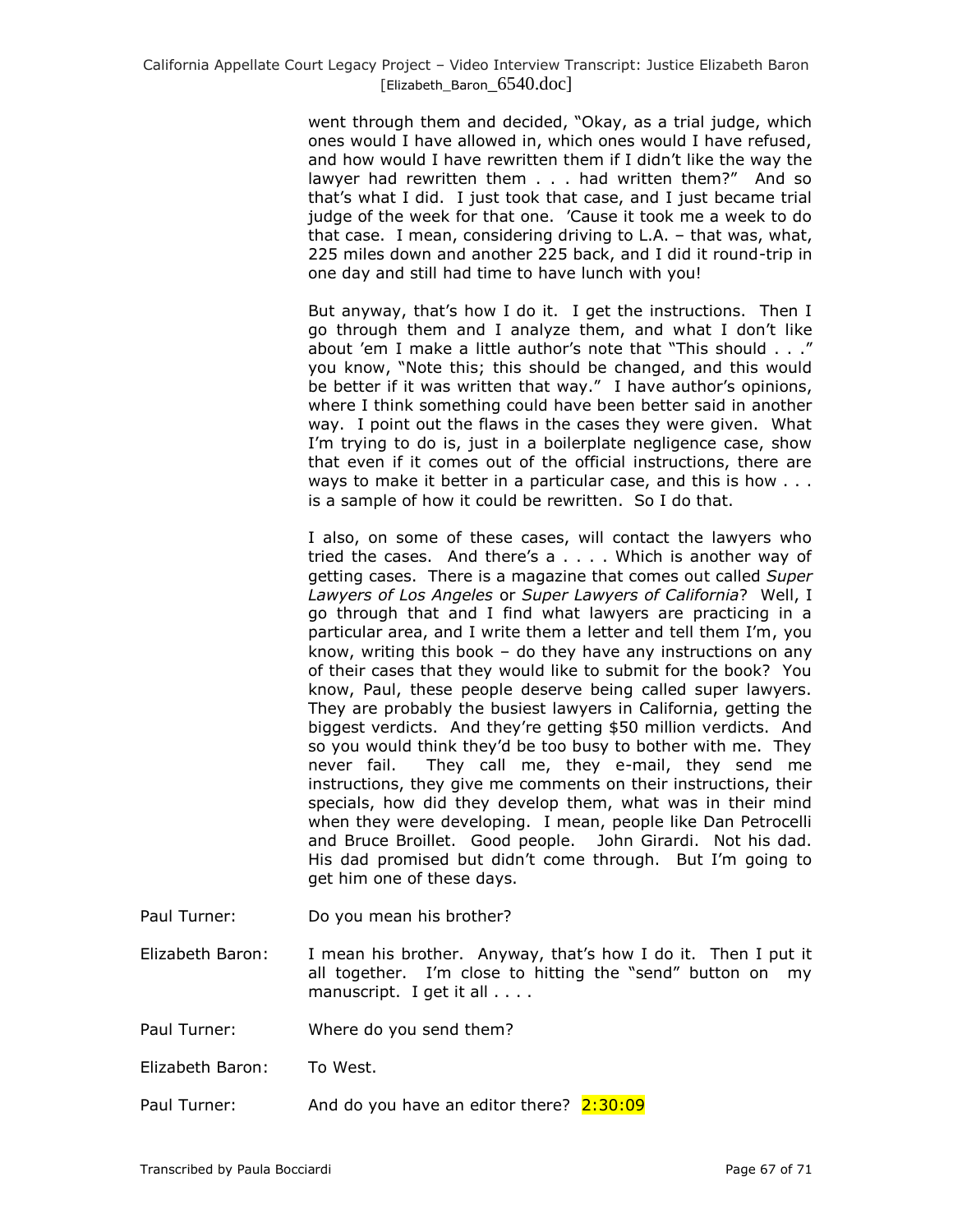| Elizabeth Baron:  | Yeah. Yeah, I do.                                                                        |
|-------------------|------------------------------------------------------------------------------------------|
| Paul Turner:      | And who's your editor?                                                                   |
| Elizabeth Baron:  | Kevin Duerinck.                                                                          |
| Paul Turner:      | And where is Kevin?                                                                      |
| Elizabeth Baron:  | In Rochester, New York.                                                                  |
| Paul Turner:      | And is Kevin a practicing obviously a practicing lawyer?                                 |
| Elizabeth Baron:  | Yeah, yeah.                                                                              |
| Paul Turner:      | All right.                                                                               |
| Elizabeth Baron:  | Yeah. I don't think he's a practicing California lawyer; I mean<br>he has $\ldots$ .     |
| Paul Turner:      | Now, have you ever, like, the two of you met?                                            |
| Elizabeth Baron:  | No, but we're friends by e-mail.                                                         |
| Paul Turner:      | Okay. So you regularly communicate with him, and you kibitz<br>back and forth.           |
| Filmskatk Davasti | اللوميا المسور ويوجدا وسواحها والمستعمل والمستعارين ويستعمل المستحدث والمتحال المستعملات |

- Elizabeth Baron: Absolutely. I know what's the best Belgian beer and best Belgian chocolates, and he knows where's the best place to ride horses in California, and I know when it's snowing in Rochester, and he knows when I"m whining about the rain in California, and his new grandchild, and yeah. I think we've gotten . . . . We very rarely talk about the book. Today we talked this morning because I was trying to figure out how to paginate when the pages are all going to change when they get back to him, because West is going to add all the resources that you can look to besides the actual jury . . . . Well, you know; you write for them so you know what the process is. So how do I put down the page where the case is? And I have already done all the cases and all the pages, where they appear in the whole book, with the exception of one-half of one section of one chapter. And he told me this morning, "Never mind; we tag it. It"ll all be done automatically." So all that work is for nothing!
- Paul Turner: You talked about how you get the instructions out of state court. How about federal courts?
- Elizabeth Baron: Federal court sometimes when I go on Westlaw there is a hyperlink to the actual court's docket, and so if there is, then I. .. and if they haven't been scanned into Westlaw's database, then I go over to the docket and I go through the docket and see if the instructions are there, and if they are, then I download them. And I download the plaintiff's and  $2:32:05$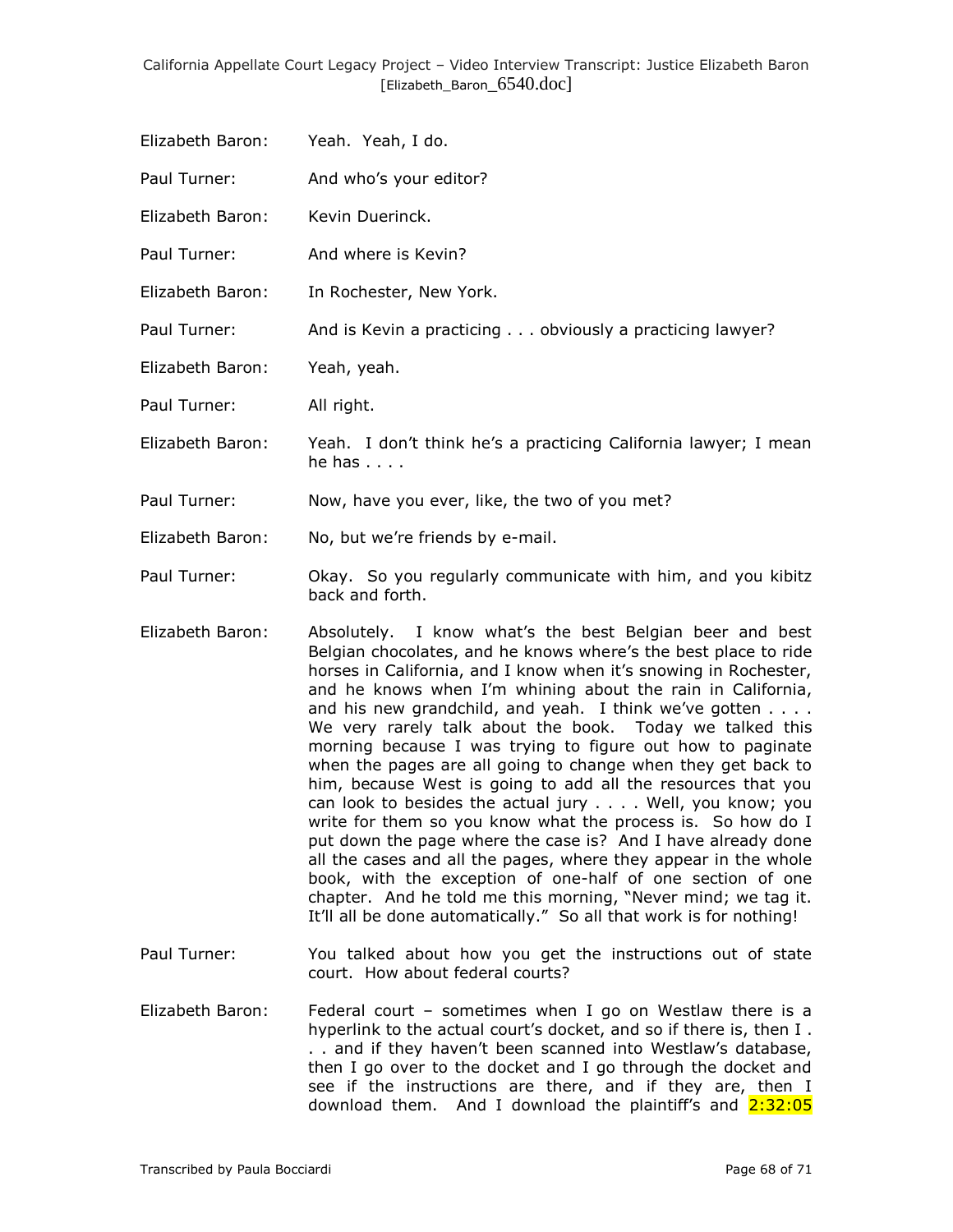defendant"s *proposed* instructions because they"re going to contain the authorities. One of the hardest things I have to do is, I"ll have special instructions that are given and I have no way of knowing where the authorities came from. So I have to sit down and do the research. And yesterday I found a case that was . . . 1978 Wyoming case is where they got the language that was in an instruction. It's good language, too.

Paul Turner: We've got to get in line with Wyoming.

Elizabeth Baron: And that"s . . . . And then if they"re not there . . . . The federal courts have a system called the PACER system.

Paul Turner: Tell us about that.

- Elizabeth Baron: I don"t know, because I"m sure I"m going to have to pay a lot of money to get on it, and so when they ask me to do a book on federal instructions only, I"ll join the PACER system and do it. Right now I don"t put a lot of federal court cases in the book 'cause this is a CACI book. But what I do is if it's  $a \ldots$ .
- Paul Turner: And by CACI . . . . CACI refers to . . . .
- Elizabeth Baron: It refers to the California . . . the Judicial California . . . California Official Jury Instructions. Civil Jury Instructions, because they have a criminal book, too. But a lot of cases can end up being removed to federal court, and I was not a federal court practitioner other than, you know, when there would be writs and I"d have to go into federal court on a writ of habeas corpus. So I didn"t even know that they had different instructions. I didn"t know that they had juries of six people over there in federal court in civil cases. I don't know anything about it. And so I figured, if I don"t know it, then some other practitioner is going to be in court and all of a sudden find his case removed to federal court and he or she won"t know what to do over there. So I decided, okay, I"ll throw in a few that would use CACI instructions over in the federal side. And I think I ought to do a federal book, too, but West is thinking about it. "Cause I think if they decide to do it, they"re going to have to do it across the circuits, and just one old . . . California district courts are not going to be enough, so I think they"re thinking about it. They"ve been thinking about it for a year.
- Paul Turner: Well, since you retired, you've been writing, riding . . .
- Elizabeth Baron: Writing, riding, and . . . .

Paul Turner: . . . going to prison.

Elizabeth Baron: And riding in the car to get to prison. Three-hour drives. Sometimes I will walk out of a prison at 9:00 at night.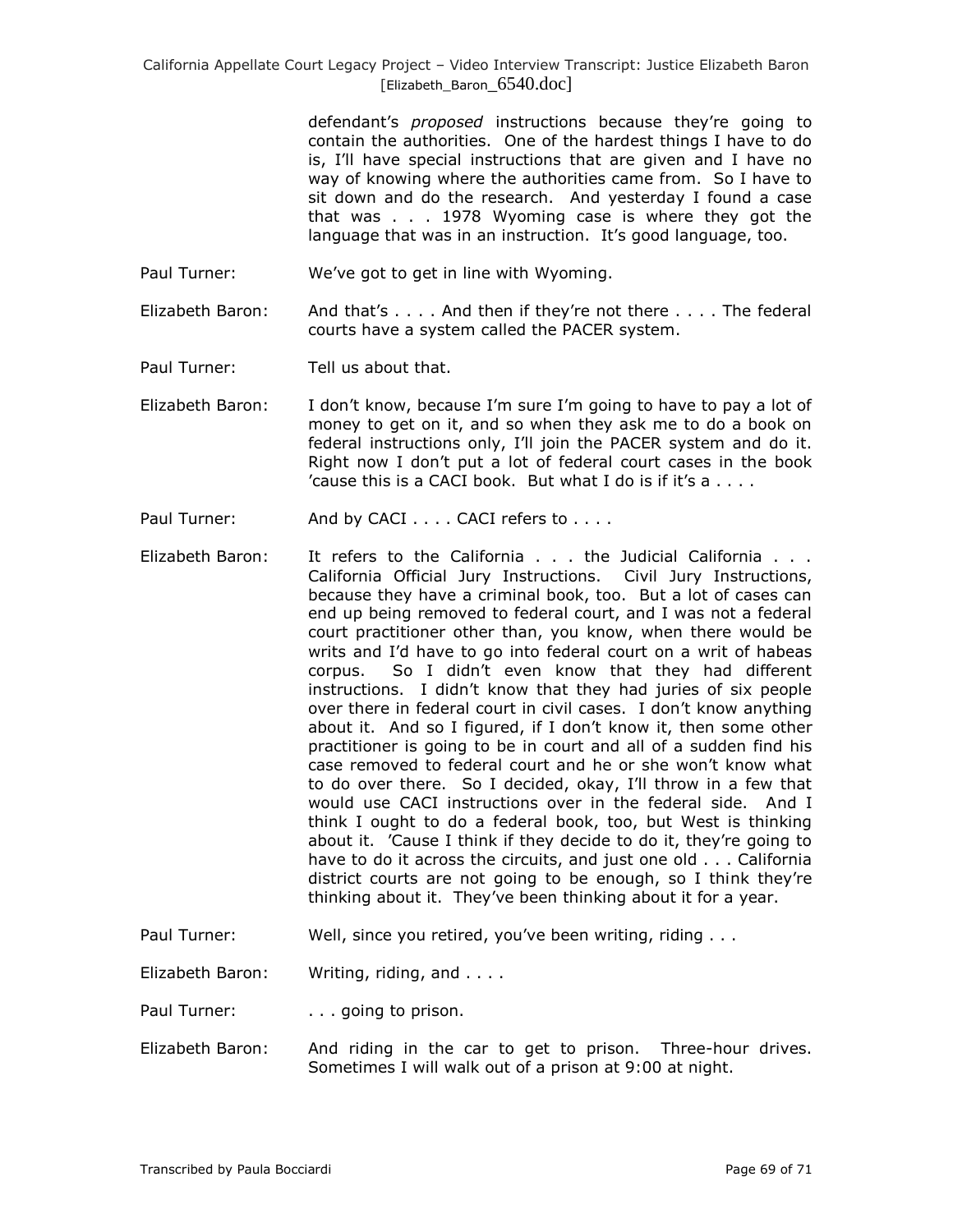- Paul Turner: All right. Anything else you think we ought to talk about? 2:34:40
- Elizabeth Baron: Well, we're not talking about my love life, so that's good.
- Paul Turner: Well, who is this guy Gary?
- Elizabeth Baron: Yeah, my husband.
- Paul Turner: This "Gary" I see around here.
- Elizabeth Baron: Yeah, my husband. He"s a wonderful man, and he has to put up with all this stuff: me whining and sniveling in here on the desk, me falling off my horse and coming home with bruises and scabs, and feeding the horses when I"m away at prison. And he likes them, you know - he likes them. It's not a passion. He thinks his Harley makes more sense. He doesn"t have to feed it; he just goes out and gets on it and goes for a ride and . . . .
- Paul Turner: Gary and I have a lot in common. Thanks so very much, Elizabeth.
- Elizabeth Baron: Hey, wait. One more thing, though, Paul.
- Paul Turner: Yeah!
- Elizabeth Baron: There was a most important question you didn"t ask me.
- Paul Turner: What was that?
- Elizabeth Baron: You didn"t ask me if I ever lost a case when I was a deputy attorney general.
- Paul Turner: Well, did you ever lose a case as a deputy . . . .

Elizabeth Baron:  $I \ldots$  You know what, I won them all except for one. And you know who that opposing lawyer was.

Paul Turner: I have no idea.

Elizabeth Baron: You know what? Isn't that funny? We can remember going to court against each other, we can remember that you won that case, but do you remember the name of the case?

Paul Turner: No.

Elizabeth Baron: Or the issues involved?

Paul Turner: Nada.

Elizabeth Baron: And you didn"t ask me anything about all those 375 cases I wrote in my two years on the Court of Appeal – to say  $2:36:03$